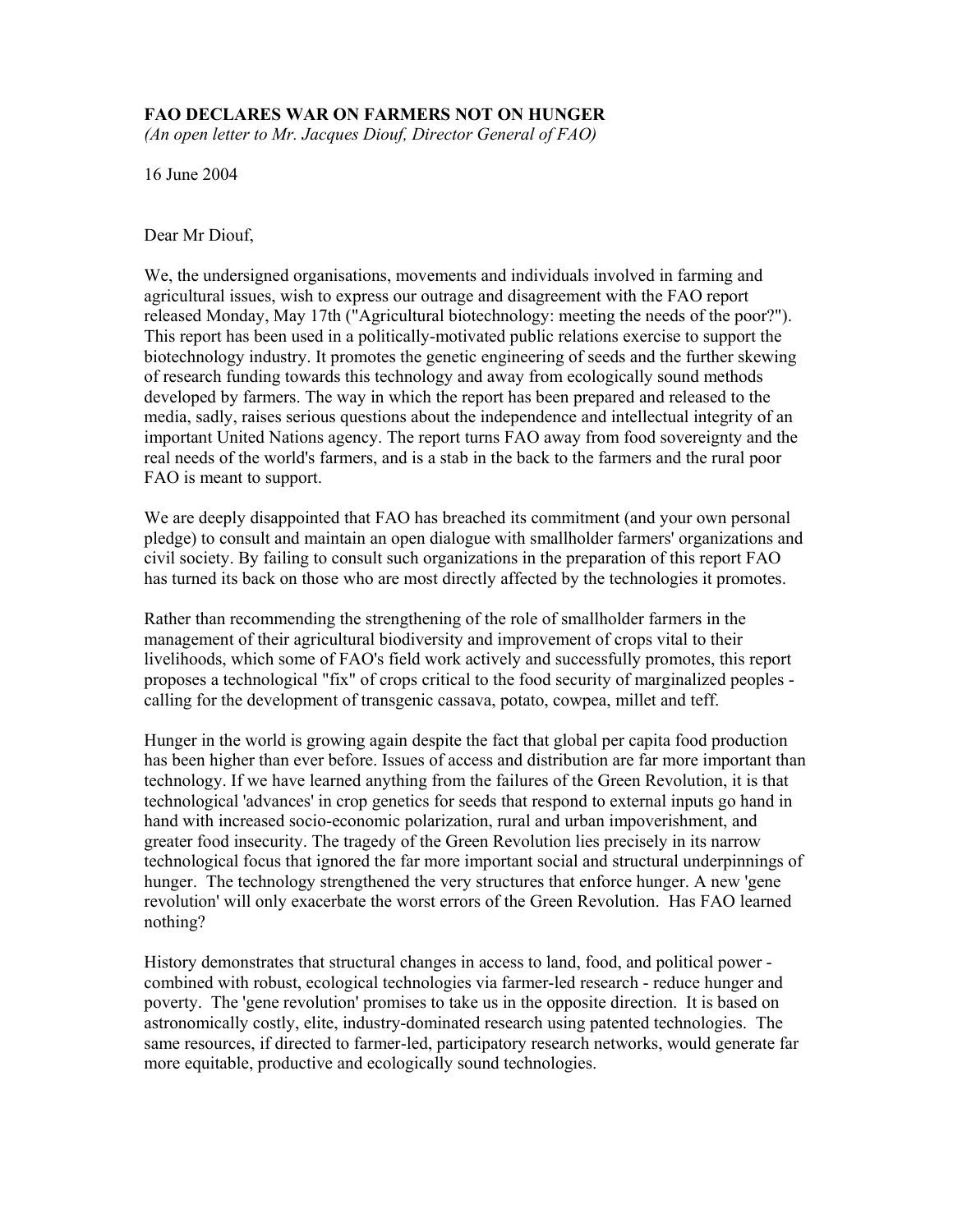Although the 200-plus page document struggles to appear neutral, it is highly biased and ignores available evidence of the adverse ecological, economic, and health impacts of genetically engineered crops. For example, the report bluntly states that transgenic crops have delivered large economic benefits to farmers and helped reduce the use of pesticides. This assertion is based on field data from a highly selective set of studies of Bt cotton. Contradictory research is ignored. The data used from India are based exclusively on field trials conducted by Monsanto in 2001. The report ignores data collected from farmers' fields by several state governments and other independent researchers during the 2002 season (the year Bt cotton was released). These show that Bt cotton failed. The small, inconclusive studies of Bt cotton in Mexico, Argentina and South Africa are disingenuously used to bolster support for transgenic cotton varieties. Reference to another study suggesting benefits for cotton farmers in Burkina Faso and Mali concludes without much of a base that West Africa already under unjustifiable trade pressures - will lose millions of dollars if they do not embrace Bt cotton.

Although the FAO report does mention that genetic engineering is dominated by corporations, it overlooks the fact that only one company - Monsanto - owns the GM seed technology sown over 90% of the total world area sown to transgenics. Five companies make up virtually 100% of the transgenic seed market. This represents an unprecedented dependence of farmers on global agribusiness that FAO should view with alarm and for which FAO should propose alternatives. Just proposing that more public research funding is dedicated to it, is not a solution. More investment in this technology - as the FAO recommends - will inevitably increase corporate monopoly control over the world's food supply. Impoverished countries will be forced to accept patent laws, contracts and trade regimes that weaken their internal capacity to fight hunger. Four days after your report was published, the Supreme Court of Canada shamefully sided with Monsanto against Canadian farmers Percy and Louise Schmeiser simply because the corporation's patented seed contaminated their farm. In a number of countries contamination is already resulting in cases where farmers are threatened or prosecuted because genetically engineered pollen blew in their field!

The more farmers are dependent on the biotech industry, the fewer options they will have to support and further develop their own farming and livelihood systems. It is unacceptable that FAO endorses the need for intellectual property for corporations. This amounts to FAO support for corporate biopiracy since the genetic resources that corporations seek to patent result from the collective breeding work of farmers over thousands of years.

Genetic contamination is polluting the very heart of the world's centres of crop diversity. Yet FAO brushes aside this tragedy with hardly a comment. Yet, for the very cultures that created agriculture this is an aggression against their life, against the crops they created and nurture, and against their food sovereignty. For several decades the FAO has been leading an international debate to address the issue of genetic erosion. With the advent of genetic engineering the threat of erosion has increased. As the normative intergovernmental institution for genetic resources, FAO should be developing policies to prevent genetic erosion and take action to address the negative global implications.

We are stunned to find that, to prevent gene contamination (while protecting corporate monopoly), the report supports the absurd option of using Terminator technology, a technology that would prevent farmers from saving and re-using harvested seed. Farmers' organizations, civil society organizations, many governments and scientific institutions have condemned this technology. As Director General of FAO, you stated in 2000 that FAO was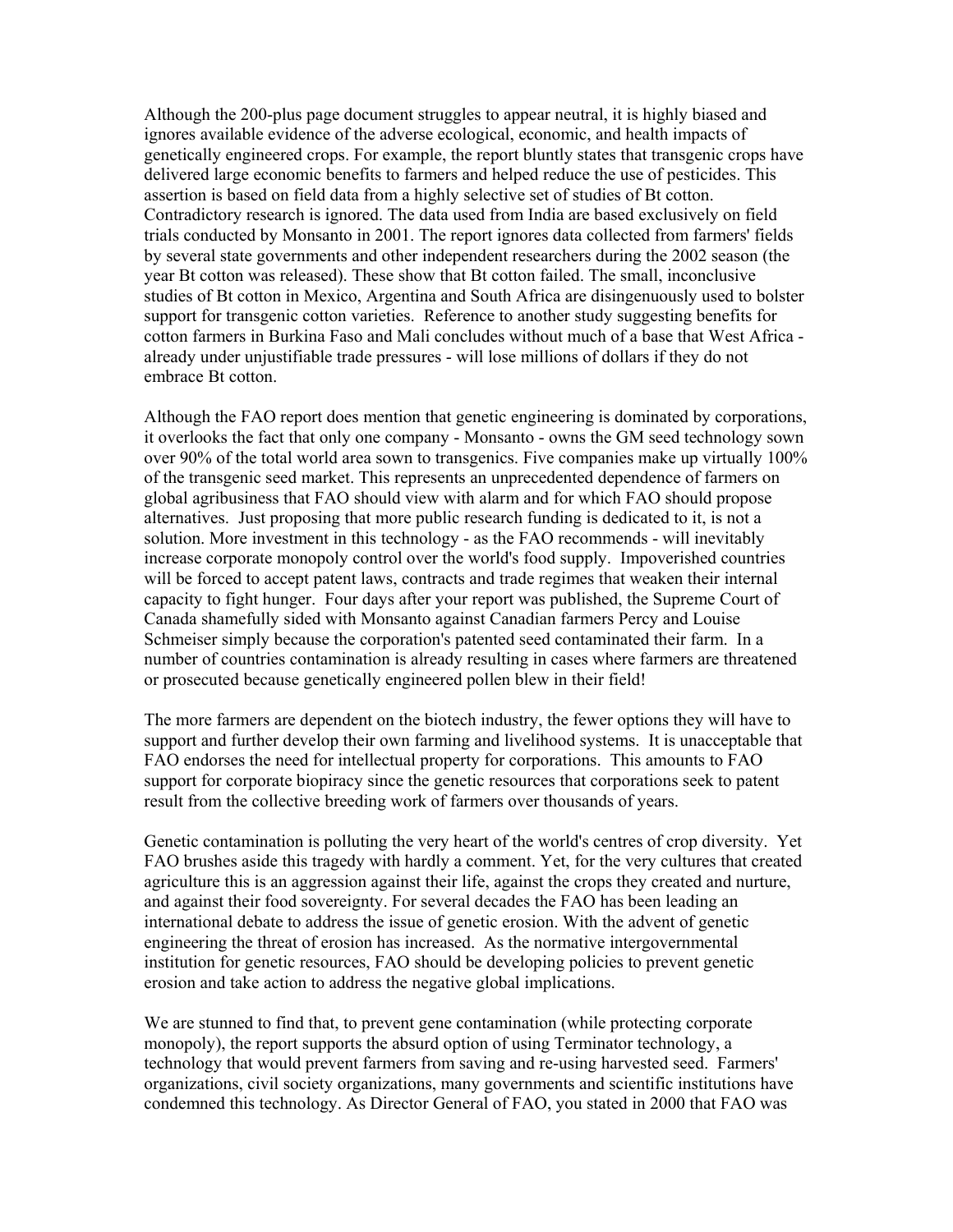against genetic seed sterilization. Incredibly, your report endorses a technology that would risk the food supply of the 1.4 billion people who depend upon farm-saved seed around the world.

These biases, omissions and unsubstantiated conclusions turn this report into a disgraceful public relations tool for the biotech industry and for those countries that seek to export this technology. It is an insult to those FAO member governments that, courageously, have been resisting industry and political pressure and who are developing viable alternatives for longterm seed security and food sovereignty. It is a rejection of the efforts of those scientists and policy makers - some within FAO - who have contributed to the new participatory technology development, agro-ecological methodologies, sustainable productivity and other approaches that put the role and rights of farmers first.

We believe that FAO has broken its commitment to civil society and peasants' organizations to consult on issues of common concern. There was no consultation with smallholder farmers' organisations, yet there appears to have been extensive discussion with industry. For those of us in civil society organisations and social movements that considered the FAO as an institution that we could relate to and a forum to debate these issues and possibly move forward, this is a tremendous setback. Farmers and civil society organizations will meet and consult in the coming months to determine what further actions should be taken regarding FAO and the negative repercussions of this report.

Yours Sincerely, (people and organisations signing on)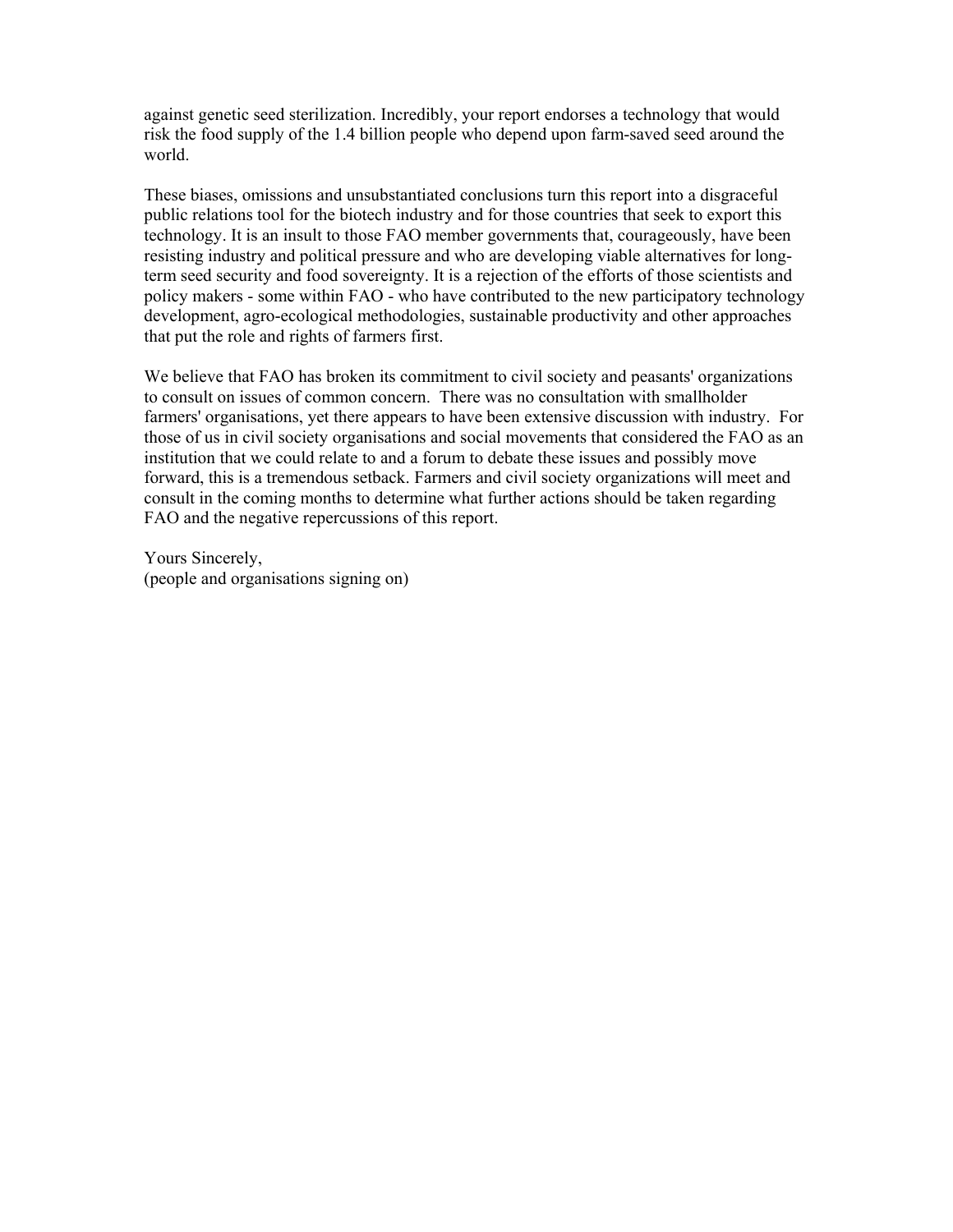## **1. Organisations**

|                | Organization / Organización / Organisation                                                                                      | Name / Nombre / Nom                            | Country / País / Pays  |
|----------------|---------------------------------------------------------------------------------------------------------------------------------|------------------------------------------------|------------------------|
| $\mathbf{1}$   | <b>ARIC</b>                                                                                                                     | <b>GM Gulzai</b>                               | Afghanistan            |
| $\overline{2}$ | Association des Amis de la Saoura                                                                                               | Mohammed Bendada                               | Algeria                |
| 3              | Ina                                                                                                                             | <b>Titouh Kheireddine</b>                      | Algeria                |
| 4              | Acción por la Biodiversidad                                                                                                     | María Eugenia Jeria                            | Argentina              |
| 5              | Acindar SA                                                                                                                      | Luis Pablo Montagna                            | Argentina              |
| 6              | <b>APDDUS</b>                                                                                                                   | Hugo Fiamberti                                 | Argentina              |
| 7              | <b>APEFA</b>                                                                                                                    | Martín Emilio González                         | Argentina              |
| 8              | Arbolar Asociacion Ecologica                                                                                                    | Pedro Catalano                                 | Argentina              |
| 9              | Asociación Civil Ecoambiental                                                                                                   | Silvio Carlos Rivera                           | Argentina              |
| 10             | Asociación Conservacionista del Sur                                                                                             | Paola Germain                                  | Argentina              |
| 11             | Asociación Ecologista PiUKe                                                                                                     |                                                | Argentina              |
| 12             | Asociación Lihuen-Antu                                                                                                          | Lucas Chiappe                                  | Argentina              |
| 13             | Asociación San Francisco de Asís                                                                                                | María del Carmen Rodriguez                     | Argentina              |
| 14             | AYLLU                                                                                                                           | Gladys Guíñez                                  | Argentina              |
| 15             | <b>BIOS Argentina</b>                                                                                                           |                                                | Argentina              |
| 16             | Centro de Estudios de Politicas Participativas                                                                                  | Carlos A. Manessi                              | Argentina              |
| 17             | CETAAR                                                                                                                          | Javier Souza Casadinho                         | Argentina              |
| 18             | Coalición Rios Vivos                                                                                                            | Jorge Daneri                                   | Argentina              |
| 19             | Consejo Latinoamericano de Ciencias Sociales (CLACSO)                                                                           | Héctor Alimonda                                | Argentina              |
| 20             | Ecofeministas Autonomas de Buenos Aires                                                                                         |                                                | Argentina              |
| 21             | EcosRioplatenses - Argentina                                                                                                    | Alejandro Felipe Oliver Mascarell              | Argentina              |
| 22             | <b>ECOSUCRE</b>                                                                                                                 | Bruno Ferrás                                   | Argentina              |
| 23             | FunAT                                                                                                                           | María Teresa Ramírez Arbo                      | Argentina              |
| 24             | Fundación UÑOPATUN                                                                                                              | Elvio Mendioroz                                | Argentina              |
| 25             | Grupo de los sábados J. M. Jáuregui                                                                                             | Silvia Bulla                                   | Argentina              |
| 26             | Grupo de Reflexión Rural                                                                                                        | Jorge Eduardo Rulli                            | Argentina              |
| 27             | <b>INICIATIVA RADIAL</b>                                                                                                        | Osvaldo Nicolás Pimpignano                     | Argentina              |
| 28             | INSTITUTO DE CULTURA POPULAR                                                                                                    | Roberto L. Larrea                              | Argentina              |
| 29             | LAS SEMILLAS SON DE LA VIDA                                                                                                     | Horacio Sierra                                 | Argentina              |
| 30             | ONG Un Surco por familia                                                                                                        | Alfredo Di Vincensi                            | Argentina              |
| 31             | Pro Organics S.A                                                                                                                | Tomás E.S.del Cerro                            | Argentina              |
| 32             | Propuesta Ecológica                                                                                                             | Dardo Aguirre                                  | Argentina              |
| 33             | RAOM / Red de Agricultura Organica de Misiones                                                                                  | Guillermo Reutemann                            | Argentina              |
| 34             | Red Nacional de Justicia Ambiental                                                                                              | Guillermo Andrés Varela                        | Argentina              |
| 35             | RENACE (Red Nacional de Acción Ecologista)                                                                                      | Silvana Buján                                  | Argentina              |
| 36             | <b>Taller Ecologista</b>                                                                                                        | Claudia Costinovsky                            | Argentina              |
| 37             | Valle del Medio                                                                                                                 | Nicolás A. Nuñez                               | Argentina              |
| 38             | 49th Parallel Biotechnology Consortium                                                                                          |                                                | Australia              |
| 39<br>40       | Greens Working Group on GM Organisms<br>Network of Concerned Farmers                                                            | Gillian Blair                                  | Australia              |
| 41             | Wimmera Ecosystems and Yarriambiack Landcare Network                                                                            | Julie Newman                                   | Australia<br>Australia |
| 42             | Agrarbündnis Österreich                                                                                                         | lestyn Hosking<br>Elisabeth Baumhöfer          | Austria                |
| 43             | FIAN-Austria                                                                                                                    | Eva Lachkovics                                 | Austria                |
| 44             | Bangladesh Agricultural Farm Labour Federation                                                                                  | Nurul Anowar                                   | Bangladesh             |
| 45             | <b>LOKOJ</b>                                                                                                                    | Arup Rahee                                     | Bangladesh             |
| 46             | Broederlijk Delen                                                                                                               | <b>LUK Verbeke</b>                             | Belgium                |
| 47             | FIAN-Belgium (Foodfirst Information & Action Network, Belgium)                                                                  | Marie Teller-Péron                             | Belgium                |
| 48             | <b>FIMARC</b>                                                                                                                   | Daisy Herman                                   | Belgium                |
| 49             | Wervel                                                                                                                          | Louis De Bruyn                                 | Belgium                |
| 50             | Association Beninoise des Promoteurs de la Qualité des produits                                                                 | Aholoukpe Aurelien A.                          | Benin                  |
|                | agricoles                                                                                                                       |                                                |                        |
| 51             | ASSOCIATION VIVE LE PAYSAN NOUVEAU                                                                                              | Jacob Agossevi                                 | Benin                  |
| 52             | Groupe de Recherche et d'Action pour le Bien-Etre/GRABE                                                                         | Oussou Lio Appolinaire                         | Benin                  |
| 53             | JINUKUN (Point focal national Coalition pour la Protection du                                                                   | René M. Segbenou                               | Benin                  |
|                | Patrimoinne Génétique Africain)                                                                                                 |                                                |                        |
| 54             | Nature Tropicale ONG                                                                                                            | Josea Dossou-Bodjrenou                         | Benin                  |
| 55             | <b>ONG Action Sociale</b>                                                                                                       | AFAN Mégan Stanislas                           | Benin                  |
| 56             | ONG-ODIB (organisation pour le developpement des initiatives à la                                                               | Etienne Tchibozo                               | Benin                  |
|                | base)                                                                                                                           |                                                |                        |
| 57             | <b>SUSU NU BENE</b>                                                                                                             | Dossou-Yovo Bonaventure                        | Benin                  |
| 58             | <b>AGRUCO</b>                                                                                                                   |                                                | Bolivia                |
| 59             | ASOCAFE (Asociación de Caficultores de Taipilaya)                                                                               | Fernando De la Vega                            | Bolivia                |
| 60             | ASOCIACION "HUMBOLDT"                                                                                                           | Guillermo Teddy Elizalde Tejerina              | Bolivia                |
| 61             | Asociación Sucrense de Ecología - ASE                                                                                           | Luiz Felipe Sanchez                            | Bolivia                |
| 62             | Asocio                                                                                                                          | Alejandro Romero Saravia                       | Bolivia                |
| 63             | CENTRO DE SERVICIOS AGROPECUARIOS (CESA)                                                                                        | Teresa Domingo V.                              | <b>Bolivia</b>         |
| 64             | COMPAS - LATINOAMERICA                                                                                                          | Freddy Delgado                                 | <b>Bolivia</b>         |
| 65             | Federación Nacional de Mujeres Campesinas de Bolivia "Bartolina                                                                 | Nemesia Achacollo T.                           | <b>Bolivia</b>         |
| 66             | Sisa"<br>FEDERACION SINDICAL DE TRABAJADORES MINEROS DE Bolivia Miguel Zubieta Miranda                                          |                                                | Bolivia                |
|                |                                                                                                                                 |                                                |                        |
| 67             | Grupo de Apoyo a los Movimientos Sociales                                                                                       |                                                | <b>Bolivia</b>         |
| 68             | <b>PROBIOMA</b>                                                                                                                 | Rosa Virginia Suarez                           | Bolivia                |
| 69             | ADA                                                                                                                             | Waldir Baima Ribeiro                           | Brazil                 |
| 70             | Alimente                                                                                                                        |                                                | Brazil                 |
| 71             | AS-PTA                                                                                                                          | Gabriel Bianconi                               | Brazil                 |
| 72             | Associação das Mulheres Agricultoras e Trabalhadoras Rurais de                                                                  | Margarida Alves de Oliveira Pinheiro           | Brazil                 |
|                | Tombos -MG                                                                                                                      |                                                |                        |
| 73             | Associação dos Agricultores e Agricultoras Familiares de Araponga                                                               | Pedro Raimundo Santos                          | Brazil                 |
|                |                                                                                                                                 |                                                |                        |
| 74<br>75       | Associação dos Agricultores Familiares da Fazenda das Pedras<br>Associação dos Pequenos Agricultores e Agricultoras de Divino e | José Amarildo Pereira<br>Vicente Luiz de Souza | Brazil<br>Brazil       |
|                | Orizânia                                                                                                                        |                                                |                        |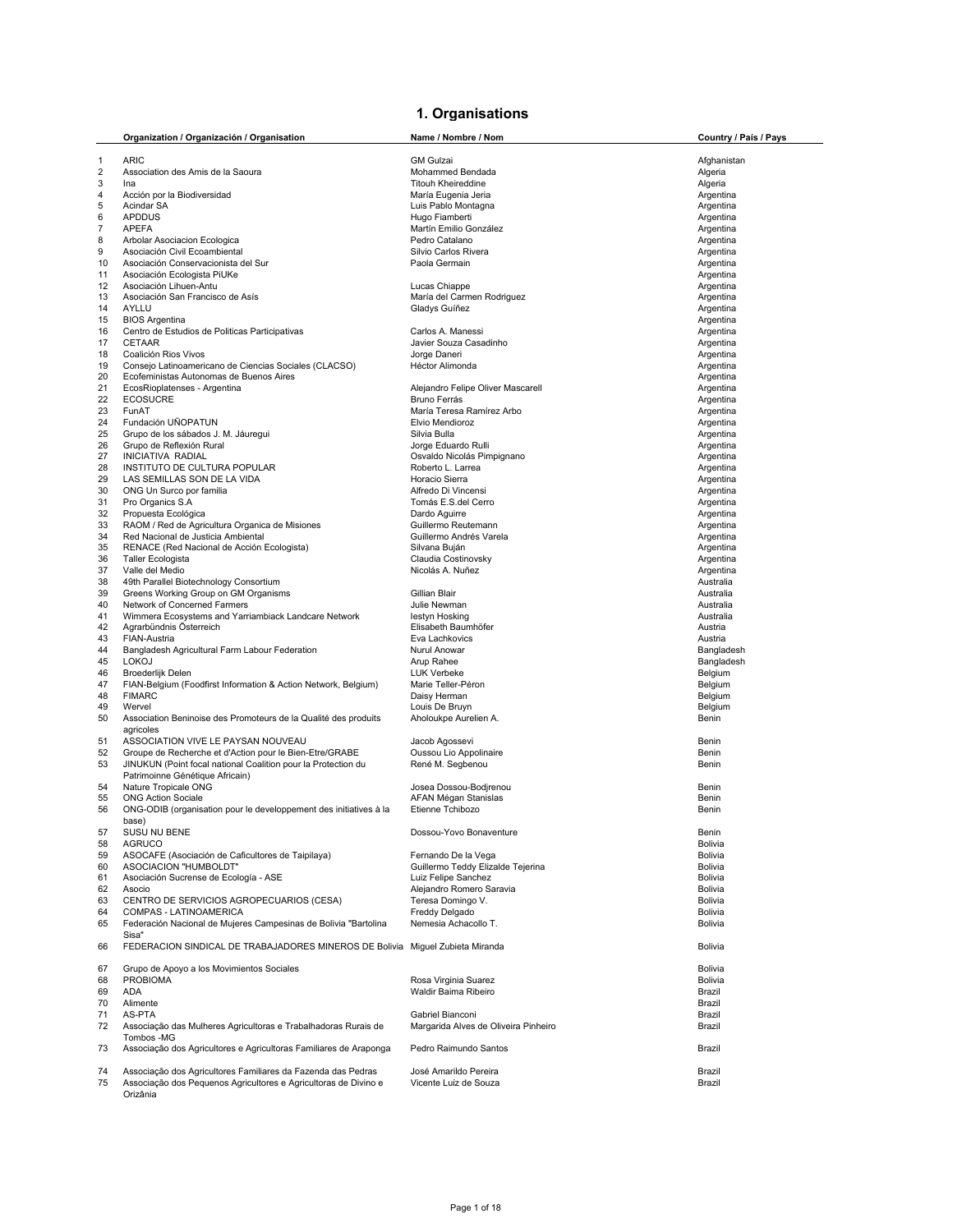| 76       | Associação dos Pequenos Agricultores e Trabalhadores Rurais-<br>Tombos-MG                                         | Vanderli Pereira Pinheiro                                 | Brazil               |
|----------|-------------------------------------------------------------------------------------------------------------------|-----------------------------------------------------------|----------------------|
| 77       | Associação Intermunicipal da Agricultura Familiar de Espera Feliz,                                                | Milton José Gomes                                         | Brazil               |
| 78       | Caiana, Caparão e Alto Caparaó<br>Associação Regional dos Trabalhadores Rurais da Zona da Mata                    | Amauri Adolfo da Silva                                    | Brazil               |
| 79       | Boell                                                                                                             | Jose Egas                                                 | Brazil               |
| 80       | Cajunor                                                                                                           |                                                           | Brazil               |
| 81       | CEBRAC                                                                                                            | Maurício Galinkin                                         | Brazil               |
| 82<br>83 | Centro de Tecnologias Alternativas da Zona da Mata - CTA-ZM<br>Centro Ecológico/Ipê                               | Eugênio Alvarenga Ferrari<br>Maria José Guazelli          | Brazil<br>Brazil     |
| 84       | <b>CNFCN</b>                                                                                                      | Luiz Felipe                                               | Brazil               |
| 85       | Comissão Regional de Trabalhadoras Rurais da Zona da Mata                                                         |                                                           | Brazil               |
| 86       | CONCRAB, Confederaçõa das Cooperativas de Reforma Agrária do<br>Brazil                                            |                                                           | Brazil               |
| 87       | CPT Araguaia-Tocantins                                                                                            | Maria dos Anjos Rodrigues de Sousa                        | Brazil               |
| 88       | Esplar- Centro de Pesquisa y Asesoria                                                                             | Magnólia Said                                             | Brazil               |
| 89<br>90 | Federação dos Órgãos para Assistência Social e Educacional<br>Fundação Vitória Amazônica                          | Maria Emília Lisboa Pacheco<br>Carlos C. Durigan          | Brazil<br>Brazil     |
| 91       | Instituto Agronomico do Parana                                                                                    | C. A. Khatounian                                          | Brazil               |
| 92       | INSTITUTO AMBIENTAL ARACUÃ                                                                                        | Reinvald Artur Müller                                     | Brazil               |
| 93<br>94 | Instituto Anima de Cultura e Desenvolvimento Sustentavel                                                          | Mauro Schorr                                              | Brazil<br>Brazil     |
| 95       | Instituto Sociedade, População e Natureza<br>KoBra - Kooperation Brazilien e.V.                                   | Donald Sawyer<br>Kirsten Bredenbeck                       | Brazil               |
| 96       | MST                                                                                                               | Joao Pedro Stedile                                        | Brazil               |
| 97       | <b>NUCLEAR</b>                                                                                                    | Antônio da Silva Câmara                                   | Brazil               |
| 98<br>99 | Partido de los Trabajadores<br>Prelatura de São Félix do Araguaia (Obispo de São Félix do Araguaia)               | Hugo Carlos Rehermann Capurro<br>Pedro Casaldáliga        | Brazil<br>Brazil     |
|          |                                                                                                                   |                                                           |                      |
|          | 100 Projeto Brazil Sustentável e Democrático<br>101 PRONAF                                                        | Jean-Pierre Leroy<br>Reni Antonio Denardi                 | Brazil<br>Brazil     |
|          | 102 Rede GTA (Grupo de Trabalho Amazônico)                                                                        | José Arnaldo de Oliveira                                  | Brazil               |
|          | 103 Ser Mulher - Ctro Estudos e Ação da Mulher Rural/Urbana                                                       | Alejandra Rotania                                         | Brazil               |
|          | 104 Sindicato dos Trabalhadores Rurais de Acaiaca                                                                 | Efigênia Tereza Marco                                     | Brazil               |
|          | 105 Sindicato dos Trabalhadores Rurais de Araponga<br>106 Sindicato dos Trabalhadores Rurais de Divino            | Neide Leal Lopes<br>Marlene Cândida da Silva Reis         | Brazil<br>Brazil     |
|          | 107 Sindicato dos Trabalhadores Rurais de Ervália                                                                 | Odair Lourenço Silva                                      | Brazil               |
|          | 108 Sindicato dos Trabalhadores Rurais de Espera Feliz                                                            | José Vicente Grigato                                      | Brazil               |
|          | 109 Sindicato dos Trabalhadores Rurais de Guidoval<br>110 Sindicato dos Trabalhadores Rurais de Paula Cândido     | Rosilene Pereira Coellho Cauneto<br>Paulo César Gonçalves | Brazil<br>Brazil     |
|          | 111 Sindicato dos Trabalhadores Rurais de Tombos                                                                  | Geovane Serqueira Bruzinga                                | Brazil               |
|          | 112 Centre d'Etude et de Développement Agricole Cambodgien                                                        | Seng Seng                                                 | Cambodia             |
|          | 113 Padek<br>114 GIC AGRIN                                                                                        | <b>LUKe Simmons</b>                                       | Cambodia             |
|          | 115 INADES FORMATION CAMEROUN                                                                                     | Lolita Rosiane Bayang<br>Mama Moumbagna                   | Cameroun<br>Cameroun |
|          | 116 Planet Survey - Environnement et développement durable                                                        | Didier Amougou                                            | Cameroun             |
|          | 117 49th Parallel Biotechnology Consortium                                                                        |                                                           | Canada               |
|          | 118 Cheeba Farmz<br>119 Development and Peace                                                                     | <b>Richard Renshaw</b>                                    | Canada<br>Canada     |
|          | 120 Développement et Paix                                                                                         | Jacqueline Savard                                         | Canada               |
|          | 121 ECOSUR                                                                                                        | Waleska Lazo                                              | Canada               |
|          | 122 El Grupo canadiense CEAL<br>123 ETC Group                                                                     | Carlos Mario Del Castillo                                 | Canada<br>Canada     |
| 124      | Glorious Salad Co. & Fraser Common Farm Co-operative                                                              | Susan Davidson                                            | Canada               |
|          | 125 International Code Documentation Centre (ICDC)                                                                | Annelies Allain                                           | Canada               |
|          | 126 K.O.G.S.<br>127 Mad Dog Farm                                                                                  | Jeremy Lack                                               | Canada<br>Canada     |
|          | 128 National Farmers Union (NFU)                                                                                  | Jan Slomp                                                 | Canada               |
|          | 129 The Ram's Horn newsletter                                                                                     | <b>Brewster Kneen</b>                                     | Canada               |
|          | 130 49th Parallel Biotechnology Consortium<br>131 Asoc. Agropecuaria Flias. Campesinas p/el Desarrollo Sostenible | Juan Carlos Castro Velásquez                              | Colombia<br>Colombia |
|          | "Biabuma"/Municipio Támesis                                                                                       |                                                           |                      |
|          | 132 Asoc.Prod.Agropecuarios Indígenas Sucre- ASPROINSU                                                            | Argemiro Zabala                                           | Colombia             |
|          | 133 Asociación de Artesanos de San Andrés de Sotavento<br>134 ASOCIACION DE CABILDOS                              | Manuel Marquez<br>Rangel Giovanny Yule                    | Colombia<br>Colombia |
|          | 135 Asociación de Desarrollo Comunitario en el Quindío,                                                           |                                                           | Colombia             |
|          | 136 Asociación de Productores Alternativos - ASPROAL                                                              | Felipe Castillo                                           | Colombia             |
|          | 137 Asociacion para el Desarrollo Campesino - ADC<br>138 Censat Agua Viva                                         | Anamaría Fuentes Baca                                     | Colombia<br>Colombia |
|          | 139 Comité de Producción de San Pedro Alcántara                                                                   | José Juaquín Suarez                                       | Colombia             |
|          | 140 Comunidades Eclesiales de Base y grupos Cristianos Colombia                                                   | Marta Guzman                                              | Colombia             |
|          | 141 Convergencia Campesina, Negra e Idígena CNI<br>142 Corporacion Colombia Sostenible                            | Héctor Mondragón                                          | Colombia             |
| 143      | Corporación Con-Vivamos                                                                                           | Daniel Jaramillo Hincapie                                 | Colombia<br>Colombia |
|          | 144 Corporación Ecológica y Cultural Penca de Sábila                                                              |                                                           | Colombia             |
|          | 145 Corporación GAIA                                                                                              |                                                           | Colombia             |
|          | 146 Corporación Guardabosques<br>147 Corporación La Ceiba                                                         |                                                           | Colombia<br>Colombia |
|          | 148 Corporación para la Investigación y el Ecodesarrollo Regional                                                 |                                                           | Colombia             |
|          | 149 Corporación Vamos Mujer por la Participación de la Mujer Popular                                              |                                                           | Colombia             |
|          | 150 Derechos Humanos ECATE<br>151 ESE HOSPITAL SAN JUAN DE DIOS                                                   | Ludibia Giraldo Diaz<br>Juan Fernando Alviar              | Colombia<br>Colombia |
|          | 152 Fundación Al Verde Vivo                                                                                       |                                                           | Colombia             |
|          | 153 Fundación Ambientalista Bosque de Niebla                                                                      |                                                           | Colombia             |
|          | 154 Fundación Ecológica Reserva Las Mellizas<br>155 Fundación Ecologista Cerro Bravo                              |                                                           | Colombia<br>Colombia |
|          | 156 Fundación Eduquemos                                                                                           |                                                           | Colombia             |
|          | 157 Fundación Jardín Botánico                                                                                     |                                                           | Colombia             |
|          | 158 Fundación para la Comunicación Popular FUNCOP Cauca<br>159 Fundación Social Unibán                            | Julio César Payán de la R.                                | Colombia<br>Colombia |
| 160      | Grupo de agricultores biológicos del oriente de Antioquia                                                         | <b>Alcides Torres</b>                                     | Colombia             |
|          |                                                                                                                   |                                                           |                      |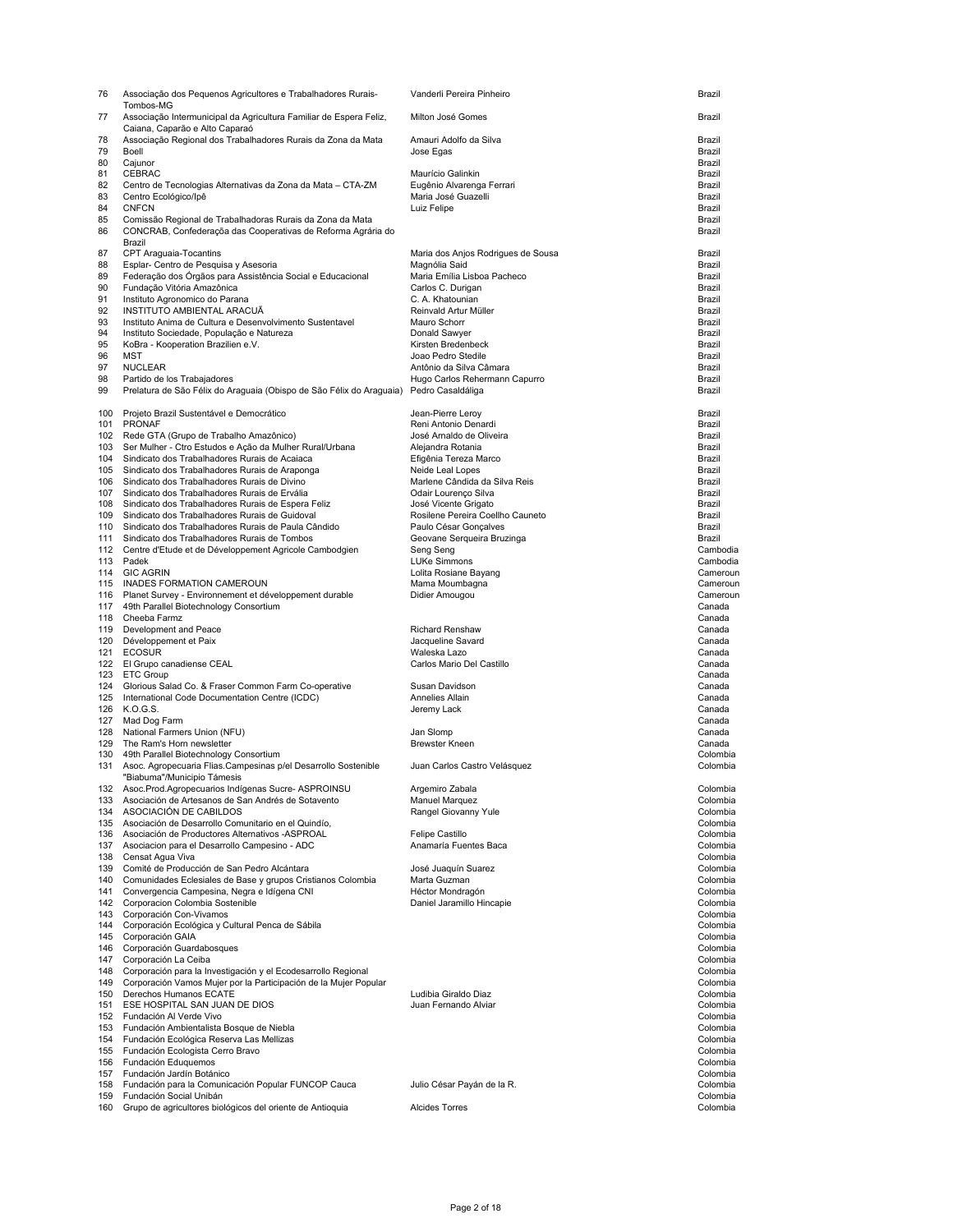| 161        | <b>GRUPO ECOLOGICO MASTRANTO</b>                                                                        |                                              | Colombia                                 |
|------------|---------------------------------------------------------------------------------------------------------|----------------------------------------------|------------------------------------------|
|            | 162 Grupo Semillas                                                                                      | Germán Vélez                                 | Colombia                                 |
|            | 163 ILSA<br>164 RAP-AL Colombia                                                                         | Margarita Flórez<br>Elsa Nivia               | Colombia<br>Colombia                     |
|            | 165 Reserva Natural de la Sociedad Civil Rogitama Biodiversidad                                         | Roberto Chavarro Chávarro                    | Colombia                                 |
|            | 166 San Antonio de Palmito - ASPROINPAL                                                                 | Juan Solano                                  | Colombia                                 |
|            | 167 Sintramin de Colombia                                                                               | Yesenia Echavarria Zuleta                    | Colombia                                 |
|            | 168 Sintraminercol de Colombia                                                                          | Francisco Ramirez Cuellar                    | Colombia                                 |
|            | 169 AFAORCA Asoc. de Familias Agric. Orgànicas de los Cerros Caraigres Christian Mora                   |                                              | Costa Rica                               |
|            | 170 Asoc. Conservacionista YISKI                                                                        | Ma. Elena Fournier                           | Costa Rica                               |
|            | 171 Asoc. LatAm Pequeños Caficultores "Frente Solidario"                                                | Ovidio López Julián                          | Costa Rica                               |
|            | 172 Asociación Cultural Ngöbegue Indígena                                                               | Pablo Sibar                                  | Costa Rica                               |
|            | 173 ASOPROCOSARENA                                                                                      | André Corte                                  | Costa Rica                               |
|            | 174 Bios-Etica                                                                                          | Sandra Delgadillo                            | Costa Rica                               |
|            | 175 CADETI<br>176 CEDECO                                                                                | Analucia Hernandez<br>Wilberth Jimenéz Marín | Costa Rica<br>Costa Rica                 |
|            | 177 COECOCeiba-Amigos de la Tierra                                                                      | Isaac Rojas                                  | Costa Rica                               |
|            | 178 Fundación Café Forestal                                                                             | Carlos Jones                                 | Costa Rica                               |
|            | 179 FUNDACION DE ASISTENCIA EN COMUNICACION Y DESARROLLO Silvia Tomic Vicuna                            |                                              | Costa Rica                               |
|            | <b>ACECOD</b><br>180 Fundación MILPA                                                                    | Felipe Montoya-Greenheck                     | Costa Rica                               |
|            | 181 GAAS Mesoamérica y el Caribe                                                                        | Dennis Montero Solís                         | Costa Rica                               |
|            | 182 Movimiento Teatral Linea Vieja                                                                      | Marco Palma L.                               | Costa Rica                               |
|            | 183 Coalition pour la Protection du Patrimoine Génétique Africain                                       |                                              | Cote d'Ivoire                            |
|            | 184 Agrupación de Agricultura Orgánica                                                                  | Kari X. Stávenne Romero                      | Chile                                    |
|            | 185 CCP La Línea                                                                                        | Rosa Gil Baglietto                           | Chile                                    |
|            | 186 Centro Ecoceanos                                                                                    | Juan Carlos Cardenas                         | Chile                                    |
|            | 187 CET SUR                                                                                             | Pablo Flores S                               | Chile                                    |
|            | 188 Corporación Observatorio Latinoamericano de Conflictos Ambientales<br>OLCA                          | Cesar Padilla                                | Chile                                    |
|            | 189 Fundacion Sociedades Sustentables                                                                   | Maria Isabel Manzur                          | Chile                                    |
| 190        | Inforganic                                                                                              | Ernesto Dattari Reyes                        | Chile                                    |
|            | 191 Instituto de Ecologia Politica                                                                      | Bernardo Reyes                               | Chile                                    |
|            | 192 MAELA                                                                                               | Mario Ahumada A                              | Chile                                    |
|            | 193 Movimiento Agroecológico Chileno<br>194 ODECU                                                       | Patricio Yañez Rodriguez<br>Stefan Larenas   | Chile<br>Chile                           |
|            | 195 RAP-AL Chile                                                                                        | María Elena Rozas                            | Chile                                    |
|            | 196 Red CBDC Latinoamerica                                                                              | Luis Eugenio Cifuentes B                     | Chile                                    |
| 197        | Revista Chile Agrícola                                                                                  | Raúl González Valenzuela                     | Chile                                    |
|            | 198 Servicio Pais Bio Bio                                                                               | Pablo Azua Garcia                            | Chile                                    |
|            | 199 Tierra Viva                                                                                         | Andrea Tuczek                                | Chile                                    |
|            | 200 Universidad de Chile                                                                                | Andrei N. Tchernitchin                       | Chile                                    |
|            | 201 Friends of the Earth Denmark                                                                        | Bo Normander                                 | Denmark                                  |
|            | 202 Conacado, Inc.                                                                                      | Isidoro De la Rosa                           | Dominican Republic                       |
|            | 203 Fundacion Agricultura y Medio Ambiente<br>204 Horizontes Organicos CxA                              | Andrea Brechelt<br>Christoph F. Meier        | Dominican Republic<br>Dominican Republic |
|            | 205 Alianza de los Pueblos del Sur Acreedores de Deuda Ecológica/Acción Aurora Donoso Game<br>Ecológica |                                              | Ecuador                                  |
|            | 206 FUND. INTEGRAL PARA LA ECOLOGIA Y CULTURA                                                           | Tania Ramón Naranjo                          | Ecuador                                  |
|            | 207 Instituto de Regeneración Ecológica                                                                 | Tania Benavides                              | Ecuador                                  |
|            | 208 Red por una América Latina Libre de transgénicos                                                    | Elizabeth Bravo                              | Ecuador                                  |
|            | 209 Vredeseilanden Country Office                                                                       | Guido Van Moll                               | Ecuador                                  |
|            | 210 Ethio-Organic Seed Action<br>211 Action Consommation                                                | Laurent LeGuyader                            | Ethiopia<br>France                       |
|            | 212 Africa Europe Faith & Justice Network                                                               | Christophe Boyer                             | France                                   |
|            | 213 Association ATTAC26/07                                                                              | Rémi Thouly                                  | France                                   |
|            | 214 Attac 89                                                                                            | Pascal Paquin                                | France                                   |
|            | 215 BEDE                                                                                                | Robert Ali Brac de la Perrière               | France                                   |
|            | 216 Club de la presse pour les initiatives & développement local                                        | Jean-Luc Varin                               | France                                   |
|            | 217 Commission nationale OGM d'Attac                                                                    | Dominique Mourlane                           | France                                   |
| 218        | CONFEDERATION PAYSANNE BAGNOLET                                                                         | MICHEI DUPON                                 | France                                   |
| 219<br>220 | Fédération Nature & Progrès<br>FRAPNA Ardèche Féd.Rhône-Alpe Protection Nature                          | Anne Andrault                                | France<br>France                         |
| 221        | French organic farmers' organisation                                                                    |                                              |                                          |
|            |                                                                                                         |                                              |                                          |
|            |                                                                                                         | <b>Vincent Perrot</b>                        | France                                   |
|            | 222 GEYSER<br>223 GIET Groupe International d'Etudes Transdisciplinaires                                | Céline Olivier                               | France<br>France                         |
|            | 224 Nature et Progrès                                                                                   | Pégeault Nelly                               | France                                   |
|            | 225 OGM dangers                                                                                         | Hervé Le Meur                                | France                                   |
|            | 226 Solidarité                                                                                          | Jacques Berthelot                            | France                                   |
| 227        | Unité de recherche mixte Inserm 530-U.Paris5                                                            | Marie-Claude.Fulchignoni-Lataud              | France                                   |
|            | 228 Attac-Wuppertal                                                                                     | Wolfgang Wiebecke                            | Germany                                  |
| 229        | Bonner AK gegen Gentechnologie                                                                          | Gregor Kaiser                                | Germany                                  |
|            | 230 BUKO Agro Coordination                                                                              | Karsten Wolff<br>Ralf Roschlau               | Germany                                  |
|            | 231 Green Party<br>232 Informationsstelle Peru e.V.                                                     | Bernhard Jimi Merk                           | Germany<br>Germany                       |
|            | 233 IUCN Comm. Env., Economic and Social Policy                                                         | M. Taghi Farvar                              | Germany                                  |
|            | 234 League for Pastoral Peoples& Endogenous Livestock Dev.                                              | Ilse Köhler-Rollefson                        | Germany                                  |
|            | 235 MISEREOR - The Catholic Bishops' Organisation for Development<br>Cooperation                        | Josef Sayer Prof. Dr.                        | Germany                                  |
| 236        | Organic Services                                                                                        | Gerald A. Herrmann                           | Germany                                  |
|            | 237 Organization of human beings                                                                        | <b>Wolf Bilz</b>                             | Germany                                  |
|            | 238 Pesticide Action Network (PAN)                                                                      | Carina Weber                                 | Germany                                  |
|            | 239 Via Campesina                                                                                       | Nico Verhagen                                | Germany                                  |
|            | 240 Weltladen-Dachverband e.V.                                                                          | Ruben Enxing                                 | Germany                                  |
|            | 241 Tamale Youth Association                                                                            | Mohammed Haroon                              | Ghana                                    |
|            | 242 Grupo Solidario de Accion y Propuesta de Petén<br>243 Productos Ecológicos                          | Ileana Valenzuela<br>Eduardo Calderón        | Guatemala<br>Guatemala                   |
| 244        | <b>CBD National Focal Point</b>                                                                         | Joseph Ronald Toussaint                      | Haïti                                    |
|            | 245 Confederacion de Pueblos Autoctonos de Honduras                                                     | Nathan Pravia                                | Honduras                                 |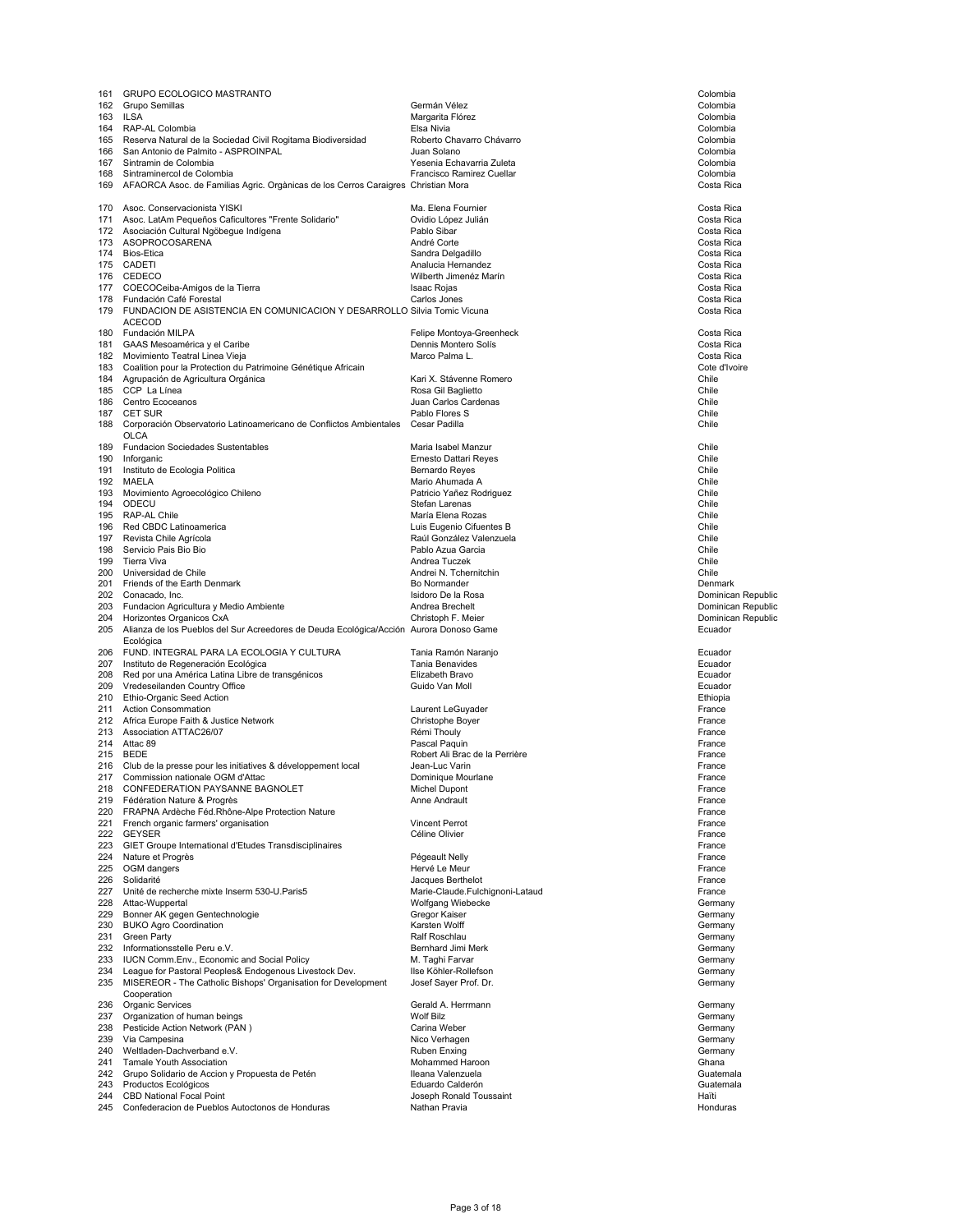| 246 | <b>ELTE Nature Club</b>                                                                               |                                                              | Hungary        |
|-----|-------------------------------------------------------------------------------------------------------|--------------------------------------------------------------|----------------|
| 247 | ANDHRA PRADESH COALITION IN DEFENCE DIVERSITY                                                         | K. Pandu Dora                                                | India          |
|     | 248 Anthra                                                                                            | Sagari R. Ramdas                                             | India          |
| 249 | Coimbatore District Coop. Milk Producers' Union                                                       | Amarasamy Subramaniam                                        | India          |
|     | 250 Deccan Development Society                                                                        | P.V. Satheesh                                                | India          |
|     | 251 Focus on the Global South                                                                         | Shalmali Guttal                                              | India          |
|     | 252 Forum for Corporate Accountability and Environmental Health                                       | Madhumita Dutta                                              | India          |
|     | 253 ICRISAT                                                                                           | G. Velu                                                      | India          |
| 254 | Kalpavriksh - Environment Action Group                                                                | Ashish Kothari                                               | India          |
|     | 255 Karnataka State Farmers' Association                                                              | Chukki                                                       | India          |
|     | 256 Legal Aid and Human Rights Centre                                                                 | J. Stanny                                                    | India          |
| 257 | Richharia Campaign                                                                                    | Jacob Nellithanam                                            | India          |
| 258 | Sachetan                                                                                              | Subhash Sule                                                 | India          |
| 259 | Society for Sustainable Development                                                                   | Arun Jindal                                                  | India          |
| 261 | 260 South Asia Network for Food, Ecology and Culture<br>Tamil Nadu Womens Forum                       | Burnad Fatima.N                                              | India<br>India |
|     | 262 Yakshi                                                                                            | Madhusudhan                                                  | India          |
| 263 | <b>ARAS</b> Institute                                                                                 |                                                              | Indonesia      |
| 264 | BioTani Indonesia Foundation/ PAN Indonesia                                                           | Riza V. Tjahjadi                                             | Indonesia      |
| 265 | Centre of Study and Development of Indonesian Paddy                                                   | Yoseph Sismanto                                              | Indonesia      |
|     | 266 Federation of Indonesian Peasant Union (FSPI)                                                     | Achmad Ya'kub                                                | Indonesia      |
| 267 | Institute for Global Justice (IGJ)                                                                    | Bonnie Setiawan                                              | Indonesia      |
| 268 | National Consortium for Forest and Nature Conservation in Indonesia                                   | Tejo Wahyu Jatmiko                                           | Indonesia      |
|     | (Konphalindo)                                                                                         |                                                              |                |
| 269 | People Coalition for Food Sovereignty                                                                 | Witoro                                                       | Indonesia      |
| 270 | Sekretariat Bina Desa                                                                                 | Dwi Astuti                                                   | Indonesia      |
| 271 | WAHANA LINGKUNGAN HIDUP INDONESIA (WALHI)                                                             | Farah Sofa                                                   | Indonesia      |
|     | 272 Walhi Riau                                                                                        | M. Teguh Surya                                               | Indonesia      |
|     | 273 Yayasan Duta Awam (YDA) Solo                                                                      | Muhammad Riza                                                | Indonesia      |
| 274 | Cenesta                                                                                               | Maryam Rahmanian                                             | Iran           |
|     | 275 Prevencion Ambiental                                                                              | <b>Isaac Baranchuk</b>                                       | Israel         |
|     | 276 A.R.I.                                                                                            | Francesco Benciolini                                         | Italy          |
|     | 277 ASSEME                                                                                            | Enrico Lucconi                                               | Italy          |
|     | 278 Associazione Universitaria Cooperazione e Sviluppo                                                | Beatriz Gasco Verdier                                        | Italy          |
| 279 | C.I.CROCEVIA                                                                                          | Annamaria Properzi Abruzzo                                   | Italy          |
| 280 | <b>CONAPI</b>                                                                                         | Lucio Cavazzoni                                              | Italy          |
| 281 | Consiglio dei Diritti Genetici                                                                        | Luca Colombo                                                 | Italy          |
|     | 282 CRIC                                                                                              | Lia Bandera                                                  | Italy          |
| 283 | Greenpeace Italy                                                                                      | Domitilla Senni                                              | Italy          |
|     | 284 ITALIAN GREEN PARTY                                                                               | Alfonso Pecoraro Scanio                                      | Italy          |
|     | 285 Oficina Internacional de Justicia, Paz e Integridad de la Creación, JPIC Alejandro Castillo Morga |                                                              | Italy          |
|     | de la Orden de Hermanos Menores, OFM                                                                  |                                                              |                |
| 286 | OPIUS (Associacion para la Agricoltura Sustentable)                                                   | Alessandro Cardarelli                                        | Italy          |
| 287 | Pro Specie Rara                                                                                       | Sabine Lanfranchi                                            | Italy          |
| 288 | Quartu Sant'Elena (CA                                                                                 | Massimiliano Pisanu -                                        | Italy          |
| 289 | Rete                                                                                                  | All the staff                                                | Italy          |
| 290 | ROBA dell'Altro Mondo                                                                                 | Alberto Zoratti                                              | Italy          |
|     | 291 Selargius (CA)                                                                                    | Meloni Tenute Agrobiologiche s.s.                            | Italy          |
| 292 | Selvas                                                                                                | Giovanna Vitrano                                             | Italy          |
|     |                                                                                                       |                                                              |                |
| 293 | Verdi Ambiente e Società (VAS)                                                                        | Ivan Verga                                                   | Italy          |
| 294 | Consumers Union of Japan                                                                              | Yoko Tomiyama                                                | Japan          |
| 295 | Greenwomen                                                                                            | Lydia Astanina                                               | Kazakhstan     |
|     | 296 ECOTERRA Intl.                                                                                    | Aina Seering                                                 | Kenya          |
| 297 | Pelum                                                                                                 | Zachary Makanya                                              | Kenya          |
| 298 | SMART INITIATIVE                                                                                      | Jack Wafula                                                  | Kenya          |
| 299 | CIVIL LIBERTIES COOMMITTEE                                                                            | Emmie Chanika                                                | Malawi         |
| 300 | Malawi Watch                                                                                          | <b>Billy Banda</b>                                           | Malawi         |
| 301 | Consumers' Association of Penang                                                                      | S.M.Mohamed Idris                                            | Malaysia       |
| 302 | Friends of the Earth                                                                                  | Meenakshi Raman                                              | Malaysia       |
| 303 | Pesticides Action Network Asia and the Pacific                                                        | Sarojeni Rengam                                              | Malaysia       |
| 304 | Sahabat Alam Malaysia                                                                                 | Meena Raman                                                  | Malaysia       |
| 305 | StarCarrot Resources                                                                                  | Sabrina Ooi                                                  | Malaysia       |
| 306 | Suara Rakyat Malaysia                                                                                 | Choo Chon Kai                                                | Malaysia       |
|     | 307 SUSDEN                                                                                            | <b>Bishan Singh</b>                                          | Malaysia       |
|     | 308 Third World Network                                                                               | Martin Khor                                                  | Malaysia       |
|     | 309 Altépetl - Desarrollo Comunitario, Productivo y Ambiental, AC                                     | Alejandra Meza Velarde                                       | Mexico         |
|     | 310 ASES. TECNICA A COMUNIDADES OAXAQUEÑAS A.C.                                                       |                                                              | Mexico         |
| 311 | Asociacion Ambientalista GUERREROS VERDES A.C.                                                        | Elena Kahn                                                   | Mexico         |
|     | 312 Asociacion Ecologica Santo Tomas A.C.,                                                            | Jose Manuel Arias Rodriguez                                  | Mexico         |
|     | 313 ATTAC-PRAXIS-Mexico                                                                               | Juan Antonio López Martín                                    | Mexico         |
|     | 314 Bicitekas A.C.                                                                                    | Xavier Treviño Theesz                                        | Mexico         |
|     | 315 Bowerasa                                                                                          | P. Ignacio Becerra Trigueros                                 | Mexico         |
|     | 316 CEFIMAC                                                                                           | Jaime Enrique Rendón de León                                 | Mexico         |
|     | 317 CENAMI A.C.                                                                                       | Alvaro Salgado Ramírez                                       | Mexico         |
| 318 | Central Independiente de Obreros Agricolas y Campesinos                                               | Fernando Rascon Fuentes                                      | Mexico         |
| 319 | Centro de Derechos Humanos Nu'u Ji Kandii "Terra del Sol" A.C                                         |                                                              | Mexico         |
| 320 | CENTRO DE FORMACIÓN E INVESTIGACION MUNICIPAL/CEFIMAC Jaime Rendón de León                            |                                                              | Mexico         |
|     |                                                                                                       |                                                              |                |
| 321 | Centro de Investigacion Científica de Yucatan A. C.                                                   | Martha Elena Méndez                                          | Mexico         |
|     | 322 Centro de Investigación y Acción de la Mujer Latinoamericana, A.C.                                |                                                              | Mexico         |
|     | <b>CIAM</b><br>323 Certificadora Mexicana de Productos Orgánicos S.C.                                 |                                                              | Mexico         |
|     | 324 CIEPAC, AC                                                                                        | Miguel Angel Morán Valente<br>Miguel Angel Rodriguez Mirnada | Mexico         |
| 325 | CIEPAM - UNOFOC                                                                                       | Luis Aznar Molina                                            | Mexico         |
|     | 326 Colectivo de Grupos Asamblea Barrios de la Ciudad de Mexico/Brig.de                               |                                                              | Mexico         |
|     | Emiliano Zapata del PRD                                                                               |                                                              |                |
| 327 | Colectivo Libertad                                                                                    | Ana María Vera Smith                                         | Mexico         |
| 328 | COMISION INTERCONGREGACIONAL DE JUSTICIA PAZ Y VIDA                                                   | H. Teresa Lopez Olvera                                       | Mexico         |
|     |                                                                                                       |                                                              |                |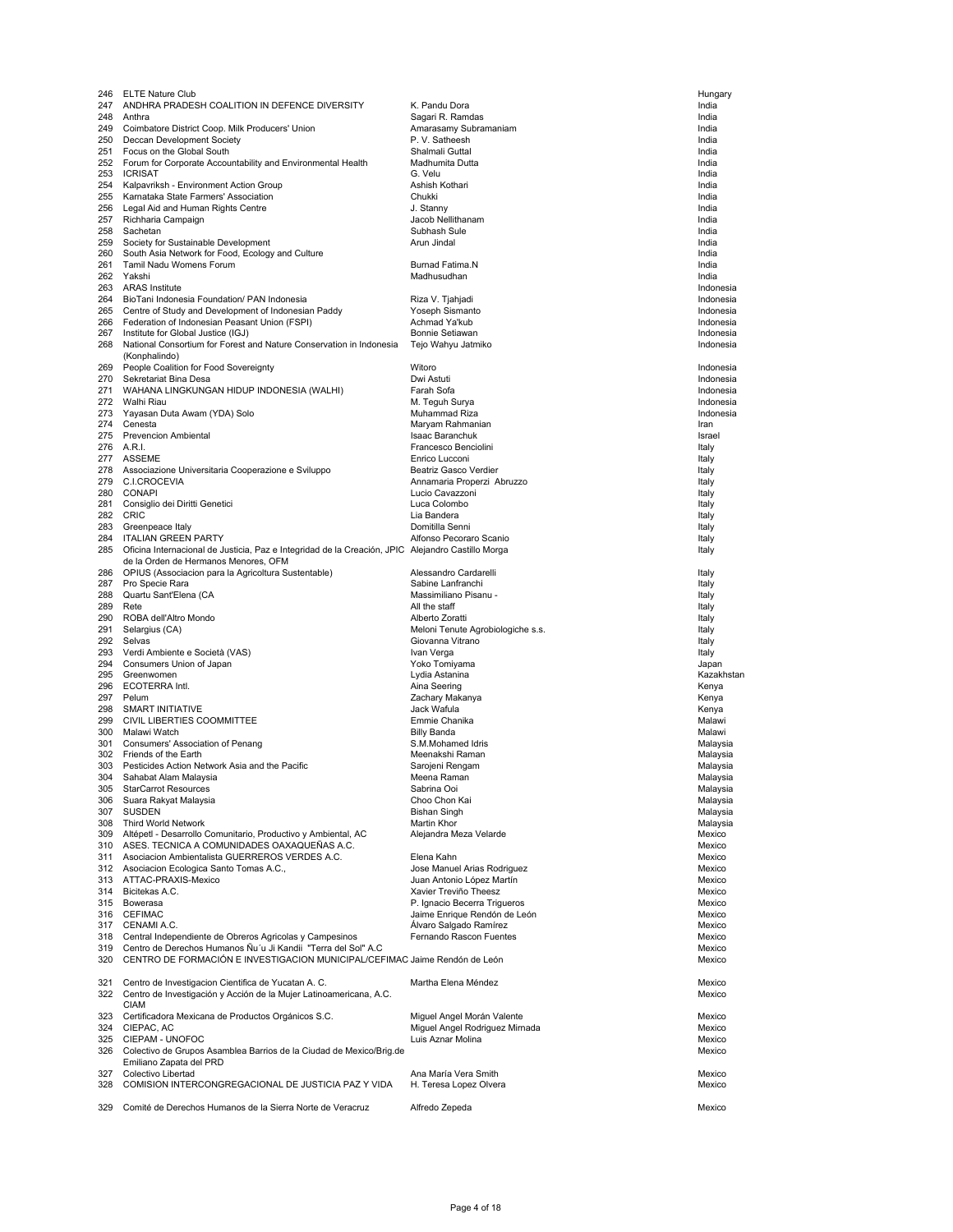| 331 | Comite Iztacalco contra el ALCA                                                                                        | Alex Guerrero                                                      | Mexico             |
|-----|------------------------------------------------------------------------------------------------------------------------|--------------------------------------------------------------------|--------------------|
|     | Congregación del Santisimo Redentor<br>332 Consejo de Médicos y Parteras Indígenas Tradicionales de Chiapas            | Feliciano López Aguilar                                            | Mexico<br>Mexico   |
|     |                                                                                                                        |                                                                    |                    |
| 333 | Consejo Indígena Popular de Oaxaca "Ricardo Flores Magón" CIPO-                                                        | Gabriela Pérez Gómez                                               | Mexico             |
|     | <b>RFM</b>                                                                                                             |                                                                    |                    |
|     | 334 Consejo Nacional Regulador de la AGricualtura Orgánica<br>335 Convergencia de Organismos Civiles por la Democracia | Jesús Velazquez Pérez<br>Margarita Argott Cisneros                 | Mexico<br>Mexico   |
|     | 336 Coordinación Interregional Feminista Rural Comaltzin, A. C.                                                        | Carola Carbajal                                                    | Mexico             |
|     | 337 Ctro. Ecol. Defensa Bosque del Desierto de los Leones                                                              | Cecilia Cantu López                                                | Mexico             |
|     | 338 Derechos Humanos de la Sierra Norte de Veracruz                                                                    | Crispín Perez                                                      | Mexico             |
|     | 339 Desarrollo Empresarial La Victoria S.A. de C.V.                                                                    | Angel Juventino Monroy Rosales                                     | Mexico             |
|     | 340 DUAMA                                                                                                              | Armando Salgado                                                    | Mexico             |
|     | 341 Educación Cultura y Ecología A.C.                                                                                  | María Teresa Munguía Gil                                           | Mexico             |
|     | 342 Evedus, A.C.                                                                                                       | Olivia Tello de la Parra                                           | Mexico             |
|     | 343 FORO ECOLOGISTA DE LA CUENCA DE Mexico                                                                             | Miquel Valencia Mulkay                                             | Mexico             |
|     | 344 Franciscans International-Mexico, A.C.<br>345 FRENTE DEMOCRATICO CAMPESINO                                         | <b>Pilar Puertas</b>                                               | Mexico<br>Mexico   |
|     | 346 Grupo Ciudadano Cuestión de Ambiente                                                                               | Ma. Leticia Coronado Juárez                                        | Mexico             |
|     | 347 GRUPO ECOLOGICO DE XOCHIMILCO, A.C.                                                                                | Marcela R. de Sánchez                                              | Mexico             |
|     | 348 Grupo Ecologista del Mayab A. C.                                                                                   | Araceli Dominguez                                                  | Mexico             |
|     | 349 HOJANAY AC - NAYARIT                                                                                               | Erik Eduardo Saracho Aguilar                                       | Mexico             |
|     | 350 Indigenous Peoples' Biodiversity Network                                                                           | Alejandro Argumedo                                                 | Mexico             |
|     | 351 Indignación. Promoción y Defensa de los Derechos Humanos A.C.                                                      | Raúl H. Lugo Rodríguez                                             | Mexico             |
|     |                                                                                                                        |                                                                    |                    |
|     | 352 Las Cañadas A.C.<br>353 Maderas del Pueblo del Sureste, ac                                                         | Ricardo Romero González<br>Miguel Angel García A.                  | Mexico<br>Mexico   |
|     | 354 Marcha Mundial de las Mujeres                                                                                      |                                                                    | Mexico             |
| 355 | Mujeres Abriendo Brecha, A.C.                                                                                          | Margarita Guillaumin Romero                                        | Mexico             |
|     | 356 Mujeres para el Diálogo                                                                                            |                                                                    | Mexico             |
| 357 | Mundo Indígena A.C                                                                                                     | Elisa Blanchet                                                     | Mexico             |
|     | 358 Natura Camp                                                                                                        | Anwar Del Castillo Martinez Vara                                   | Mexico             |
|     | 359 Plan Integral de Desarrollo Ecológico                                                                              |                                                                    | Mexico             |
|     | 360 Planeación y Trabajo Ambiental                                                                                     | Rosendo Montiel Perez                                              | Mexico             |
| 361 | Portal Ecológico Correo Ambiental                                                                                      | Joel Peña Colín                                                    | Mexico             |
|     | 362 Productores de café de Oaxaca                                                                                      | Josefina Aranda                                                    | Mexico<br>Mexico   |
| 364 | 363 PROIMMSE / Instituto de Investigaciones Antropológicas - UNAM<br>Promotora Purepecha A.C.                          | Alma Amalia González Cabañas<br>Helvio David Walter Botana Hayashi | Mexico             |
| 365 | Proyecto Génesis Agricultura Integral, S.P.R. de R.L.                                                                  | Marqueza Morales Morales                                           | Mexico             |
| 366 | Quechua-Aymara Association for Sustainable Livelihoods                                                                 | Alejandro Argumedo                                                 | Mexico             |
|     | 367 RAPAM                                                                                                              | Fernando Bejarano G                                                | Mexico             |
|     | 368 Red Nacional Género y Economía                                                                                     | Leonor Aída Concha                                                 | Mexico             |
|     | 369 Red Zapatista en Movimiento por la Liberación Nacional                                                             | Claudia Torres Roux                                                | Mexico             |
|     | 370 Sociedad Ecologista Hidalguense A. C                                                                               | Marco antonio Moreno Gaytán                                        | Mexico             |
|     | 371 Terranova Lombricultores                                                                                           | Eduardo Aranda Delgado                                             | Mexico             |
|     | 372 THE GREEN CORNER                                                                                                   | Bensi Levy                                                         | Mexico<br>Mexico   |
|     | 373 Un Puente a la Esperanza<br>374 Union de Comunidades Indígenas de la region del istmo (UCIRI)                      | Rosalino Ramirez Florez                                            | Mexico             |
|     | 375 Union de Organizaciones de la Sierra Juarez, Oaxaca, S.C.                                                          | Aldo Gonzalez                                                      | Mexico             |
|     | 376 UNORCA-Union Nacional de Organizaciones Regionales Campesinas                                                      |                                                                    | Mexico             |
|     | Autonomas, A.C.                                                                                                        |                                                                    |                    |
|     | 377 Crop & Food Research Institute                                                                                     | Elvira Dommisse                                                    | New Zealand        |
|     |                                                                                                                        | Joanna Piekarski                                                   | New Zealand        |
|     | 378 Earthcare Education Aotearoa                                                                                       |                                                                    | New Zealand        |
|     | 379 EF! Auckland & Auckland Animal Action                                                                              | Simon Oosterman                                                    |                    |
|     | 380 GE Free BOP                                                                                                        | Ivan Sokolov                                                       | New Zealand        |
| 381 | Jews For GE-Free Food                                                                                                  | <b>Hilary Phillips</b>                                             | New Zealand        |
|     | 382 Pesticide Action Network                                                                                           | <b>Meriel Watts</b>                                                | New Zealand        |
|     | 383 GE Free                                                                                                            | Claire Bleakley                                                    | New Zealand        |
|     | 384 ADECONICA                                                                                                          | Danilo Gurdian<br>Dora Zeledón                                     | Nicaragua          |
|     | 385 Movimiento de Mujeres Nicaragüenses "Luisa Amanda Espinoza",<br>AMNLAE                                             |                                                                    | Nicaragua          |
| 386 | Coalition for Popular Development Initiatives in Nigeria (COPODIN)                                                     |                                                                    | Nigeria            |
|     |                                                                                                                        |                                                                    |                    |
| 387 | <b>Environmental Rights Action</b>                                                                                     | Nnimmo Bassey                                                      | Nigeria            |
| 388 | Federal Ministry of Environment                                                                                        | Hassan Haruna Bdliya                                               | Nigeria            |
| 389 | Poverty Eradication Forum (PERFORM)                                                                                    | M. O. Arigbede<br>Aksel Naerstad                                   | Nigeria            |
| 390 | Development Fund<br>391 Program Food Rights / Actionaid Pakistan                                                       | Roshan Malik                                                       | Norway<br>Pakistan |
|     | 392 ROOTS for Equity                                                                                                   | Wali Haider                                                        | Pakistan           |
|     | 393 Sufi Agri Farms                                                                                                    | Gul lakhwani                                                       | Pakistan           |
|     | 394 TheNetwork for Consumer Protection                                                                                 | Thakar Nusrat Niaz                                                 | Pakistan           |
|     | 395 WTO WatchGroup                                                                                                     | Tahir Hasnain                                                      | Pakistan           |
|     | 396 PENGON                                                                                                             |                                                                    | Palestine          |
|     | 397 Asociación de Profesionales para el Desarrollo (APRODE)                                                            | Magali Rojas Fuentes                                               | Panama             |
|     | 398 Camino Alternativo                                                                                                 | Juana Camargo                                                      | Panama<br>Panama   |
|     | 399 Central General Autónoma de trabajadores de Panama<br>400 Movimiento de la Juventud Kuna                           | Mariano Mena<br>Jorge Stanley                                      | Panama             |
|     | 401 Alter Vida                                                                                                         | América González                                                   | Paraguay           |
|     | 402 Amigos de la Tierra                                                                                                | David Cardozo                                                      | Paraguay           |
|     | 403 BASE Investigaciones Sociales                                                                                      | Tomás Palau                                                        | Paraguay           |
|     | 404 CCDA                                                                                                               | Sixto Pereira                                                      | Paraguay           |
|     | 405 CECTEC - Centro de Educación, Capacitación y Tecnologia                                                            | Ada Rosa Martinez                                                  | Paraguay           |
|     | Campesina                                                                                                              |                                                                    |                    |
|     | 406 Acaides                                                                                                            | Bartolome Rojas Pintado                                            | Peru               |
|     | 407 APEREC<br>408 Asoc. Juana Alarco de Dammert                                                                        | Carmen Mendoza Jesús<br>María Claudia Dammert Herrera              | Peru<br>Peru       |
|     | 409 Asociación Nacional de Periodistas del Peru                                                                        | Mario Ruben Gonzales                                               | Peru               |
|     | 410 Bio Tecnologia Ambiental SAC                                                                                       | Alfonso Talavera                                                   | Peru               |
| 411 | CEAR                                                                                                                   | Felimón Castillo Lindo                                             | Peru               |
|     | 412 Centro Ecuménico de Promoción y Acción Social                                                                      | Eler Salazar Bravo                                                 | Peru               |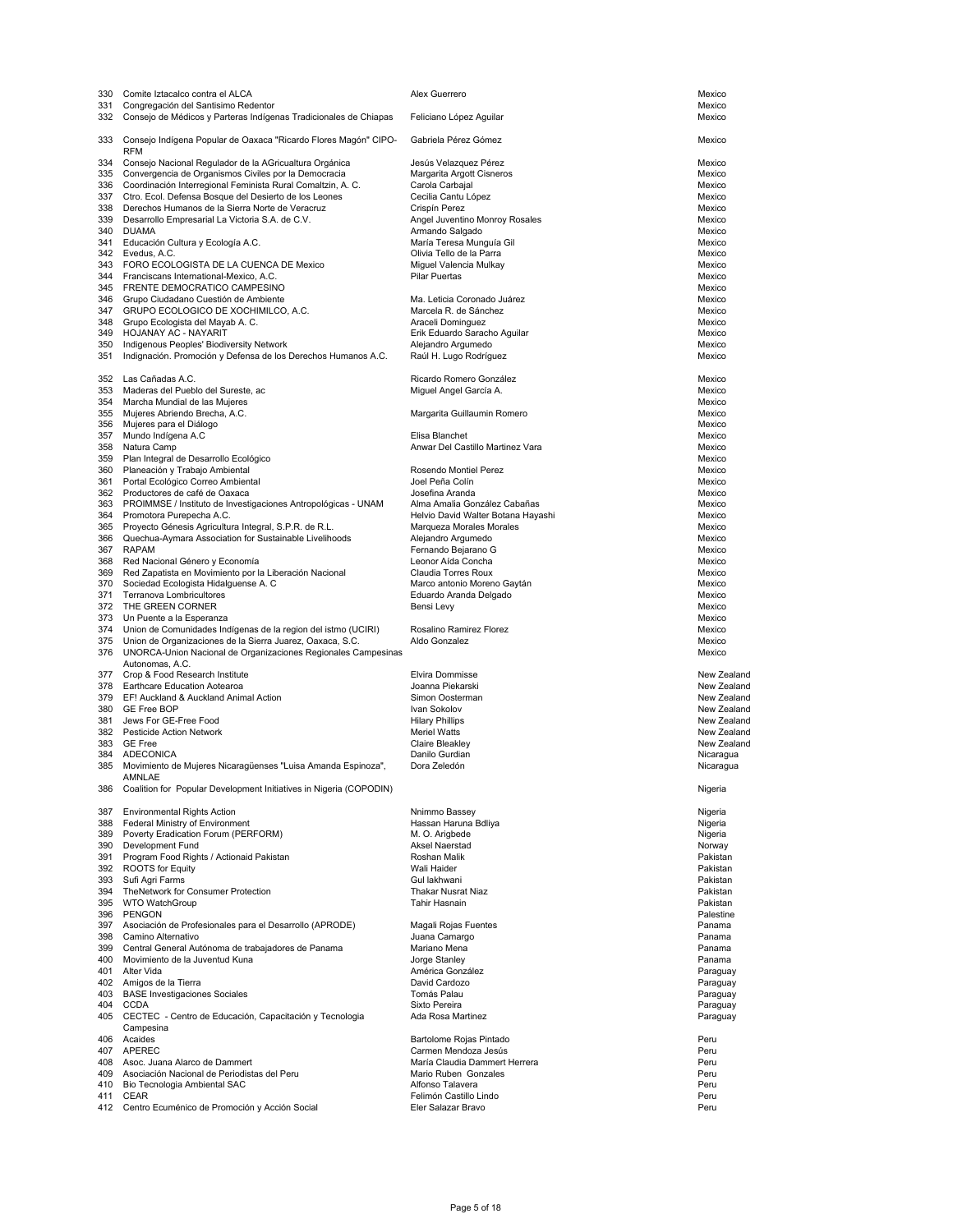| 413     | CONFEDERACION CAMPESINA DEL Peru                                                                             | Juan W. Mendoza Aguirre                   | Peru                         |
|---------|--------------------------------------------------------------------------------------------------------------|-------------------------------------------|------------------------------|
| 414     | CONPeru                                                                                                      | César A. Rivas Herrera                    | Peru                         |
|         | 415 ETC Andes                                                                                                | Teobaldo Pinzás                           | Peru                         |
| 416     | Grupo Yanapai<br>Indigenous Peoples' Biodiversity Forum                                                      | Raul Carlos Ccanto Retamozo               | Peru                         |
| 417     | 418 INLAT                                                                                                    | Alejandro Argumedo<br>Manuel Alvarado     | Peru<br>Peru                 |
| 419     | Instituto ambientalista Natura                                                                               | Eddy Pineda Sanchez                       | Peru                         |
|         | 420 LEISA Revista de Agroecologia/ILEIA - The Netherlands                                                    | Teresa Gianella-Estrems                   | Peru                         |
| 421     | ONG-Pronorte-Peru                                                                                            | Alejandro Zegarra Pezo                    | Peru                         |
|         | 422 PUNO COFFEE SAC.                                                                                         | Celestino Moya Torres                     | Peru                         |
| 423     | RAAA/RAPAL Andino                                                                                            | Luis Gomero                               | Peru                         |
|         | 424 Tierra Vida                                                                                              | Osver Jaime Polo Carrasco                 | Peru                         |
|         | 425 UNiversidad Nacional Agraria La MOlina                                                                   | Jose Carlos Vilcapoma                     | Peru                         |
|         | 426 Catholic Bishops' Conference of the Philippines / NASSA                                                  | Rosanne Mallillin<br>Danilo H. Ramos      | Philippines                  |
|         | 427 Kilusang MagbubUKid ng Pilipinas (KMP)<br>428 SEARICE                                                    |                                           | Philippines<br>Philippines   |
|         | 429 TEBTEBBA Foundation (Indigenous Peoples' Internat. Centre for Policy Victoria Tauli Corpuz               |                                           | Philippines                  |
|         | Research & Education)                                                                                        |                                           |                              |
| 430     | CERTIPLANET                                                                                                  | Fernando Serrador                         | Portugal                     |
| 431 IBD |                                                                                                              | Jorge Vailati                             | Portugal                     |
|         | 432 Quercus                                                                                                  | Margarida Silva                           | Portugal                     |
|         | 433 URZE, Agricultura Biológica Ltd                                                                          | Niels Rump                                | Portugal                     |
|         | 434 Fundacion Integral Gaia<br>435 Grupo Asesor Socio-Ambiental                                              | Felipe Bermudez<br>Lirio Márquez          | Puerto Rico<br>Puerto Rico   |
|         | 436 INADES FORMATION RWANDA                                                                                  | Juvénal Musine                            | Rwanda                       |
| 437     | OLSSI                                                                                                        | Fiu Mataese Elisara                       | Samoa                        |
| 438     | Munlochy GM Vigil                                                                                            | Anthony Jackson                           | Scotland                     |
|         | 439 Développement et Paix                                                                                    | Denise Byrnes                             | Senegal                      |
|         | 440 GNO PAN Africa                                                                                           | Alassane Sarr                             | Senegal                      |
| 441     | Pesticide Action Network (PAN) Africa                                                                        | Abou Thiam                                | Senegal                      |
| 443     | 442 Institut of Agriculture Maribor<br>Institute for Sustainable Development                                 | Polonca Repiè<br>Anamarija Slabe          | Slovenia<br>Slovenia         |
| 444     | Slovenian Foundation for Sustainable Development                                                             | Marjana Dermelj                           | Slovenia                     |
| 445     | The Slovenian Permaculture Society                                                                           | Ira Zorko                                 | Slovenia                     |
| 446     | Union of Slovenian Organic Farmers' Association                                                              | <b>Boris Fras</b>                         | Slovenia                     |
| 447     | Horn Relief                                                                                                  | Fatima Jibrell                            | Somalia                      |
| 448     | 49th Parallel Biotechnology Consortium                                                                       |                                           | South Africa                 |
|         | 449 Biowatch                                                                                                 | Elfrieda Pschorn-Strauss                  | South Africa                 |
|         | 450 EnAct International                                                                                      | Cormac Cullinan                           | South Africa                 |
|         | 451 Environmental Justice Networking Forum                                                                   | Ace Khabane<br>Noel Oettle                | South Africa<br>South Africa |
|         | 452 Environmental Monitoring Group<br>453 Protection du Patrimoine Génétique Africain                        | Juan Adolfo Bermúdez Alviar               | South Africa                 |
| 454     | Rainman Landcare Foundation                                                                                  | Raymond Auerbach                          | South Africa                 |
|         | 455 Safe Food Coalition                                                                                      | Andrew Taynton                            | South Africa                 |
|         | 456 SAFeAGE                                                                                                  | Glenn Ashton                              | South Africa                 |
| 457     | Sing Fefur Medicinal Herbs                                                                                   | Gerald Moskovitz                          | South Africa                 |
|         | 458 The Southern Health & Ecology Institute                                                                  | Nicole Venter                             | South Africa                 |
| 459     | Adii Conte Burica                                                                                            | Darío Zurdo A                             | Spain                        |
|         | 460 AFRICA-EUROPE FAITH AND JUSTICE NETWORK<br>461 AGALAT                                                    | Maru Bastarreche<br>Pedro Rivera          | Spain                        |
|         | 462 Ambiente y Sociedad                                                                                      |                                           | Spain<br>Spain               |
|         | 463 Amigos de la Tierra                                                                                      | Liliane Spendeler                         | Spain                        |
|         | 464 Asamblea de Los Verdes de Villena                                                                        | Javier Esquembre                          | Spain                        |
|         | 465 Asociación Azoque                                                                                        | Teresa María Fernández Herrera            | Spain                        |
|         | 466 Asociación Con Sumo Gusto                                                                                | José Andrés Gálvez Morales                | Spain                        |
|         | 467 Asociación Cultural La Trastienda                                                                        | L'arcu Vieya                              | Spain                        |
|         | 468 Asociación Entrepueblos<br>469 ASOCIACIÓN LARRAHI                                                        | Alex Guillamon<br>Silvia Beltrán Pallares | Spain                        |
|         | 470 Asociación Vida Sana                                                                                     |                                           | Spain<br>Spain               |
|         | 471 Associació Cultura de Camp                                                                               | Guiem Ferrer Reinés                       | Spain                        |
|         | 472 Associació Per l'Horta                                                                                   | Enric Navarro i Valls                     | Spain                        |
|         | 473 Azogue                                                                                                   | José M <sup>ª</sup> Martin Civantos       | Spain                        |
| 474     | Biblioteca Universitaria de Granada                                                                          | Muguel García Casanova                    | Spain                        |
|         | 475 BIOCOP Productos Biológicos, S.A.                                                                        | Joan Picazos                              | Spain                        |
|         | 476 CAAE                                                                                                     | Francisco Casero Rodríguez                | Spain                        |
| 477     | Centro de Estudios Agrarios y de Agricultura Internacional<br>478 Centro Estudios Agrarios/Agricultura l'nal |                                           | Spain<br>Spain               |
|         | 479 Centro para la investigación en sostenibilidad Cotoperí                                                  | Bernardo González Reinfeld                | Spain                        |
|         | 480 CIMA (Científicos por el Medio Ambiente)                                                                 | Jorge Riechmann                           | Spain                        |
|         | 481 Colectiu Antimilitarista de Sant Cugat                                                                   | <b>Albert Ruiz</b>                        | Spain                        |
|         | 482 Colectivo Ecologista de Aviles                                                                           |                                           | Spain                        |
|         | 483 Comité Departamental de Semillas de Junin                                                                | Alberto Gutierrez Enciso                  | Spain                        |
|         | 484 COMS. CRISTIANAS POPULARES DE GRANADA                                                                    | Domingo Gómez Leiva                       | Spain                        |
|         | 485 COOPECAÑERA R.L.                                                                                         | Jesús Villalobos                          | Spain                        |
| 486     | Cooperativa de agricultores Fabastur s. coop.de Navia, Asturias<br>487 Coordinadora Ecoloxista d'Asturies    | Antonio García Méndez                     | Spain<br>Spain               |
|         | 488 D.M.S.F.                                                                                                 | Mª del Pino León Sánchez                  | Spain                        |
|         | 489 Ecologistas en Acción de Extremadura                                                                     | Pablo Ramos Duro                          | Spain                        |
|         | 490 Ecologistas en Acción de Jaén                                                                            | Rosa Arroyo Muns                          | Spain                        |
|         | 491 Ecologistas en Acción Granada                                                                            |                                           | Spain                        |
|         | 492 Ecologistas en Acción-Andalucía                                                                          | Juan Carlos Pérez Montero                 | Spain                        |
|         | 493 Ecopalma                                                                                                 | Pablo Rico Alfonsín<br>Noemi Abad         | Spain                        |
| 495     | 494 Ecoportal<br>ECOS                                                                                        | Jesús de Manuel Jerez                     | Spain<br>Spain               |
|         | 496 EHNE, Sindicato Agrario Vasco                                                                            | Natxo Larrainzar                          | Spain                        |
| 497     | EKOLOGISTAK MARTXAN IRUÑA                                                                                    |                                           | Spain                        |
|         | 498 EL BROT, PRODS. CULTIU BIOLOGIC I D'US CASOLA                                                            |                                           | Spain                        |
|         | 499 El Rebost                                                                                                | Olga Comas Angrill                        | Spain                        |
|         | 500 Euskal Herriko Nekazarien Elkartasuna                                                                    |                                           | Spain                        |
| 501     | <b>FIHM</b>                                                                                                  | Ricardo Gayol                             | Spain                        |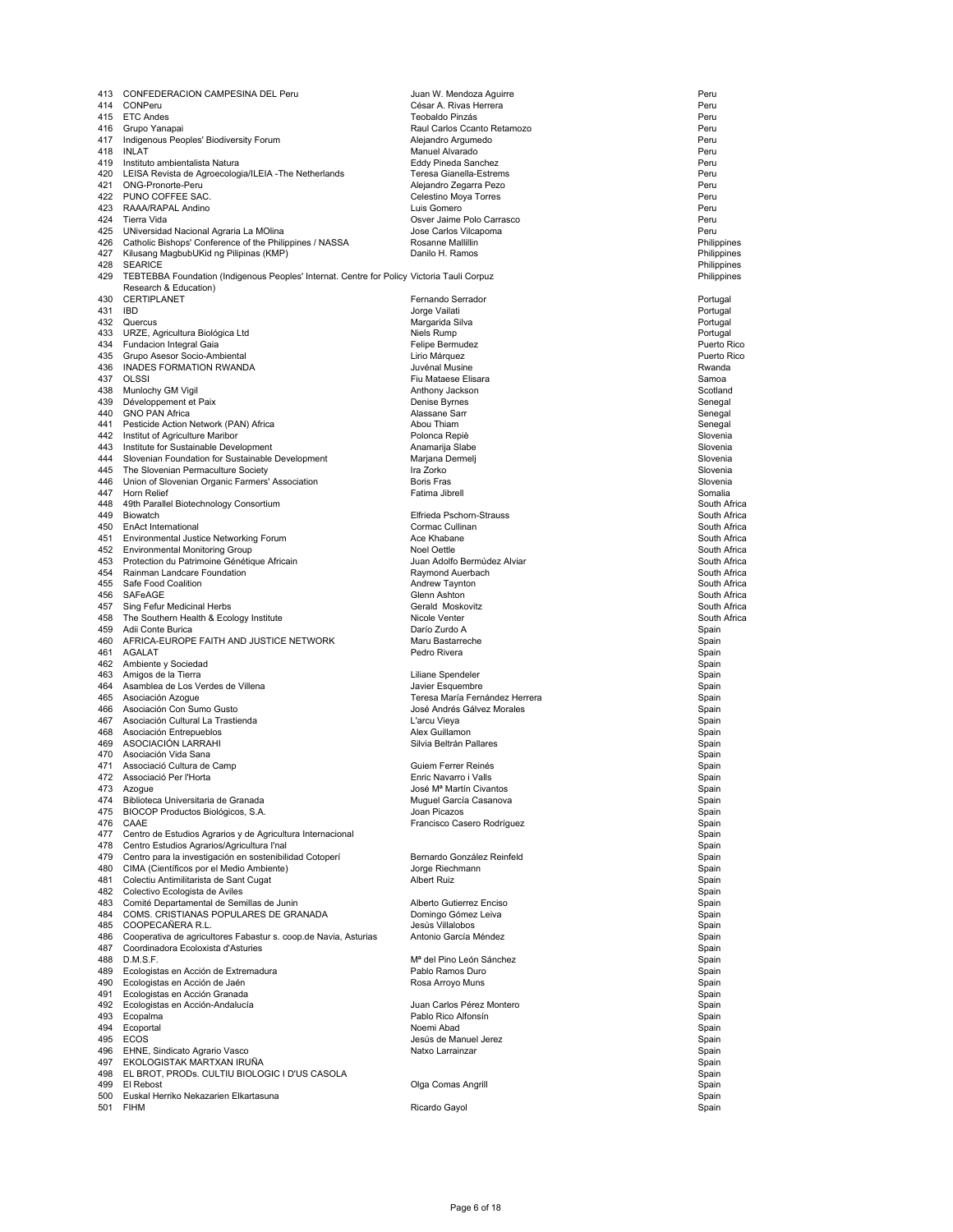| 502        | Germinal                                                                        | Mireia Soler Jimenez                      | Spain                                  |
|------------|---------------------------------------------------------------------------------|-------------------------------------------|----------------------------------------|
| 503        | <b>GRAIN</b>                                                                    | Henk Hobbelink                            | Spain                                  |
| 504        | Gresins-Ecologistas en Acción                                                   | Francisco Javier Avila Dominguez          | Spain                                  |
| 505        | La Ortiga                                                                       | Alejandro Brome Gener                     | Spain                                  |
|            | 506 Medio Ambiente de ISTAS/ CC.OO. (Inst. Sindical de Trabajo,                 | Estefanía Blount                          | Spain                                  |
|            | Ambiente y Salud)                                                               |                                           |                                        |
| 507        | Món Verd                                                                        |                                           | Spain                                  |
| 508        | Plataforma para el Consumo Responsable de Sevilla                               |                                           | Spain                                  |
| 509<br>510 | Plataforma per l'Expressió<br>Plataforma Rural Alianzas por un mundo rural vivo | Pilar Palacio<br>Jerónimo Aguado Martinez | Spain<br>Spain                         |
|            | 511 Plataforma Transgènics Fora!                                                | Amaranta Herrero Cabrejas                 | Spain                                  |
|            | 512 Red Aragonesa de Desarrollo Rural                                           | Javier Blasco Fernández                   | Spain                                  |
| 513        | Red de Semillas "Resembrando e Intercambiando" Plataforma Rural                 | Cristina Ortega Vielba                    | Spain                                  |
|            |                                                                                 |                                           |                                        |
| 514        | Red de Semillas de Euskadi                                                      | Elva Franco Cabrero                       | Spain                                  |
| 515        | SEAE (Sociedad Española de Agricultura Ecológica)                               | José Luis Porcuna                         | Spain                                  |
| 516        | Seminari d'Estudis/Rec.Agroecologia Univ. de Lleida                             |                                           | Spain                                  |
| 517        | Seminario Permanente de Agricultura Ecológica                                   | Pablo José Vázquez Gil                    | Spain                                  |
| 518        | Sindicato Labrego Galego                                                        | Lídia Senra                               | Spain                                  |
| 519        | Universidad de Malaga                                                           | <b>Agustin Antunez</b>                    | Spain                                  |
| 520        | Veterinarios Sin Fronteras                                                      | Sònia Resina i Navarro                    | Spain                                  |
| 521        | ANAC                                                                            | G A Prabath Kumara                        | Sri Lanka                              |
|            | 522 Badulla                                                                     | Kanupelella                               | Sri Lanka                              |
| 523        | Future In Our Hands Development Fund (FIOH)                                     | K A Jayasinghe Perera                     | Sri Lanka                              |
| 524        | Swedish Society for Nature Conservation                                         | Pernilla Malmer                           | Sweden                                 |
| 525        | <b>Blueridge Institute</b>                                                      | Florianne Koechlin                        | Switzerland                            |
| 526        | Bread for all/Pain pour le prochain                                             | <b>Chantal Peyer</b>                      | Switzerland                            |
| 527        | Erklärung von Bern - Berne Declaration                                          | François Meienberg                        | Switzerland                            |
| 528        | Max Havelaar Foundation                                                         | Max Leuzinger                             | Switzerland                            |
| 529        | Swissaid                                                                        | Tina Goethe                               | Switzerland                            |
| 530        | Alternative Agriculture Network                                                 | Nanta Sitthirach                          | Thailand                               |
| 531        | Assembly of the Poor                                                            |                                           | Thailand                               |
| 532        | Focus on the Global South                                                       |                                           | Thailand                               |
|            | 533 RRAFA                                                                       | Nurmatova Gulnara                         | Thailand                               |
|            | 534 Women's Public Union «Erayim»<br>535 Both ENDS                              | Tamara Mohr                               | The Kyrgyz Republic<br>The Netherlands |
|            | 536 ETC Netherlands                                                             | Willem Van Weperen                        | The Netherlands                        |
| 537        | EYFA (European Youth for Action)                                                | Maria Jose Romano                         | The Netherlands                        |
| 538        | Friends of the Earth International                                              | Juan Lopez                                | The Netherlands                        |
| 539        | Greenpeace International                                                        | Doreen Stabinsky                          | The Netherlands                        |
| 540        | ILEIA                                                                           | Anita Ingevall                            | The Netherlands                        |
| 541        | Policy Officer genetechnologies XminY Solidarityfunds                           | Wytze de Lange                            | The Netherlands                        |
| 542        | Theme Group Global Food Security, GreenLeft                                     | Greet Goverde                             | The Netherlands                        |
| 543        | Women's Global Network for Reproductive Rights (WGNRR)                          | Nadia van der Linde                       | The Netherlands                        |
| 544        | <b>Ecological Society</b>                                                       | Javier M. Claparols                       | The Philippines                        |
| 545        | Focus on the Global South                                                       |                                           | The Philippines                        |
| 546        | <b>IBON Foundation Inc.</b>                                                     |                                           | The Philippines                        |
| 547        | Institute of Political Economy                                                  |                                           | The Philippines                        |
| 548        | Namnama Daguioman People's Organization                                         | Carolina Bello                            | The Philippines                        |
| 549        | People's Food Sovereignty Network Asia Pacific                                  |                                           | The Philippines                        |
| 550        | Pesticide Action Network Philippines                                            | Romeo F. Quijano, M.D.                    | The Philippines                        |
|            | YSDA-Pilipinas Inc                                                              | Roy Cabonegro                             | The Philippines                        |
| 551        |                                                                                 | Abdelhamid Zammouri                       |                                        |
| 552        | Association de Développement Durable « ADD »                                    |                                           | Tunisie                                |
| 553        | Bugday Association for Supporting Ecological Living                             | <b>Bahar Dolen</b>                        | Turkey                                 |
| 554        | Birmingham Friends of the Earth                                                 | Theresa Haddon                            | UK                                     |
| 555        | <b>Brazil Network</b>                                                           | Nina Simoes                               | UK                                     |
| 556        | Catholic Institute for International Relations (CIIR)                           | Elisabet Lopez                            | UK                                     |
| 557        | Consumers International                                                         | Julian Edwards                            | UK                                     |
| 558        | Christian Aid                                                                   | Kevan Bundell                             | UK                                     |
| 559        | Econexus                                                                        | Ricarda A Steinbrecher                    | UK                                     |
| 560<br>561 | Ecosse<br>Farmers' Link                                                         | John Wood<br>Hetty Selwyn                 | UK<br>UK                               |
| 562        | Five Year Freeze                                                                |                                           | UK                                     |
| 563        | <b>Food Ethics Council</b>                                                      | Tom MacMillan                             | UK                                     |
| 564        | Friends of the Earth                                                            | Pete Riley                                | UK                                     |
|            | 565 Friends of the Earth England                                                | Eve Mitchell                              | UK                                     |
| 566        | <b>Genetic Engineering Network</b>                                              | Olaf Bayer                                | UK                                     |
| 567        | Genetically Modified Food-News                                                  | Marcus Williamson                         | UK                                     |
| 568        | Globalise Resistance                                                            | Guy Taylor                                | UK                                     |
| 569        | Independent Science Panel                                                       |                                           | UK                                     |
| 570        | International Development Programme, HDRA                                       | Julia Wright                              | UK                                     |
| 571        | ISIS/ISP                                                                        | Lim Li Ching                              | UK                                     |
| 572        | King's Lynn & W, Norfolk Friends of the Earth                                   | Hugh Rout                                 | UK                                     |
| 573        | Moseley and District UNA                                                        | Sarah Teversham                           | UK                                     |
| 574        | Netwide Computing Ltd                                                           | B. A. Walsh                               | UK                                     |
| 575        | New Economics Foundation                                                        | <b>Andrew Simms</b>                       | UK                                     |
| 576        | <b>Pesticide Action Network</b>                                                 | Barbara Dinham                            | UK                                     |
| 577        | Susila Dharma Britain                                                           | Sachlan North                             | UK                                     |
| 578        | The ALliance for Natural Food                                                   | Lisa Mary Mountain                        | UK<br>UK                               |
| 580        | 579 The Better Food Company<br>The Corner House                                 | Phil Haughton<br>Nicholas Hildyard        | UK                                     |
| 581        | The Gaia Foundatioin                                                            | Liz Hosken                                | UK                                     |
| 582        | The Small and Family Farms Alliance                                             | Michael Hart                              | UK                                     |
| 583        | Comunidad del Sur                                                               | Ruben G. Prieto                           | Uruguay                                |
| 584        | Grupo Eco Tacuarembö                                                            | Selva Bosc                                | Uruguay                                |
| 585        | MADUR (Movimiento Agropecuario de Uruguay)                                      |                                           | Uruguay                                |
| 586        | RAP-AL Uruguay                                                                  | María Isabel Cárcamo                      | Uruguay                                |
| 587        | REDES-FoE                                                                       | Alberto Villarreal                        | Uruguay                                |
| 588<br>589 | 49th Parallel Biotechnology Consortium<br>Abuso de Poder                        | Manuel Romano                             | <b>USA</b><br><b>USA</b>               |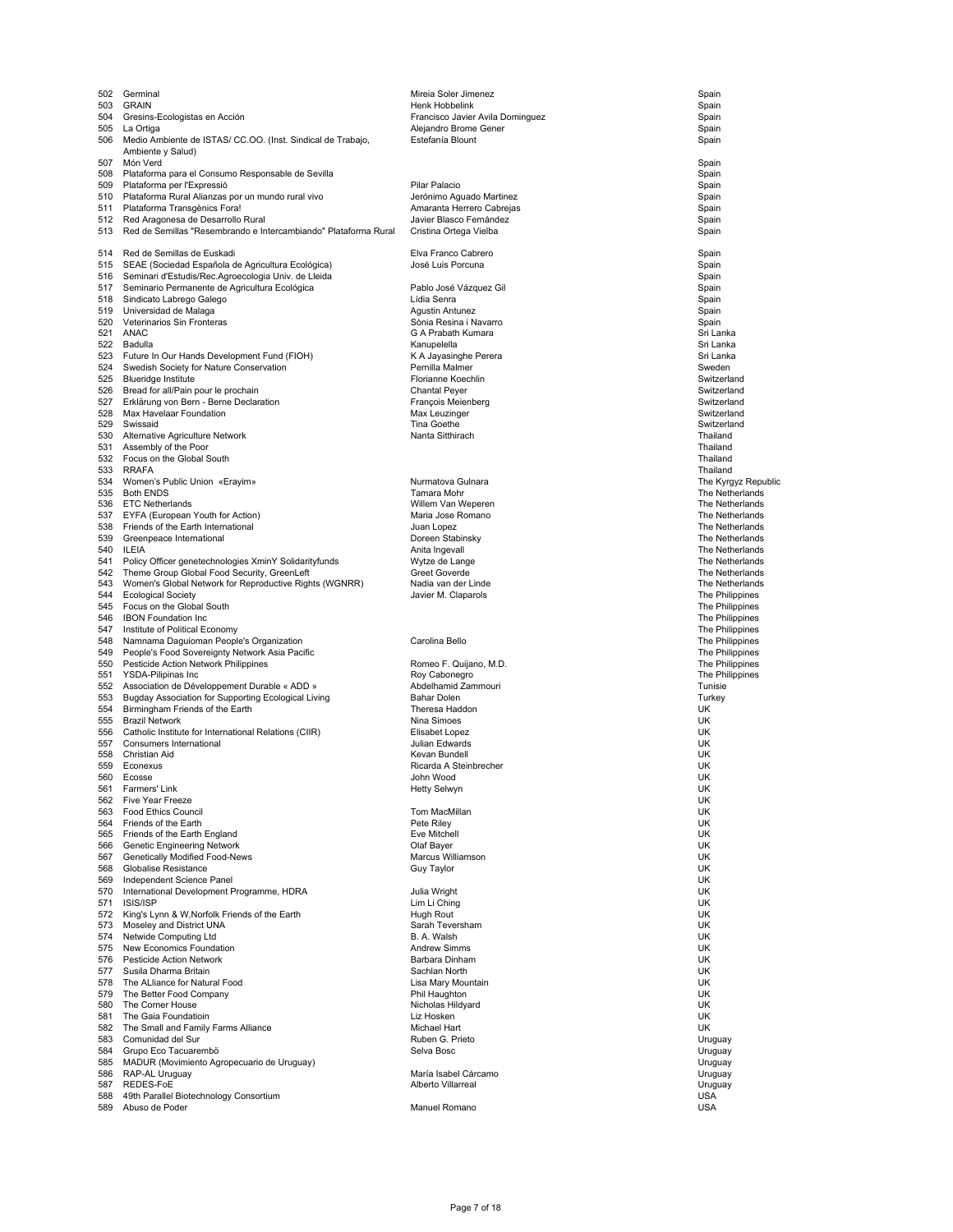| 590 | Adrian Dominican Sisters                                          | Margaret Weber                       | USA        |
|-----|-------------------------------------------------------------------|--------------------------------------|------------|
| 591 | Africa Faith & Justice Network                                    | Larry J. Goodwin                     | USA        |
|     | 592 American Agriculture Movement, Inc.                           | Edward M. Fashing                    | <b>USA</b> |
|     | 593 Biodiesel Roadshow                                            | Mary Parrish                         | <b>USA</b> |
|     | 594 Californians for GE-Free Agriculture                          | Simon Harris                         | USA        |
|     | 595 CASFS, UCSC                                                   | Thomas Len                           | USA        |
|     | 596 Cellspace.org                                                 | David Sartore                        | USA        |
|     | 597 Center for Political Education                                | John Trinkl                          | USA        |
|     | 598 Center for the Study of the Americas                          | Peter Rosset                         | USA        |
|     | 599 CF Fresh/Viva Tierra Organic                                  | Luis H. Acuña                        | USA        |
|     | 600 Codepink                                                      | Catherine Hourcade                   | USA        |
|     | 601 Columban Fathers' Justice & Peace Office                      | Michael J Dodd                       | <b>USA</b> |
|     | 602 Columbia Pacific Alliance for Social Justice, Astoria, Oregon | Sue Zerangue                         | <b>USA</b> |
|     |                                                                   |                                      | USA        |
|     | 603 Consumers Against Food Engineering<br>604 Dominican Sisters   | Patricia O'Leary                     | <b>USA</b> |
|     |                                                                   |                                      |            |
|     | 605 Earth Being                                                   | <b>Beverly Dove</b>                  | USA        |
|     | 606 Earth First                                                   | Steve Jacobson                       | USA        |
|     | 607 EcoRangers                                                    | Alyssa Jaso                          | USA        |
| 608 | Edmonds Institute                                                 | <b>Beth Burrows</b>                  | USA        |
|     | 609 Environmental Commons                                         | <b>Britt Bailey</b>                  | <b>USA</b> |
|     | 610 ESLA                                                          | Erika Willhite                       | <b>USA</b> |
|     | 611 Food First - Institute for Food and Development Policy        | Kathy McAfee                         | USA        |
|     | 612 For A Better Bronx                                            | Carlos R. Alicea                     | USA        |
|     | 613 Friends of the Earth - US                                     | Lisa Archer                          | USA        |
|     | 614 GE Free Butte                                                 | Susan Sullivan                       | USA        |
|     | 615 Global Exchange                                               | Debra Edrozo                         | USA        |
|     | 616 Gray Panthers                                                 | <b>Harold Greenblatt</b>             | USA        |
|     | 617 Green Bloc                                                    | Mia Rose                             | <b>USA</b> |
|     | 618 Green Party                                                   | Patricia Gray                        | <b>USA</b> |
|     | 619 Greenwood Earth Alliance                                      | Mary Bull                            | USA        |
|     | 620 Guild for Psychological Studies                               | Jack Russell                         | <b>USA</b> |
|     | 621 Institute for Responsible Technology                          | Jeffrey M. Smith                     | USA        |
|     |                                                                   |                                      |            |
|     | 622 Institute for Social Ecology                                  | <b>Brian Tokar</b>                   | USA        |
|     | 623 Interfaith Center on Corporate Responsibility                 | Leslie H. Lo                         | USA        |
|     | 624 International Forum on Globalization                          | Suzanne York                         | <b>USA</b> |
|     | 625 Int'l Programs Institute for Agriculture and Trade Policy     | <b>Kristin Dawkins</b>               | USA        |
|     | 626 Land and Liberty Collective                                   | John F. García                       | <b>USA</b> |
| 627 | Marin Peace & Justice Coalition                                   | Barbara Bogard                       | <b>USA</b> |
|     | 628 Mariposa Food Co-op                                           | Manda Welkie                         | USA        |
| 629 | Mercy Investment Program                                          |                                      | <b>USA</b> |
|     | 630 Mindfully.org                                                 | Paul Goettlich                       | USA        |
| 631 | National Family Farm                                              | Rebecca Kessinger                    | USA        |
|     | 632 New College of California                                     | Nora Vujkovic                        | USA        |
|     | 633 Northwest Resistance Against Genetic Engineering              | Jennifer Polis                       | <b>USA</b> |
| 634 | Not in Our Name San Francisco                                     | Marissa Quaranta                     | <b>USA</b> |
|     | 635 Organic Consumers Association                                 | Ryan Zinn                            | <b>USA</b> |
|     | 636 Peace & Freedom Party                                         | Norma Harrison                       | USA        |
|     | 637 Peace and Justice Office                                      | Mary Ellen Gondeck, SS               | USA        |
| 638 | Peace of Mind                                                     | Michael Tchedi                       | <b>USA</b> |
| 639 | Pesticide Action Network North America                            | Monica Moore                         | USA        |
|     | 640 Primal Seeds                                                  | LUKe Anderson                        | USA        |
|     | 641 Proud to be a Human                                           | A. Gray                              | USA        |
|     |                                                                   | Wenonah Hauter                       | <b>USA</b> |
|     | 642 Public Citizen's Energy and Environment                       |                                      | <b>USA</b> |
|     | 643 RAFI<br>644 Reclaim the Commons                               | Michael Sligh<br><b>Miriam Simos</b> |            |
|     |                                                                   |                                      | USA        |
|     | 645 Rural Vermont                                                 | Amy Shollenberger                    | USA        |
|     | 646 Sisters of Mercy                                              |                                      | USA        |
|     | 647 Solutions for Humanity, Inc.                                  | Vladislav Davidzon                   | <b>USA</b> |
|     | 648 Sustainable Communities                                       | Allison O'Connell                    | USA        |
|     | 649 Terraviva Adventures                                          | Alexandro R. Sanders                 | USA        |
| 650 | The Oakland Institute                                             | Anuradha Mittal                      | <b>USA</b> |
|     | 651 The True Food Network                                         | Heather Whitehead                    | <b>USA</b> |
|     | 652 Toxic Leads Coalition                                         | Judith Brady                         | USA        |
|     | 653 United Educators of San Francisco                             | David Kubrin                         | USA        |
|     | 654 Ursuline Sisters of Tildonk                                   |                                      | USA        |
|     | 655 Valerie Heinonen                                              |                                      | <b>USA</b> |
|     | 656 Washington Biotechnology Action Council (USA)                 | Philip L. Bereano                    | USA        |
|     | 657 West Marin Alliance                                           | <b>Bing Gong</b>                     | USA        |
|     | 658 Wild Urban Gardens                                            | Ashley Gregory                       | <b>USA</b> |
|     | 659 Yellow Springs                                                | Chelsea Martens                      | <b>USA</b> |
|     | 660 CENTINELA                                                     | Lorna Haynes                         | Venezuela  |
|     | 661 ECODESARROLLO                                                 | Julio Cesar Centeno                  | Venezuela  |
|     | 662 GT Café                                                       | Juan Gómez Panizo                    | Venezuela  |
|     | 663 Environmental Conservation Association                        |                                      | Zambia     |
|     | 664 Kasisi Agricultural Training Centre                           | Paul Desmarais S.J.                  | Zambia     |
| 665 | Media & Communications Environmental Justice Networking Forum     |                                      | Zambia     |
|     |                                                                   |                                      |            |
|     | 666 OPPAZ                                                         | Bridget O'Connor                     | Zambia     |
|     |                                                                   |                                      | Zambia     |
|     | 667 Organic Producers and Processors Association of Zambia        |                                      |            |
|     | 668 Tobacco Association of Zambia                                 |                                      | Zambia     |
|     | 669 Zambia Export Growers Association                             |                                      | Zambia     |
|     | 670 Zambia National Farmers Union                                 |                                      | Zambia     |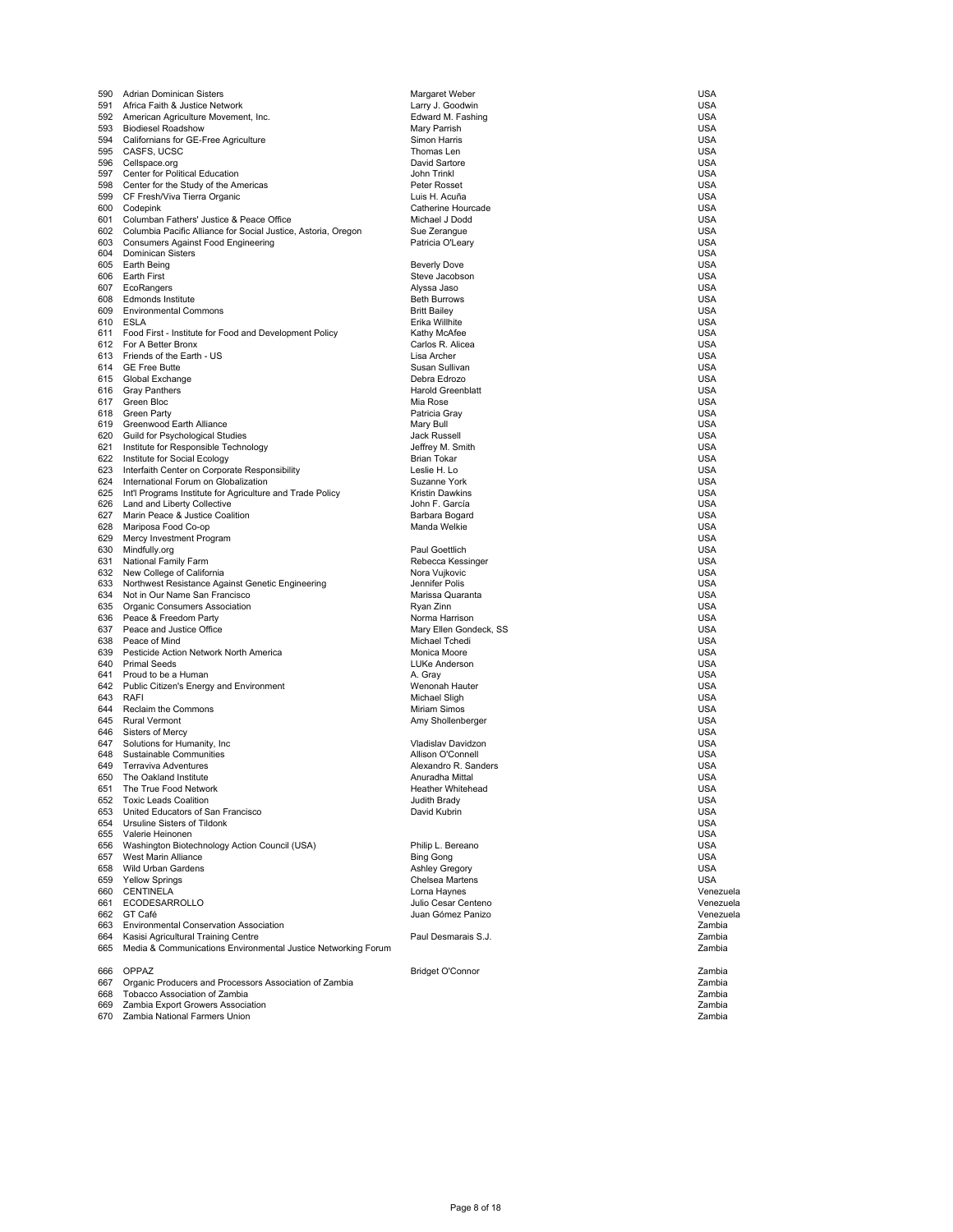## **2. Individuals**

|          | Name / Nombre / Nom                        | Organization / Organización / Organisation                        | Country / País / Pays  |
|----------|--------------------------------------------|-------------------------------------------------------------------|------------------------|
| 1        | Adolfo Boy                                 |                                                                   | Argentina              |
| 2        | Agustín Sanguinetti                        |                                                                   | Argentina              |
| 3        | Alberto j. Lapolla                         |                                                                   | Argentina              |
| 4        | Alberto Pedro Vicente                      |                                                                   | Argentina              |
| 5        | Alejandra Capriata                         |                                                                   | Argentina              |
| 6        | Alejandra Silva                            |                                                                   | Argentina              |
| 7        | Alejandro D. Tessore                       |                                                                   | Argentina              |
| 8<br>9   | Alin Fernández<br>Alina Hess               |                                                                   | Argentina<br>Argentina |
| 10       | Analía Gil                                 |                                                                   | Argentina              |
| 11       | Andrés Claudio Mogni                       |                                                                   | Argentina              |
| 12       | Andrés M. Dimitriu                         | Universidad Nacional del Comahue                                  | Argentina              |
| 13       | <b>Beatriz Mayer</b>                       |                                                                   | Argentina              |
| 14       | Carlos A. Escobar                          | Grupo GALCI                                                       | Argentina              |
| 15       | Carlos Argañarás                           | Grupo de Reflexión Rural                                          | Argentina              |
| 16       | Carlos Atilio Carignano                    | CONSEJAL MUNICIPALIDAD DE CAMILO ALDAO-Córdoba                    | Argentina              |
| 17<br>18 | Cecilia Saraceni<br>Clarisa Ferreria       |                                                                   | Argentina<br>Argentina |
| 19       | Claudia Herrera                            |                                                                   | Argentina              |
| 20       | Claudia Martirena                          | RAOM Red de agricultura organica de Misiones                      | Argentina              |
| 21       | Cristian Minguillon                        |                                                                   | Argentina              |
| 22       | Cristina Avendaño                          |                                                                   | Argentina              |
| 23       | Cristina Mancini                           |                                                                   | Argentina              |
| 24       | Cristina Victoria Maggi                    |                                                                   | Argentina              |
| 25       | Daniel Bretscher                           | CEDECO                                                            | Argentina              |
| 26       | Daniel Pennissi                            |                                                                   | Argentina              |
| 27       | Diego Salvadori                            |                                                                   | Argentina              |
| 28<br>29 | Edgardo A. Musumeci<br>Eduardo Maritano    | <b>Bios</b>                                                       | Argentina<br>Argentina |
| 30       | Elina Beatriz Roglich                      | Centro Provincial de Enseñanza Media Nº 29                        | Argentina              |
| 31       | Elizabeth Puente                           |                                                                   | Argentina              |
| 32       | Elvira Díaz Colodrero                      | Red de Organizaciones Socioambientales                            | Argentina              |
| 33       | Enrique Damoriza                           | <b>ECOSUCRE</b>                                                   | Argentina              |
| 34       | Erika Zain El Din                          |                                                                   | Argentina              |
| 35       | Fernando Jeria G.                          | Huerta Orgánica "La Lucía"                                        | Argentina              |
| 36       | Fernando Pia                               | <b>CIESA</b>                                                      | Argentina              |
| 37       | Francisco Amaya                            |                                                                   | Argentina              |
| 38<br>39 | Francisco Gómez<br>Gabriel Brizuela        |                                                                   | Argentina<br>Argentina |
| 40       | Gargoloff Agustina                         |                                                                   | Argentina              |
| 41       | Gisela Yanina Solís                        | Estudiante de Gestión Ambiental                                   | Argentina              |
| 42       | Gonzalo Humberto Lazarte                   |                                                                   | Argentina              |
| 43       | Horacio C. Goytia                          | RAOM Red de agricultura organica de Misiones                      | Argentina              |
| 44       | Ingrid Kossmann                            |                                                                   | Argentina              |
| 45       | Isabel E. Gasparetti                       | Facultad de Arquitectura, Universidad Nacional de Córdoba         | Argentina              |
| 46       | José Mancuso                               |                                                                   | Argentina              |
| 47       | José Pablo Loureiro                        |                                                                   | Argentina              |
| 48<br>49 | José Ramón Rodriguez<br>Juan Garibaldi     |                                                                   | Argentina<br>Argentina |
| 50       | Laura De Luca                              | UNIVERSIDAD NACIONAL DE MAR DEL PLATA                             | Argentina              |
| 51       | Laura Lucero                               |                                                                   | Argentina              |
| 52       | Leonardo Davies                            |                                                                   | Argentina              |
| 53       | Lía Gabriela Cutrera                       | Asociación Cooperadora                                            | Argentina              |
| 54       | Lidia A. Gaivironsky                       |                                                                   | Argentina              |
| 55       | Liliana Daviña                             |                                                                   | Argentina              |
| 56       | Lorena Rodriguez                           |                                                                   | Argentina              |
| 57       | Luis A. Canna                              | Universidad Tecnológica Nacional / Universidad Católica Argentina | Argentina              |
| 58<br>59 | Marcelo Daniel Sauro                       |                                                                   | Argentina              |
| 60       | Maria Ines Maitre<br>María José Loureiro   | CONICET-UNL                                                       | Argentina<br>Argentina |
| 61       | María Luisa Peralta                        |                                                                   | Argentina              |
| 62       | María Luisa Pinilla                        |                                                                   | Argentina              |
| 63       | Mariana Andrea Olivera                     |                                                                   | Argentina              |
| 64       | Mariana Cottone                            |                                                                   | Argentina              |
| 65       | Mariano Andrés Rossi                       | <b>FARN</b>                                                       | Argentina              |
| 66       | Marta Elvira Guerrero                      |                                                                   | Argentina              |
| 67       | Martin Cosentino                           |                                                                   | Argentina              |
| 68<br>69 | Martín Emilio González<br>Matias Pantanali | <b>APEFA</b>                                                      | Argentina              |
| 70       | Miriam Libertad Djeordjian                 |                                                                   | Argentina<br>Argentina |
| 71       | Mónica Mendoza Uranga                      |                                                                   | Argentina              |
| 72       | Noemí Luppi                                | Huerta Orgánica "La Lucía"                                        | Argentina              |
| 73       | Otto Colpari Cruz                          |                                                                   | Argentina              |
| 74       | Pablo Carlos Garcias Salassa               |                                                                   | Argentina              |
| 75       | Patricia Nieva                             |                                                                   | Argentina              |
| 76       | Paula Andrea Rueda Peña                    | Ingeniera Agrónoma, FUNDASES                                      | Argentina              |
| 77       | Rafael Blanco                              |                                                                   | Argentina              |
| 78       | Renata Claude                              |                                                                   | Argentina              |
| 79<br>80 | Roberto A. Castro<br>Roberto Osvaldo Luna  |                                                                   | Argentina<br>Argentina |
| 81       | Rogelio Drughieri                          |                                                                   | Argentina              |
| 82       | Rosana Sara                                |                                                                   | Argentina              |
| 83       | Sandra Gularte                             | <b>ECOSUCRE</b>                                                   | Argentina              |
| 84       | Santiago Mellibovsky                       |                                                                   | Argentina              |
| 85       | Sikvia Ortega                              |                                                                   | Argentina              |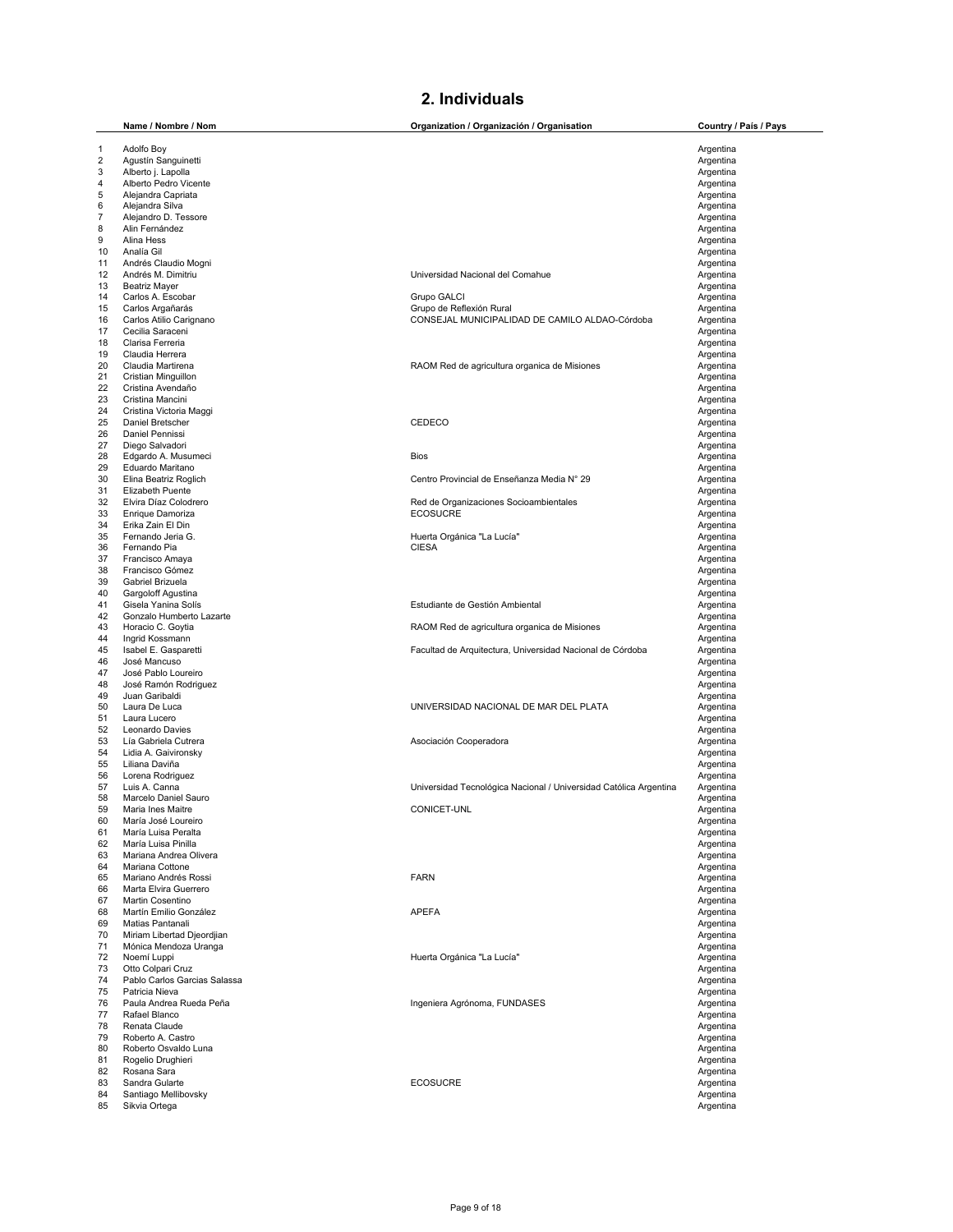| 86<br>87   | Silvia Olga Starkoff<br>Silvina Rodriguez              |                                                                      | Argentina<br>Argentina |
|------------|--------------------------------------------------------|----------------------------------------------------------------------|------------------------|
| 88         | Tatiana Mange                                          |                                                                      | Argentina              |
| 89         | Teresa Sunde                                           |                                                                      | Argentina              |
| 90         | Verónica Scalerandi                                    | Cátedra de Realidad Agrícola Ganadera / Universidad de Córdoba       | Argentina              |
| 91         | Zulma Melatini                                         |                                                                      | Argentina              |
| 92         | Damian Bakewell                                        |                                                                      | Australia              |
| 93<br>94   | Duncan Harrison<br>Ewen McIntosh                       |                                                                      | Australia<br>Australia |
| 95         | John Hepburn                                           |                                                                      | Australia              |
| 96         | Julie Felon                                            |                                                                      | Australia              |
| 97         | Julie Harrison                                         |                                                                      | Australia              |
| 98         | Lorraine Ford                                          | Optusnet                                                             | Australia              |
| 99         | May Rose                                               |                                                                      | Australia              |
| 100<br>101 | Melissa Rose<br>Michael Dickson                        |                                                                      | Australia<br>Australia |
| 102        | Peter Block                                            |                                                                      | Australia              |
| 103        | Rob Felon                                              |                                                                      | Australia              |
| 104        | Robert Seraglio                                        |                                                                      | Australia              |
| 105        | Sheila Piekarski                                       |                                                                      | Australia              |
| 106<br>107 | Tania Rose<br><b>Birgit Seyr</b>                       |                                                                      | Australia<br>Austria   |
| 108        | Eva Lachkovics                                         |                                                                      | Austria                |
| 109        | Lisa Sterzinger                                        |                                                                      | Austria                |
| 110        | Assadagri                                              | Bangladesh Resource Centre for Indiginous Knowledge                  | Bangladesh             |
| 111        | M.I.Zuberi                                             |                                                                      | Bangladesh             |
| 112        | Zulfikur Ali Khan                                      | <b>USC Canada</b>                                                    | Bangladesh             |
| 113<br>114 | Jan Cappelle<br>Lou MICHELS                            | Proyecto Gato                                                        | Belgium<br>Belgium     |
| 115        | Marjan Geeraerts                                       |                                                                      | Belgium                |
| 116        | Peter Breugelmans                                      |                                                                      | Belgium                |
| 117        | Pierre Liesse                                          |                                                                      | Belgium                |
| 118        | <b>Rhoddy Petit</b>                                    | Employé d'une ONG / Membre du GROS Merelbeke                         | Belgium                |
| 119        | Jeanne Zoundjihekpon                                   | <b>GRAIN</b>                                                         | Benin                  |
| 120        | Paraïso Armand<br>Sévérin Tchibozo                     |                                                                      | Benin                  |
| 121        |                                                        | Centre de Recherche pour la Gestion de la Biodiversité et du Terroir | Benin                  |
| 122        | Gumercindo Benavidez G                                 | investigador independiente de la agroecologia                        | Bolivia                |
| 123        | Javier Fernando Corro Ayala                            | Universidad Mayor de San Andrés - Carrera de Antropología            | Bolivia                |
| 124        | Miguel Angel Crespo                                    | <b>PROBIOMA</b>                                                      | Bolivia                |
| 125        | Pilar Uribe                                            |                                                                      | Bolivia                |
| 126        | Sakhile Koketso                                        |                                                                      | Botswana               |
| 127        | Alacir Bernardete De 'Nadai                            | <b>FASE/ES</b>                                                       | Brazil<br>Brazil       |
| 128<br>129 | Angela Cordeiro<br>Carina Almeida                      |                                                                      | Brazil                 |
| 130        | Claudio Luiz G. Marques                                | Rede Ecovida de Agroecologia                                         | Brazil                 |
| 131        | Dinamor Dourado Braungart                              |                                                                      | Brazil                 |
| 132        | Eduardo Cesar Guagliardi                               |                                                                      | Brazil                 |
| 133        | Eros Marion Mussoi                                     | Ministério del Desarrollo Agrário                                    | Brazil                 |
| 134<br>135 | Eugênio Ferrari<br>Fabiana Reis                        | CTA-ZM<br><b>APPCC</b>                                               | Brazil<br>Brazil       |
| 136        | Fábio Kessler Dal Soglio                               | UFRGS, Porto Alegre                                                  | Brazil                 |
| 137        | Francisco Roberto Caporal                              |                                                                      | Brazil                 |
| 138        | Gilmar Zolet Vieira                                    | <b>CETAP</b>                                                         | Brazil                 |
| 139        | Guilherme João de Freitas Teixeira                     |                                                                      | Brazil                 |
| 140        | Joao Luiz Carvalho Faria                               | Universidade Federal de Pelotas                                      | Brazil                 |
| 141        | José Maria Tardin                                      | AS-PTA<br><b>UFMA</b>                                                | Brazil                 |
| 142<br>143 | Josefa Batista Lopes<br>Ligia Prado                    |                                                                      | Brazil<br>Brazil       |
| 144        | Luiz Felipe Muniz de Souza                             | CENTRO FLUMINENSE PARA CONSERVAÇÃO DA NATUREZA                       | Brazil                 |
|            | 145 Luiz Octávio Ramos Filho                           |                                                                      | Brazil                 |
| 146        | Manoel Baltasar Baptista da Cost                       | Universidade Federal do Paraná UFPR                                  | Brazil                 |
| 147        | Marcelo Resende                                        | Comissão Pastoral da Terra                                           | Brazil                 |
| 148        | Márcia Vargas Toledo                                   |                                                                      | Brazil                 |
| 149<br>150 | Marco Antonio Bilo Vieira<br>Marco Antonio de Carvalho | Companhia Nacional de Abastecimento                                  | Brazil<br>Brazil       |
| 151        | Maria Emília Pacheco                                   | <b>FASE</b>                                                          | Brazil                 |
| 152        | Mario Fernanda                                         |                                                                      | Brazil                 |
| 153        | Mônica Dias Martins                                    | State University of Ceara                                            | Brazil                 |
| 154        | Nora Presno                                            | <b>REDCAPA</b>                                                       | Brazil                 |
|            | 155 Rafael Paiva Izidoro                               |                                                                      | Brazil                 |
| 156<br>157 | Ruben Siqueira<br>Sílvio Gomes de Almeida              | COMISSÃO PASTORAL DA TERRA<br>AS-PTA                                 | Brazil<br>Brazil       |
| 158        | Valéria Prado                                          |                                                                      | Brazil                 |
| 159        | Vilson Nilson Redel                                    |                                                                      | Brazil                 |
|            | 160 Aaron Franks                                       |                                                                      | Canada                 |
| 161        | Amy Coulterman                                         |                                                                      | Canada                 |
|            | 162 Annette Desmarais                                  |                                                                      | Canada                 |
|            | 163 Awegechew Teshome<br>164 Brad Reid                 | Seeds of Survival Program International                              | Canada<br>Canada       |
|            | 165 Cathleen Kneen                                     |                                                                      | Canada                 |
| 166        | David Lee                                              |                                                                      | Canada                 |
| 167        | Janice Shannon                                         | Lheidli T'enneh Indian Band                                          | Canada                 |
| 168        | Janis Gauthier                                         |                                                                      | Canada                 |
| 169        | Jasmin Hristov                                         |                                                                      | Canada                 |
| 170        | Judi Morton                                            |                                                                      | Canada                 |
| 171        | Karen Rothschild<br>172 Karine Gaulin                  | Social Justice Committee                                             | Canada<br>Canada       |
| 173        | Kate Green                                             |                                                                      | Canada                 |
| 174        | Keith Child                                            |                                                                      | Canada                 |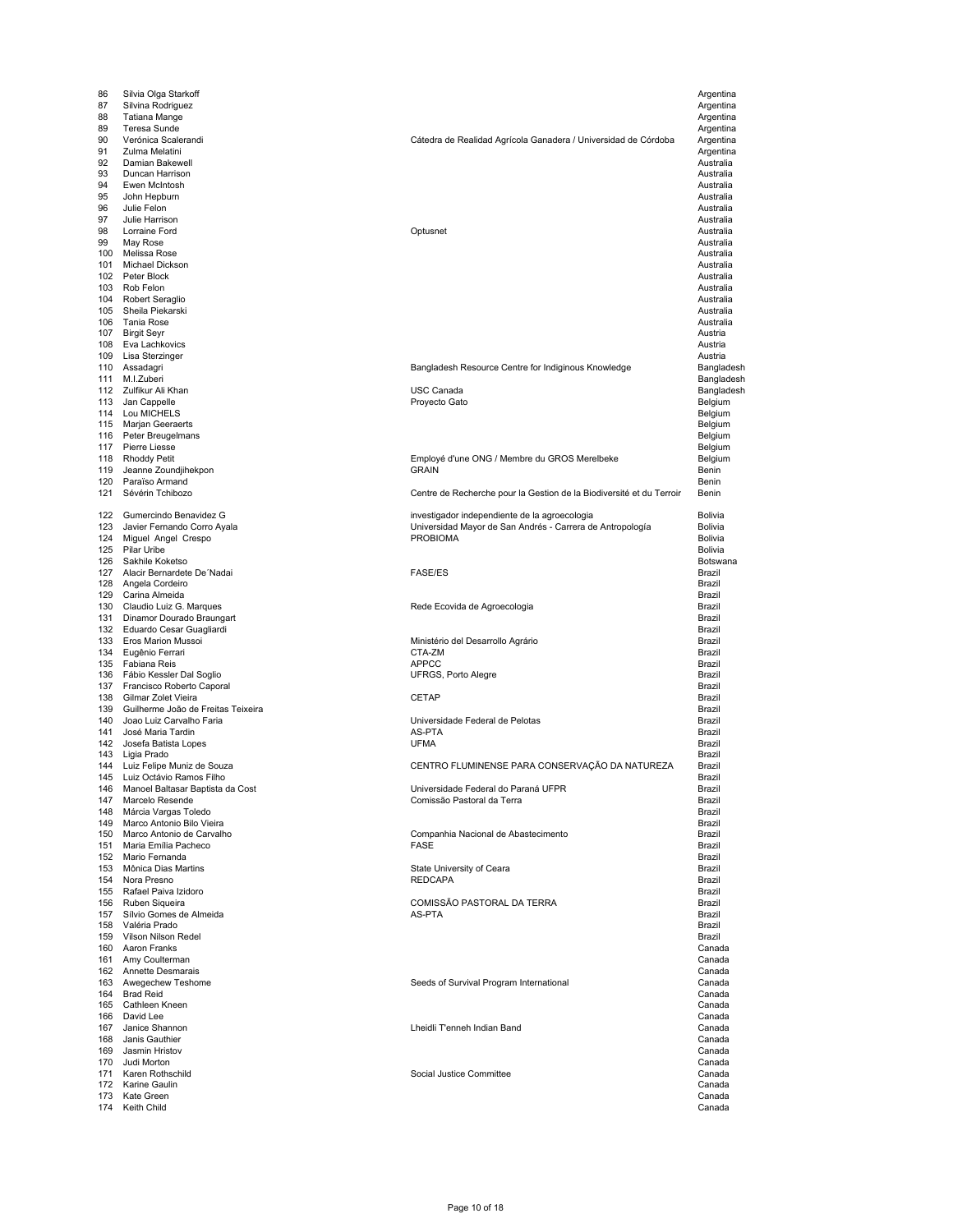175 Michael Ashton Canada<br>176 Mike Antoniades Canada 176 Mike Antoniades Canada 177 Nette Lack Canada 178 Pat Mooney ETC Group Canada the particia MacDonald Canada (1999) and the control of the control of the canada of the canada (2014) and the<br>180 Peggy Karfilis Canada (2014) and the control of the canada (2014) and the canada (2014) and the canada (20<br> 180 Peggy Karfilis Canada 181 Philip Burgess Canada 182 Raúl Gamero Canada 183 Rauna Kuokkanen Canada 185 Adriana María Cuinchía Figueroa de Antonio de Antonio de Antonio de Antonio de Adriana María Colombia de Colombia<br>186 Adriana María Quinchía Figueroa de Colombia<br>186 Alexandra Loavsa de Colombia 186 Alexandra Loaysa Colombia 190 Blanca ines Acevedo Colombia 191 Carlos Mario Uribe Colombia<br>192 Carolina Escobar Sarti Colombia and Sarti Colombia and Sarti Colombia and Sarti Colombia and Sarti Colombi<br>192 Carolina Escobar Sarti Colombia and Sarti Colombia and Sarti Colombia and S 192 Carolina Escobar Sarti Colombia Diana Alejandra Jiménez M 194 Edenia Montaño (Colombia) en la contracta de RED Agroecológica del Caribe - RECAR (Colombia) en la colombia<br>195 Eleonora Rueda (Colombia) 195 Eleonora Rueda Colombia 196 Eloisa Berman Arevalo (Colombia Colombia) de Parques Nacionales (Colombia de Parques Nacionales (Colombia<br>197 Emildo Navarro Mejía (Colombia de Parques Nacionales (Colombia de Colombia de Parques Nacionales de Colombia 197 Emildo Navarro Mejía (Colombia Recordo del Caribe - RECAR Colombia REGAR Colombia REGAR Colombia CENSAT Annun Recordo del Caribe - RECAR Colombia CENSAT Annun Recordo del Caribe - RECAR Colombia CENSAT Annun Recordo de 199 Fernando Vásquez Colombia e contra a constructivo de la contra a constructivo de la contra a contra a colombia 200 Francisco Mora Ardila (Colombia) en la contra en la productor orgánico independiente colombia de Colombia<br>201 Gabriel Jaime Ramirez A. (Colombia) 201 Gabriel Jaime Ramirez A.<br>202 German Bedoya Newslett Colombia Colombia Colombia Colombia Colombia Colombia Colombia Colombia Colombia Co zo Gladys Moreno Pinzón Colombia<br>204 Gloria Alvarez Colombia Colombia control de activitores biológicos del oriente de Antioquia colombia colombia 206 Hernando Urrego Colombia e control de la control de la colombia de la colombia de la colombia de la colombia<br>207 de la Alviar Colombia 207 Iván Alviar Colombia 208 Ivan Darío Álvarez Velásquez Colombia 209 James Antonio Valdés Muñoz Colombia 210 Javier Zamora Rosero Colombia John Elvis Vera Suárez 212 Josafat Mendoza Suarez Colombia 213 José Alejandro Rodas Cadavid<br>214 Juan Gaviria Agrotropico S.A Colombia Colombia 214 Juan Gaviria Colombia 215 Lilliam Eugenia Gómez Álvarez Colombia 217 Luz Stella Franco Posada<br>218 Margarita Meneses Colombia and Colombia Colombia Colombia Colombia Colombia Colombia Colombia Colombia Co 219 Margarita Uribe F. Colombia Martha Matamoros Rodríguez 221 Mauricio García Alvarez Delombia antico del Caribe - REGAR Colombia Colombia antico del Caribe - RECAR Colombia<br>222 Maxwel Guzman Colombia 222 Maxwel Guzman Colombia 223 Milton Rengifo H<br>223 Milton Rengifo H<br>224 Néstor Raúl Basto Colombia 224 Néstor Raúl Basto<br>225 Nilvadys Arrieta Colombia and Colombia and Colombia REC Agroecológica del Caribe - RECAR Colombia Colombia 226 Pilar Arias Grupo de agrícultores biológicos del oriente de Antioquia Colombia<br>227 Rosendo Elicier Orozco Colombia 2021 - 2022 كانت بين المستوى المستوى المستوى المستوى المستوى المستوى المستوى المستوى المستوى المستوى المستوى ا<br>2010 Sandra Cristina Agudelo Mesa<br>Colombia 228 Sandra Cristina Agudelo Mesa Colombia 230 Santiago Montoya Chica<br>231 Silvia Torres Colombia Colombia Colombia Colombia Colombia Colombia Colombia Colombia 232 Sonia Echeverri Colombia Colombia Colombia establece a Colombia de Antioquia de Colombia de Colombia de Colombia<br>233 Sonia Patricia Martinez D 233 Sonia Patricia Martinez D<br>234 Tarsicio Aguilar Gómez **Colombia Colombia Colombia Colombia Colombia** Colombia Colombia Colombia Colombia<br>235 Ubadel Pérez Colombia Colombia Colombia REd Agroecológica del Caribe - RECAR 237 Yamid Gómez Zapata **Asociación "Biabuma"del municipio de Támesis** Colombia<br>238 Alejandra Bonilla Costa Rica Alejandra Bonilla en and the montoya Chaves Costa Rica<br>
239 Anabelle Montoya Chaves<br>
240 Gina Reyes Costa Rica 240 Gina Reyes Costa Rica 241 Hugo Valdés CEDECO Costa Rica 242 Ingrid Rodríguez Wolter Investigadora CIEDES Costa Rica 243 Javier Sánchez Valverde Costa Rica 244 Luiza Gonçalves Costa Rica 246 Raúl Botero Botero Universidad EARTH Costa Rica 247 Rebeca Alvarado Martín Instituto Regional de Estudios en Sustancias Tóxicas Costa Rica 248 Róger Chaves Costa Rica 249 Yamileth Astorga Espeleta Costa Rica 250 Francis Ngag **INDADES Formacion**<br>251 Ibrahim Ouedraogo **Provident Contract Contract Contract Contract Contract Contract Contract Contract Cote d'Ivoire** 251 Ibrahim Ouedraogo INDADES Formacion Cote d'Ivoire 252 Joachim Bazie Cote d'Ivoire Cote d'Ivoire au Cote d'Ivoire d'Albert de la Cote de la Cote d'Ivoire de la Cote d'Ivoire<br>253 Andrea Gonzalez 253 Andrea Gonzalez Chile<br>254 Daniela Romero Waldhorn Chile 254 Daniela Romero Waldhorn Chile 256 Gloria Cifuentes Chile 257 Gonzalo Calderon Astete Chile 258 Igor Scheihing Curtze Chile Javier Sánchez Reyes 260 Maria Elena Aravena Chile 261 Nayade Unzueta Chile 262 Ramon Velasquez Marin Chile<br>263 Simone de Hek Chile Chile Chile Chile Chile Chile Chile Chile Chile Chile Chile Chile Chile Chile Chile Chile

#### Partido Verde de Canada

187 Angela María Uribe Colombia Colombia Colombia Colombia Colombia Colombia Colombia Colombia Colombia Colombia<br>188 Antonio Alvarez Colombia Colombia Colombia Colombia REd Agroecológica del Caribe - RECAR 188 Antonio Alvarez Colombia a contra un control del caribe - RECAR Colombia a Colombia del Caribe - RECAR Colombia<br>189 Arelis Nuñez Colombia REd Agroecológica del Caribe - RECAR

Equipo Agroecologia CENSAT agua Viva

Equipo Nacional del Coordinador Nacional Agrario

204 Gloria Alvarez Grupo de agricultores biológicos del oriente de Antioquia Colombia 205 Gloria Galeano Grupo de agricultores biológicos del oriente de Antioquia Colombia

REd Agroecológica del Caribe - RECAR

218 Margarita Meneses Grupo de agricultores biológicos del oriente de Antioquia Colombia

225 Nilvadys Arrieta Colombia Colombia Colombia RED Agroecológica del Caribe - RECAR Colombia Colombia Colombia<br>226 Pilar Arias Colombia Colombia Colombia Colombia Colombia Colombia Colombia Colombia Colombia Colombia Colo

229 REd Agroecológica del Caribe - RECAR Colombia<br>Colombia

231 Silvia Torres (Colombia Colombia) control de agrícultores biológicos del oriente de Antioquia (Colombia Colombia<br>232 Sonia Echeverri (Colombia Colombia) control de agrícultores biológicos del oriente de Antioquia

234 Tarsicio Aguilar Gómez Red Colombiana de Agricultura Biológica de Antioquía Colombia 235 Ubadel Pérez REd Agroecológica del Caribe - RECAR Colombia 236 Violeta osorno Colombia (Colombia osorno Grupo de agricultores biológicos del oriente de Antioquia Colombia<br>237 Yamid Gómez Zapata (Colombia colombia colombia Asociación "Biabuma"del municipio de Támesis

245 María José Retana Universidad EARTH Costa Rica

Estudiante de Ingenieria Agronomica-Universidad de Chile

FAO - Oficina Regional para América Latina y el Caribe 264 Soledad Alvear Aguirre Organización campesina Chile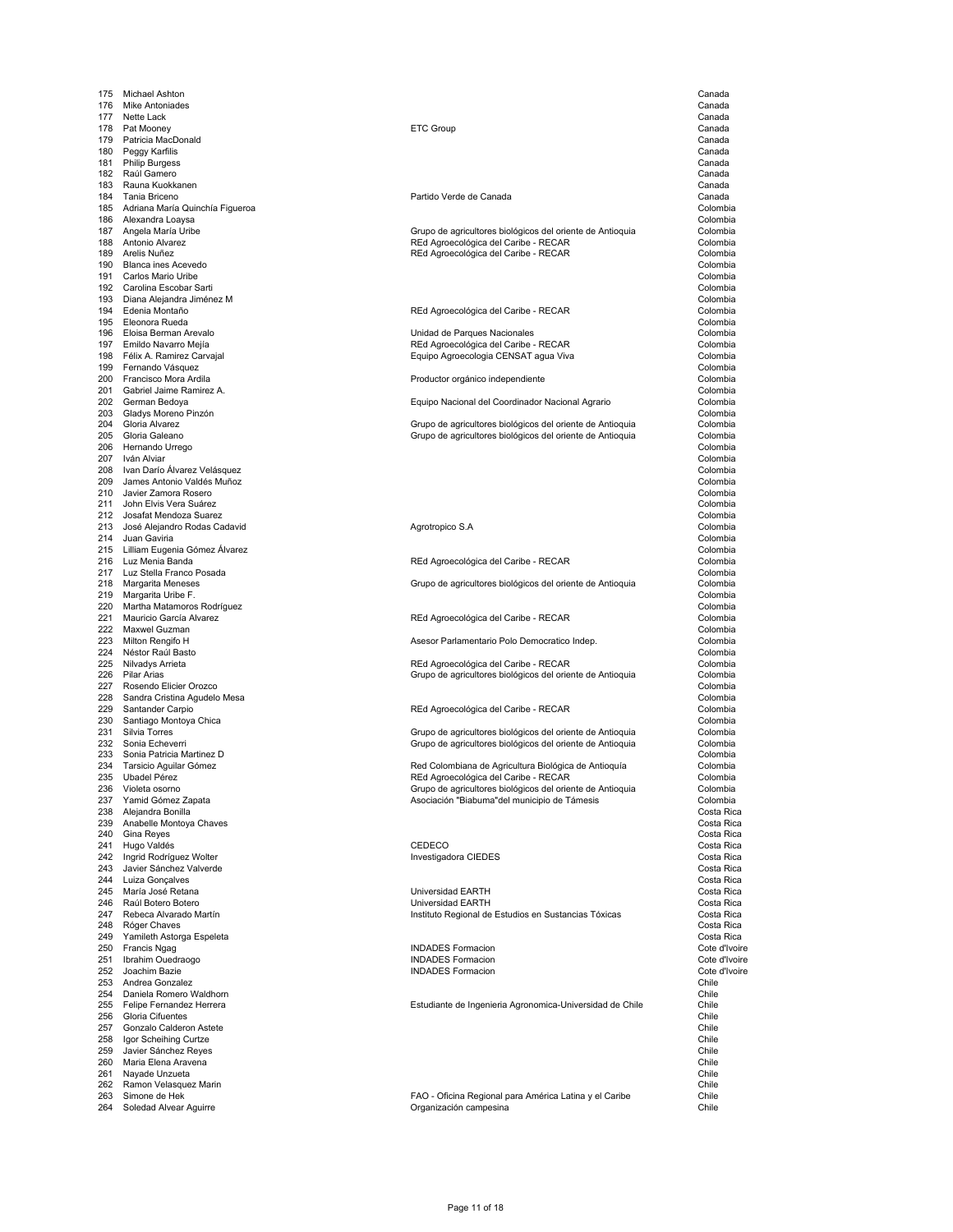| 265        | Valeria Briones Ilabaca                           |                                                                                                                            | Chile                  |
|------------|---------------------------------------------------|----------------------------------------------------------------------------------------------------------------------------|------------------------|
| 266        | Walter Rathgeb Penza                              |                                                                                                                            | Chile                  |
| 267        | Raquel Fernandez                                  | <b>IDIAF</b>                                                                                                               | Dominican Republic     |
| 268        | Alexandra Velasco                                 | Acción Ecológica                                                                                                           | Ecuador                |
| 269        | Marcos Fioravanti B.                              |                                                                                                                            | Ecuador                |
| 270        | Carolina Castillo                                 |                                                                                                                            | El Salvador            |
| 271        | Miguel Rivera                                     |                                                                                                                            | El Salvador            |
|            | 272 Toni Nichells                                 |                                                                                                                            | England                |
| 273<br>274 | Million Belay                                     | Institute for Sustainable Development                                                                                      | Ethiopia<br>Finlandia  |
| 275        | Lassi Salvi<br>Agnès Richard                      |                                                                                                                            | France                 |
| 276        | Alex Freiszmuth                                   |                                                                                                                            | France                 |
| 277        | Cécile Rousseau Traoré                            |                                                                                                                            | France                 |
| 278        | Céline Olivier                                    | <b>GEYSER</b>                                                                                                              | France                 |
| 279        | Céline Ostyn                                      | sociologue                                                                                                                 | France                 |
| 280        | Claude Feral                                      |                                                                                                                            | France                 |
| 281        | Claude Serfati                                    | Université de Saint-Quentin-en-Yvelines                                                                                    | France                 |
| 282        | Cristina and Alexander Wells                      |                                                                                                                            | France                 |
| 283        | Charles Bakundakwita                              |                                                                                                                            | France                 |
| 284        | Christian Villemur                                | ATTAC 29                                                                                                                   | France                 |
| 285<br>286 | Daouda Diop                                       | A.T.T.A.C. Landes Côte Sud                                                                                                 | France                 |
| 287        | Denise Guiramand<br>Francesco Paparatti           |                                                                                                                            | France<br>France       |
| 288        | Frans Balemans                                    |                                                                                                                            | France                 |
| 289        | Frédéric Jacquemart                               |                                                                                                                            | France                 |
| 290        | Jacques Hallard                                   | Ing.CNAM, consultant indépendant                                                                                           | France                 |
| 291        | Jacques Renard                                    |                                                                                                                            | France                 |
| 292        | Jean-Jacques Chitrit                              | Ingénieur Agronome                                                                                                         | France                 |
| 293        | Khalid Azim                                       |                                                                                                                            | France                 |
| 294        | Ludivine Féral                                    |                                                                                                                            | France                 |
| 295        | <b>Michel Girault</b>                             |                                                                                                                            | France                 |
| 296        | Munyandinda Faustin                               |                                                                                                                            | France                 |
| 297        | Rémi Boulongne                                    | FRAPNA et Alliance PEC Isère                                                                                               | France                 |
| 298        | Ruth Le Gall                                      |                                                                                                                            | France                 |
| 299        | Alexa Schiefer                                    |                                                                                                                            | Germany                |
| 300        | Antje Lorch                                       | Ifrik (research and publication about bio- and reproduction technologies Germany                                           |                        |
| 301        | Antônio Inácio Andrioli                           | Doctorando en Ciencias Sociales en la Universidad Osnabrück                                                                | Germany                |
| 302        | Claudia Costas-Linzer                             |                                                                                                                            | Germany                |
| 303        | Corinna Heineke                                   | University of Kassel                                                                                                       | Germany                |
|            | 304 Elisabeth Petermann                           | <b>Bremer Weltladen</b>                                                                                                    | Germany                |
| 305        | Friedrich Kircher                                 |                                                                                                                            | Germany                |
| 306        | Gudrun Fischer                                    |                                                                                                                            | Germany                |
| 307        | Karl Braungart                                    | Pastor del la Paroquia Evangelica de Oedheim                                                                               | Germany                |
| 308        | Karl Müller-Sämann                                |                                                                                                                            | Germany                |
| 309        | Maria Dinamor Dourado Braungart                   | Asistente Social                                                                                                           | Germany                |
| 310        | Petra Heid                                        |                                                                                                                            | Germany                |
| 311        | Rosângela Angelin<br>312 Ulrike Bickel            | Doctoranda en Ciencias Jurídicas en la Universidad Osnabrück<br>Misereor                                                   | Germany                |
| 313        | Martinez Jordán, Jardi                            |                                                                                                                            | Germany<br>Guatemala   |
|            | 314 Veronika Mora                                 |                                                                                                                            | Hungary                |
| 315        | Kavitha Kuruganti                                 |                                                                                                                            | India                  |
| 316        | Mr. Utkarsh Ghate                                 | Foundation for Revitalisation of Local Health Traditions (FRLHT),                                                          | India                  |
| 317        | Nitya S. Ghotge                                   | Anthra                                                                                                                     | India                  |
|            | 318 Raghu A.V.                                    |                                                                                                                            | India                  |
|            | 319 Shivani Chaudhry                              |                                                                                                                            | India                  |
|            | 320 I.N. Krisnayanti                              | Consortium for Forest and Nature Conservation (Konphalindo)                                                                | Indonesia              |
| 321        | Ida Ronauli                                       | Consortium for Forest and Nature Conservation (Konphalindo)                                                                | Indonesia              |
| 322        | Indra Lubis                                       | Federation of Indonesian Peasant Unions                                                                                    | Indonesia              |
| 323        | Lidya Inawati                                     | Consortium for Forest and Nature Conservation (Konphalindo)                                                                | Indonesia              |
| 324        | Retno Susiana                                     | Consortium for Forest and Nature Conservation (Konphalindo)                                                                | Indonesia              |
| 325<br>326 | Sri Nuryati<br>Sri Widiastuti                     | Consortium for Forest and Nature Conservation (Konphalindo)<br>Consortium for Forest and Nature Conservation (Konphalindo) | Indonesia<br>Indonesia |
| 327        | Tiwik Indiyah                                     | Consortium for Forest and Nature Conservation (Konphalindo)                                                                | Indonesia              |
| 328        | Tutik Endriyani                                   | Consortium for Forest and Nature Conservation (Konphalindo)                                                                | Indonesia              |
|            | 329 Mohammad Ali Barzgar                          | <b>PHM</b>                                                                                                                 | Iran                   |
|            | 330 John D'hondt                                  |                                                                                                                            | Ireland                |
|            | 331 Alessio Surian                                | University of Padova                                                                                                       | Italy                  |
|            | 332 Antoine Luginbühl                             |                                                                                                                            | Italy                  |
|            | 333 Antonio Attolini Pesqueira                    |                                                                                                                            | Italy                  |
|            | 334 Antonio Onorati                               | Centro Internazionale Crocevia                                                                                             | Italy                  |
|            | 335 Avelio Marini                                 | Legambiente Ruralnetwork                                                                                                   | Italy                  |
|            | 336 Cristina Meloni                               | Quartu Sant'Elena (CA)                                                                                                     | Italy                  |
|            | 337 Damiano Fornaio                               |                                                                                                                            | Italy                  |
|            | 338 Danilo Tambone<br>339 Dolores Grasso Carrasco |                                                                                                                            | Italy<br>Italy         |
|            | 340 Erna Bennett                                  |                                                                                                                            | Italy                  |
|            | 341 Fabio Maria Santucci                          | <b>DSEE</b>                                                                                                                | Italy                  |
|            | 342 Gilberto Briani                               |                                                                                                                            | Italy                  |
|            | 343 Giorgio Cingolani                             | Economista agricola / Productor biologico                                                                                  | Italy                  |
|            | 344 Giovannoni Sandro                             |                                                                                                                            | Italy                  |
|            | 345 Italo Alvarado                                |                                                                                                                            | Italy                  |
| 346        | Landra Giovan Battista                            |                                                                                                                            | Italy                  |
|            | 347 Luigi Menegazzi                               |                                                                                                                            | Italy                  |
| 348        | Marco Calabria                                    |                                                                                                                            | Italy                  |
| 349        | Marco Valentini                                   | Agricoltore - Confederazione Italiana Agricoltura                                                                          | Italy                  |
| 350        | Maria Fonte                                       |                                                                                                                            | Italy                  |
| 351        | Maria Lipone                                      | Allevamento Chianina di Canossa                                                                                            | Italy                  |
| 352<br>353 | Mauro Bigi<br>Nadia Bergamini                     | Food & Agriculture Organization of the United Nations, Italy                                                               | Italy<br>Italy         |
|            |                                                   |                                                                                                                            |                        |
|            |                                                   |                                                                                                                            |                        |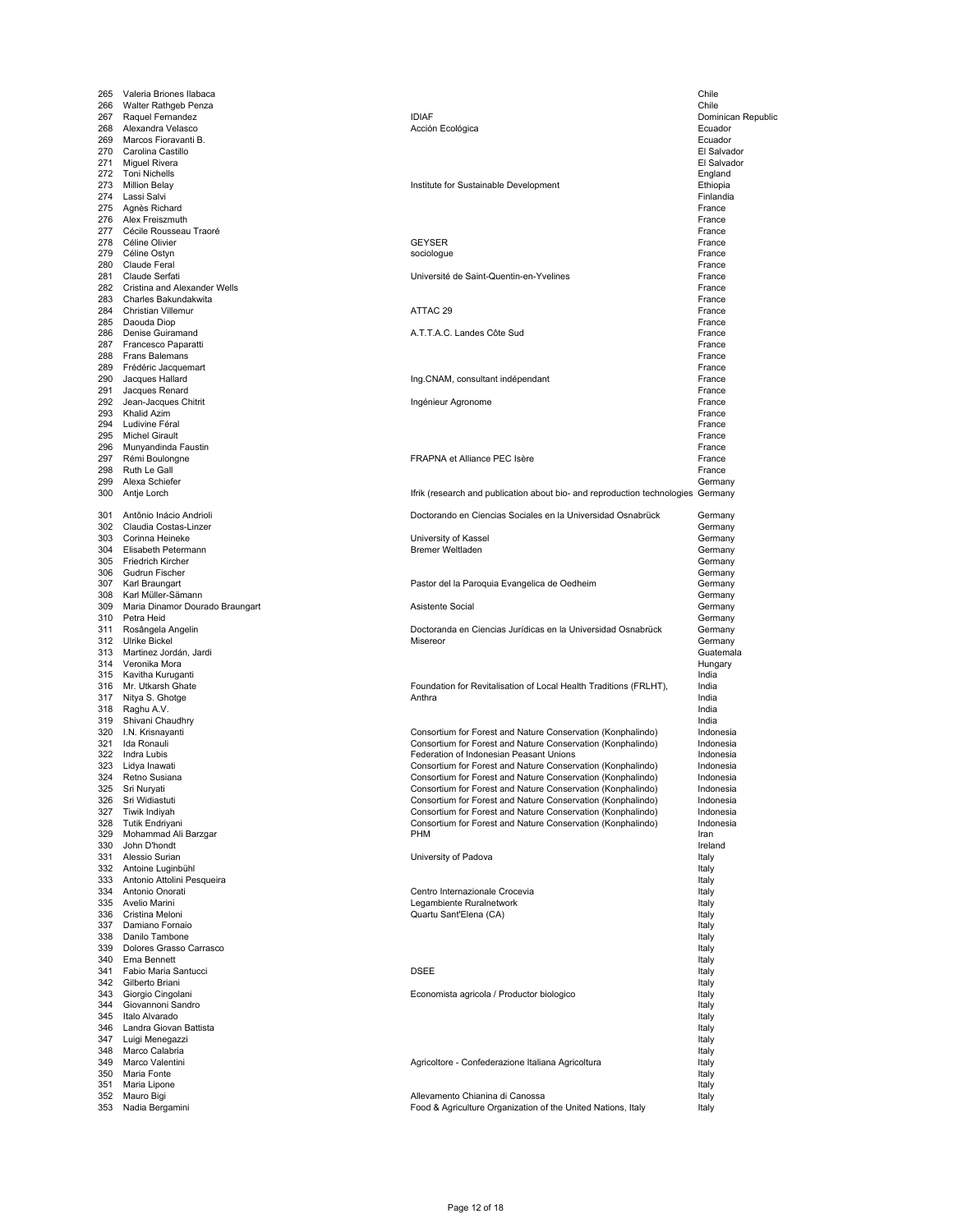| 354        | Paolo Crotti                                     |                                                                  | Italy                      |
|------------|--------------------------------------------------|------------------------------------------------------------------|----------------------------|
| 355        | Rosella Fantucchio                               |                                                                  | Italy                      |
| 356        | Rossella Fontana                                 |                                                                  | Italy                      |
| 357        | Tony Grasso Carrasco                             |                                                                  | Italy                      |
| 358        | Raymond Epp                                      |                                                                  | Japan                      |
| 359        | Satoko Endo                                      | Japan Offspring Fund                                             | Japan                      |
| 360        | Elias wehbe                                      |                                                                  | Lebanon                    |
| 361        | G. H. Chuah                                      |                                                                  | Malaysia                   |
| 362        | Nancy Ying                                       |                                                                  | Malaysia                   |
| 363        | Ooi Yek Yen                                      |                                                                  | Malaysia                   |
| 364<br>365 | P.H. Goh                                         |                                                                  | Malaysia                   |
| 366        | Vivian Chong Wei Wan                             | Sahel ECO                                                        | Malaysia<br>Mali           |
| 367        | Mary Allen<br>Adelina González Marín             |                                                                  | Mexico                     |
| 368        | Alicia Gómez Sánchez                             | Consejo de Médicos y Parteras Indígenas Tradicionales de Chiapas | Mexico                     |
|            |                                                  |                                                                  |                            |
| 369        | Ana Laura Segura                                 | <b>UNAM</b>                                                      | Mexico                     |
| 370        | Ana Ma. Chávez Deheza                            |                                                                  | Mexico                     |
| 371        | Antonio Ordorica Hermosillo                      |                                                                  | Mexico                     |
|            | 372 Carlos Ivan Chávez González                  | Red de Alternativas Sustentables Agropecuarias                   | Mexico                     |
| 373        | Caterina Camastra                                |                                                                  | Mexico                     |
| 374        | Claudia Brindis Zavala                           |                                                                  | Mexico                     |
| 375        | Claudia Mónica Salazar Villava                   | Profesora Investigadora de la Universidad Autónoma Metropolitana | Mexico                     |
|            | 376 Christian Geradon                            |                                                                  | Mexico                     |
| 377        | Chritian A. Chávez González                      | El Costeño                                                       | Mexico                     |
| 378        | Doralina Vargas Clemente                         |                                                                  | Mexico                     |
| 379        | Eduardo de Souza Rodrigues                       |                                                                  | Mexico                     |
|            | 380 Elizabeth Montaño                            |                                                                  | Mexico                     |
| 381        | Ernestina Prado Garcia                           |                                                                  | Mexico                     |
|            | 382 Fabiola González U                           |                                                                  | Mexico                     |
|            | 383 Flor Rivera López                            | Centro de Estudios para el Cambio en el Campo Mexicano           | Mexico                     |
| 384        | Florencio Rodil Urrego                           |                                                                  | Mexico                     |
| 385        | Francisco Arroyo G.D.                            |                                                                  | Mexico                     |
| 386<br>387 | Francisco Martínez Gómez<br>Fredi Nango          | Instituto para la Promoción del Desarrollo Rural<br>Agronomo     | Mexico<br>Mexico           |
| 388        | Gabriela Loreto                                  |                                                                  | Mexico                     |
| 389        | Germán Méndez Cárdenas                           |                                                                  | Mexico                     |
|            | 390 Gladys Alfaro R.                             | Antropologa                                                      | Mexico                     |
| 391        | Guadalupe Hernández H.                           | Contadora                                                        | Mexico                     |
| 392        | Guadalupe Rebolledo Guillaumin                   |                                                                  | Mexico                     |
| 393        | Héctor Díaz-Polanco                              |                                                                  | Mexico                     |
| 394        | Iris Elena Galindo Cordero                       |                                                                  | Mexico                     |
| 395        | Javier Hernández Alpízar                         |                                                                  | Mexico                     |
| 396        | Jesús Gumaro Viacobo Flores                      |                                                                  | Mexico                     |
| 397        | Joel Figueroa Peña                               |                                                                  | Mexico                     |
| 398        | Jose Guadalupe Solano                            | Girasol                                                          | Mexico                     |
| 399        | Juan Carlos Kaiten                               |                                                                  | Mexico                     |
| 400        | Juan Corral Aguirre                              |                                                                  | Mexico                     |
| 401        | Juan Felipe Nuñez Espinoza                       | Sociólogo rural                                                  | Mexico                     |
| 402        | Juan Lopez Intzin                                |                                                                  | Mexico                     |
| 403        | Juliana Orozco Pizano                            | Sociedad Civil                                                   | Mexico                     |
| 404<br>405 | Kenya Durán López de Xalapa                      | Contadora Pública                                                | Mexico<br>Mexico           |
| 406        | Lilia Enriquez V.                                |                                                                  | Mexico                     |
| 407        | Luis Aguirre Villaseñor                          |                                                                  | Mexico                     |
|            | 408 M.C. Dorá María Reyes R.                     |                                                                  | Mexico                     |
| 409        | Magdalena Gómez                                  |                                                                  | Mexico                     |
| 410        | <b>Manuel Ramírez</b>                            |                                                                  | Mexico                     |
| 411        | Maria del Rocío Solis Fajardo                    |                                                                  | Mexico                     |
| 412        | María Goreti Campos Ríos                         |                                                                  | Mexico                     |
| 413        | Maria Teresa Guerrero                            | Consultoría Tecnica Comunitaria A.C.                             | Mexico                     |
| 414        | Martha Cahuich Campos                            | Profesora                                                        | Mexico                     |
| 415        | Mauricio Macossay Vallado                        | Universidad Autónoma Chapingo                                    | Mexico                     |
| 416        | Miguel Angel Escalona Aguilar                    | Universidad Veracruzana                                          | Mexico                     |
|            | 417 Miguel Tejero                                |                                                                  | Mexico                     |
| 418        | Natalia Arias Leal                               | Sociologa                                                        | Mexico                     |
| 419        | Norma Yolanda Mota Palomino                      |                                                                  | Mexico                     |
|            | 420 Obed Hernández de León                       |                                                                  | Mexico                     |
|            | 421 Pablo Aranda Delgado<br>422 Patricia Sosa F. |                                                                  | Mexico                     |
|            | 423 Pedro Francisco Velázquez Ehuán              |                                                                  | Mexico<br>Mexico           |
|            | 424 Remy Vandame                                 |                                                                  | Mexico                     |
|            | 425 Ricardo Robles O.                            |                                                                  | Mexico                     |
|            | 426 Serafina Gallardo Vasquez                    | Estudiante Maestria en Desarrollo Rural de la UAM-XOCHIMILCO     | Mexico                     |
| 427        | Silvia Rodriguez Cervantes                       |                                                                  | Mexico                     |
|            | 428 Silvia Vázquez Díaz                          |                                                                  | Mexico                     |
|            | 429 Verónica Vásquez                             | Profesora-investigadora del Área de Género                       | Mexico                     |
|            | 430 Virgilio Tamez                               | HOJANAY AC - NAYARIT                                             | Mexico                     |
|            | 431 Xochitl Escobosa Rodríguez                   |                                                                  | Mexico                     |
|            | 432 Yolanda Pineda López                         |                                                                  | Mexico                     |
|            | 433 Yolanda Trápaga Delfín                       | National Autonomous University of Mexico UNAM                    | Mexico                     |
|            | 434 Sujan Nepal                                  |                                                                  | Nepal                      |
|            | 435 Catherine Davis                              |                                                                  | New Zealand                |
|            | 436 Corinne Sillig-McBride                       |                                                                  | New Zealand                |
| 437        | Odile Balas                                      |                                                                  | New Zealand                |
|            | 438 Robert Anderson                              | Physicians and Scientists for Responsible Genetics               | New Zealand                |
|            | 439 Ruth Begg                                    |                                                                  | New Zealand<br>New Zealand |
| 441        | 440 Sabine Schneider<br><b>Patrick Bleakley</b>  |                                                                  | New Zealand                |
|            | 442 Adolfo Jose Acevedo Vogl                     | Coordinadora Civil                                               | Nicaragua                  |
|            |                                                  |                                                                  |                            |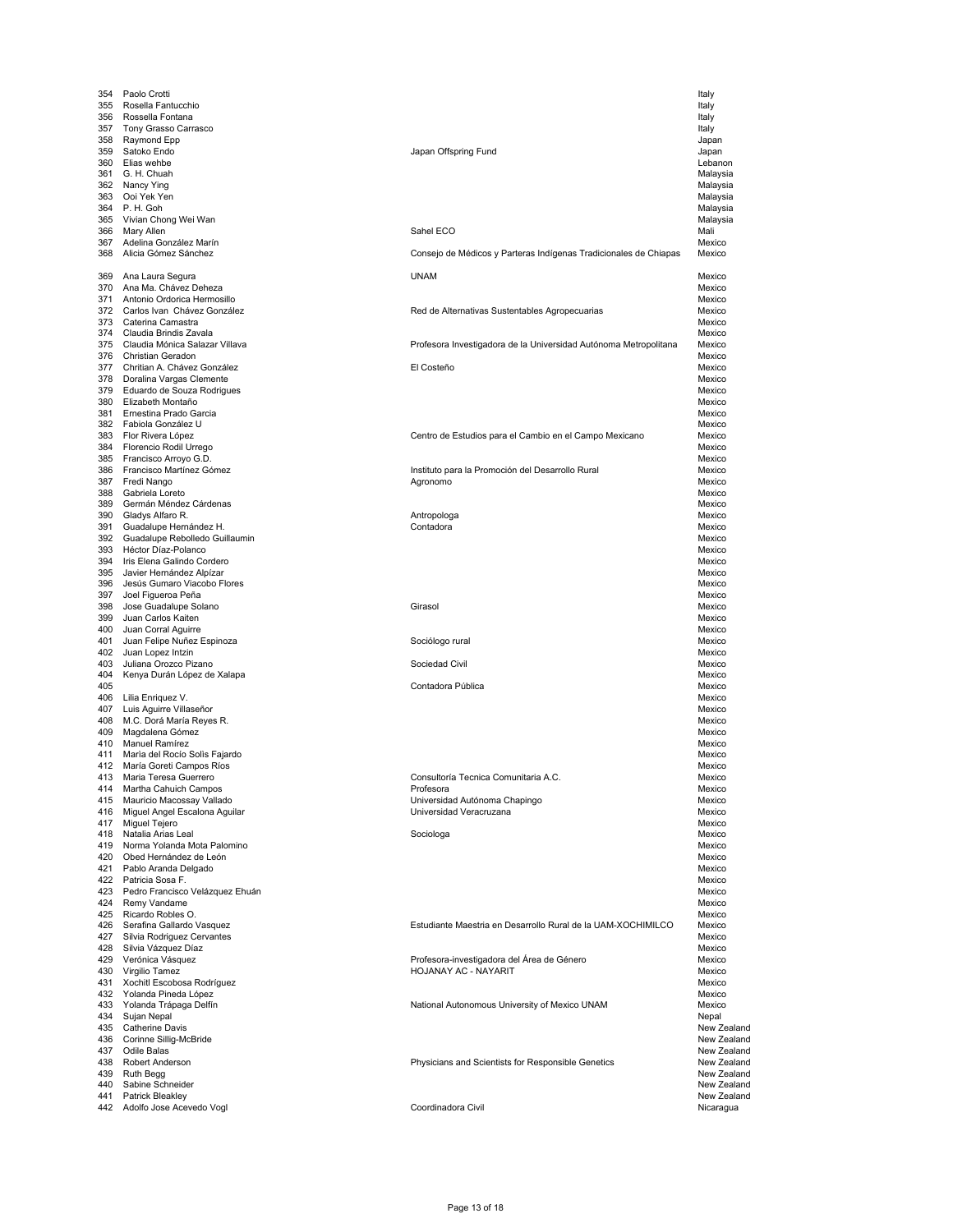| 443        | Cesar Aguirre                            | Universidad Nacional Agraria                       | Nicaragua      |
|------------|------------------------------------------|----------------------------------------------------|----------------|
| 444        | Eddie M. González                        |                                                    | Nicaragua      |
|            | 445 Alejandra Adriana Contrera           |                                                    | Norway         |
| 446        | Arpad Pusztai                            | Consultant to GenOK                                | Norway         |
| 447        | Bell Batta BjA mstad                     |                                                    | Norway         |
| 448        | Erandi Ediriweera                        |                                                    | Norway         |
| 449        | Julio Perez Diaz                         |                                                    | Norway         |
| 450        | Sajid Kazmi                              |                                                    | Pakistan       |
| 451        | Atencio López M.                         |                                                    | Panama         |
| 452        | Felipe Castillo R.                       | Ministerio de Salud de Panama.                     | Panama         |
|            | 453 Heraclio López Hernández             |                                                    | Panama         |
|            | 454 Luis E. León                         | Central General Autónoma de trabajadores de Panama | Panama         |
|            | 455 Danilo Santos                        |                                                    | Paraguay       |
|            | 456 Elizabeth Duré                       | Programa Género y Desarrollo Rural del CECTEC      | Paraguay       |
| 457        | Gustavo Adolfo Alfaro Rivano             |                                                    | Paraguay       |
| 458        | Melina Caballero                         |                                                    | Paraguay       |
| 459        | Ricardo Morín                            | Asociación Paraguaya de Periodistas Ambientales    | Paraguay       |
| 460        | Roxana Saguier                           | AV                                                 | Paraguay       |
| 461        | Alfonso Lizarraga                        | RAAA                                               | Peru           |
|            | 462 Eduardo Rodriguez Correa             |                                                    | Peru           |
|            | 463 Francisco Villasante                 | Universidad Nacional de San Agustin de Arequipa    | Peru           |
| 464        | Freddy Franco A                          | Fac.Ing. Civil Univ.Nac. San Luis Gonzaga          | Peru           |
|            | 465 Hector Velasquez                     | RAAA                                               | Peru           |
| 466        | Isabel Rodríguez                         |                                                    | Peru           |
| 467        | Lucía Véliz                              | Persona Natural                                    | Peru           |
| 468        | Nancy Alva Ahón                          |                                                    | Peru           |
|            | 469 Noe Calle Espino                     |                                                    | Peru           |
|            | 470 Oscar Ricardo Castillo Cortés        | Especialista en Desarrollo Agrario Sostenible      | Peru           |
| 471        | Percy Edgar Feijoo Galvez                |                                                    | Peru           |
| 472        | Pilar Orrego Bejarano                    | CEAR                                               | Peru           |
| 473        | Rafael Alfredo Muñoz Sánchez             | ASOCUSM, UNIVERSIDAD NACIONAL DE SAN MARCOS        | Peru           |
| 474        | Alexandre Kuhl de Oliveira               |                                                    | Portugal       |
|            | 475 Amílcar Manuel Marreiros Duarte      | Association of Agronomists of Algarve              | Portugal       |
|            | 476 Ana Sofia Basílio                    |                                                    | Portugal       |
|            | 477 Ana Varela                           |                                                    | Portugal       |
|            | 478 Cláudia Sofia Pereira Henriques      |                                                    | Portugal       |
| 479        | Daniel José Henriques Almeida            | University of Aveiro                               | Portugal       |
| 480        | Eric Balans                              |                                                    | Portugal       |
|            | 481 Filipe Santos                        | <b>ARCA</b>                                        | Portugal       |
| 482        | Filomena Trindade Ferreira Conde         |                                                    | Portugal       |
| 483        | Irina Sofia Marques Maia                 |                                                    | Portugal       |
| 484        | João Vale-Serrano                        |                                                    | Portugal       |
| 485        | José Brandão Pedro                       |                                                    | Portugal       |
| 486        | M <sup>a</sup> Graça Mateus              |                                                    | Portugal       |
| 487        | Maria Alexandra Gil Balans               |                                                    | Portugal       |
| 488        | Paulo Coelho                             |                                                    | Portugal       |
| 489        | Ruth Buiyan                              |                                                    | Portugal       |
| 490        | Sávia Maria Dias Ferreira                |                                                    | Portugal       |
| 491        | Tânia Sofia Casaleiro de Oliveira        | Agricultural engineer student                      | Portugal       |
|            | 492 Aureo Rivera                         |                                                    | Puerto Rico    |
| 493        | Doroti Santiago                          |                                                    | Puerto Rico    |
|            | 494 María Benedetti                      |                                                    | Puerto Rico    |
|            | 495 Zoraida Crespo Feliciano             |                                                    | Puerto Rico    |
| 496        | Alassane SARR                            | Pesticide Action Network (PAN) Africa              | Senegal        |
|            | 497 Tomas Diagne                         | Commission survie des espèces UICN                 | Senegal        |
|            | 498 Tung-Yi Kho                          |                                                    | Singapore      |
| 499        | Angelika Laub                            | Eco Hope                                           | South Africa   |
| 500        | David Fig                                | <b>Biowatch South Africa Trust</b>                 | South Africa   |
| 501        | Mariam Mayet                             | African Centre for Biosafety                       | South Africa   |
| 502        | Riaz Tayob                               |                                                    | South Africa   |
|            |                                          |                                                    |                |
| 504        | 503 Adrian Valls                         |                                                    | Spain          |
|            | Albert Ferre                             |                                                    | Spain          |
| 505<br>506 | Ana Espiga López<br>Angeles Valdés Amado |                                                    | Spain<br>Spain |
| 507        | Anna Borrull Munt                        |                                                    |                |
|            | Antonio Arnau Carrillo de Albornoz       |                                                    | Spain          |
| 508        |                                          | Esquerra Unida del País Valenciá                   | Spain          |
| 509        | Antonio Ruiz Reyes                       | Veterinarios Sin Fronteras                         | Spain          |
| 510        | Aurora Muñoz Ordóñez                     | Ecologistas en Accion                              | Spain          |
|            | 511 Auxiliadora Vecina Jiménez           | Asociación Comité Andaluz de Agricultura Ecológica | Spain          |
| 512        | Berta Juanola Manent                     | <b>UAB</b>                                         | Spain          |
| 513        | Carles Soriano Clemente                  | Institut de Ciències de la Terra Jaume Almera CSIC | Spain          |
| 514        | Carlos Escudero Alonso                   |                                                    | Spain          |
|            | 515 Carlos Revilla                       |                                                    | Spain          |
| 516        | Catherine Verdier Bertois                |                                                    | Spain          |
| 517        | Concha Fabeiro                           |                                                    | Spain          |
| 518        | Conchita Perez Real                      |                                                    | Spain          |
| 519        | Daniel Valls Cots                        |                                                    | Spain          |
| 520        | Daniela Gimeno Vermeer                   |                                                    | Spain          |
| 521        | Diego Alvarez                            |                                                    | Spain          |
|            | 522 Eduardo Ochoa de Aspuru Gutiérrez    |                                                    | Spain          |
| 523        | Eduardo Serrano Muñoz                    |                                                    | Spain          |
|            | 524 Elena Serrano del Pozo               |                                                    | Spain          |
| 525        | Emma Fàbrega Romans                      |                                                    | Spain          |
|            | 526 Eric Teunis                          |                                                    | Spain          |
| 527        | Esperanza García                         |                                                    | Spain          |
| 528        | Ester Domingo Roig                       |                                                    | Spain          |
| 529        | Eva Hernández                            |                                                    | Spain          |
|            | 530 Fernando Rouaux                      |                                                    | Spain          |
|            | 531 Francisco Espiga López               |                                                    | Spain          |
|            | 532 Francisco Manuel Rodríguez López     |                                                    | Spain          |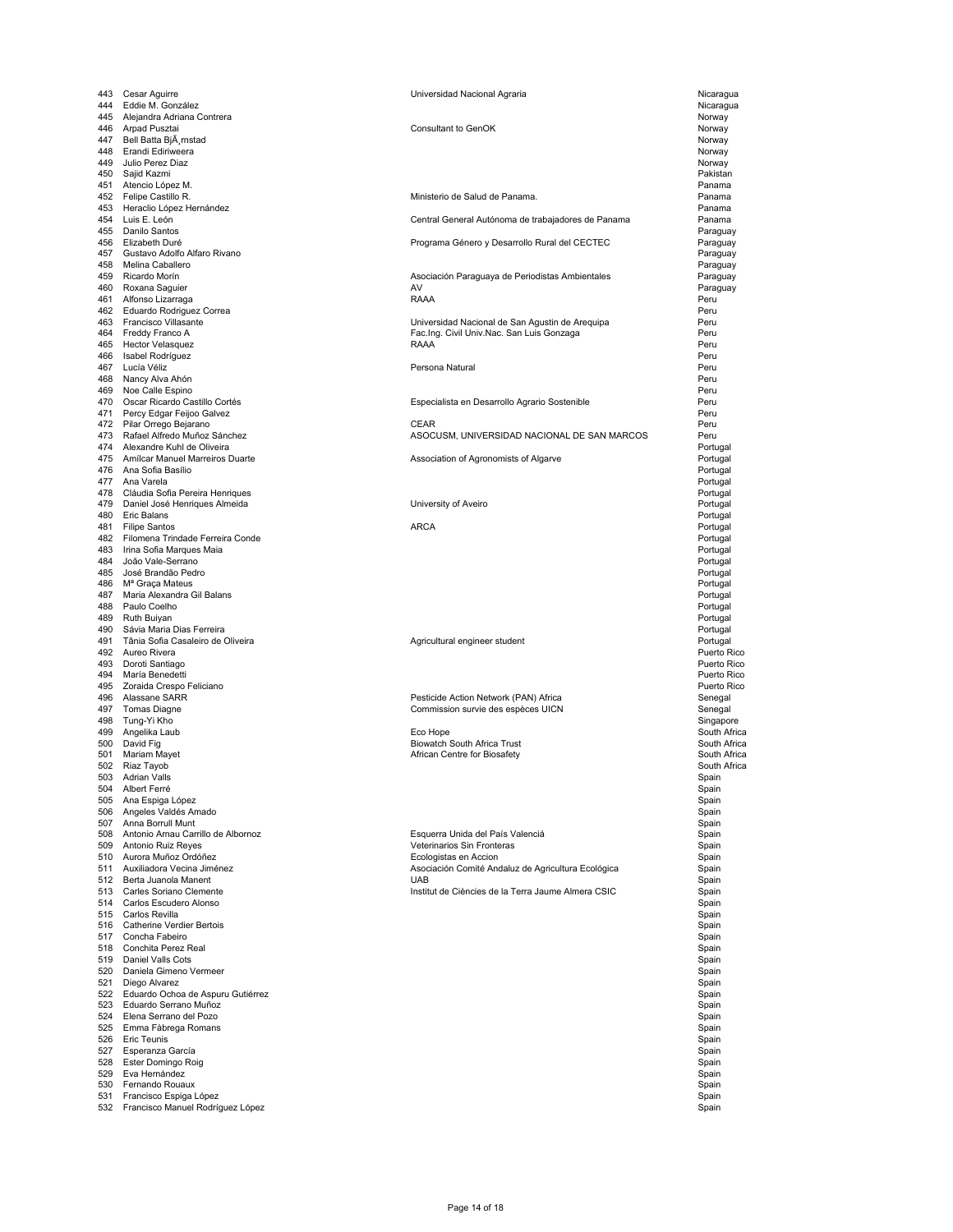| 533 | Gladys Eugenia Martinez A.                | Sena                                          | Spain                       |
|-----|-------------------------------------------|-----------------------------------------------|-----------------------------|
| 534 | Gloria Queiros Badosa                     |                                               | Spain                       |
| 535 | Gonzalo Gamboa                            | Institut de Cièncias i Tecnologia Ambientals  | Spain                       |
| 536 | Gustavo Duch                              | Veterinarios Sin Fronteras                    | Spain                       |
| 537 | Helen Groome                              | Ehne                                          | Spain                       |
| 538 | Heleni Mañe i Palau                       |                                               | Spain                       |
| 539 | Hermógenes Muñoz                          |                                               | Spain                       |
| 540 | Itziar Aguirre Jiménez                    | Universidad de Sevilla                        | Spain                       |
| 541 | J.R. Olarieta                             |                                               | Spain                       |
| 542 | Jaume Cendra Garreta                      | Universitat Politècnica de Catalunya          | Spain                       |
| 543 | Jaume J. Portet Tiebas                    |                                               | Spain                       |
| 544 | Javier García                             | NOMON S.L.                                    | Spain                       |
| 545 | Jordi Martí Roig                          | Cooperativa Germinal                          | Spain                       |
| 546 | José Armada Morales                       |                                               | Spain                       |
| 547 | Jose Diego Perez Laguna                   |                                               | Spain                       |
| 548 | José Gilabert Ramos                       |                                               | Spain                       |
| 549 | José Julio Aznar Fernandez                |                                               | Spain                       |
| 550 | Jose Manuel Alonso Moreno                 | Red Andaluza de Consuumo Responsable          | Spain                       |
| 551 | Jose Manuel Mula Salmerón                 |                                               | Spain                       |
| 552 | José María Ibáñez Delgado                 |                                               | Spain                       |
| 553 | Juan Antonio Elices                       |                                               | Spain                       |
| 554 | Juan Cejudo Caldelas                      |                                               | Spain                       |
| 555 | Juana Labrador                            | Escuela de Ingenierías Agrarias               | Spain                       |
| 556 | Judith Aisa Garbayo                       |                                               | Spain                       |
| 557 | Julian Cañas Nieto                        |                                               | Spain                       |
| 558 | Koldo Aldabe Muxika                       |                                               | Spain                       |
| 559 | Lidia Flores                              |                                               | Spain                       |
| 560 | Lionel Marrion                            |                                               | Spain                       |
| 561 | Lucila Vega Riba                          |                                               | Spain                       |
| 562 | Luis Dominguez Bonet                      |                                               | Spain                       |
| 563 | Luis Espinosa Marquina                    |                                               | Spain                       |
| 564 | M. Pilar Torelló i Nolla                  |                                               | Spain                       |
| 565 | M <sup>a</sup> Carmen Piqué Rami          | Universidad de Oviedo                         | Spain                       |
| 566 | Mª Montaña Cortés Rodríguez               |                                               | Spain                       |
| 567 | M <sup>a</sup> Remedios Alarcón Víllora   |                                               | Spain                       |
| 568 | Mabel Entzana M.                          |                                               | Spain                       |
| 569 | Manolo Sánchez Peralta                    |                                               | Spain                       |
| 570 | Marcel·lí Farran                          | <b>CSIC</b>                                   | Spain                       |
| 571 | Maria Jesús Labrada                       |                                               | Spain                       |
| 572 | Mariló Tudela                             |                                               | Spain                       |
| 573 | Mariona Serret                            |                                               | Spain                       |
| 574 | Marta Bisbe                               |                                               | Spain                       |
| 575 | Marta Cózar                               | Ecologistas en Acción                         | Spain                       |
| 576 | Marta G. Rivera Ferre                     | Veterinarios Sin Fronteras                    | Spain                       |
| 577 | Marta Román Rivas                         |                                               | Spain                       |
| 578 | Marta Terrassa Vivern                     |                                               | Spain                       |
| 579 | Mercedes Rodríguez Trabado                |                                               | Spain                       |
| 580 | Miguel Angel Romero Liberal               | Ecologistas en Accion Extremadura             | Spain                       |
| 581 | Montse Escutia Acedo                      |                                               | Spain                       |
| 582 | Natalia Etxarri López                     |                                               | Spain                       |
| 583 | Nuria Almarza Esparza                     |                                               | Spain                       |
| 584 | Pablo Ruiz Ramos                          | Asociación Escanda, Asturias                  | Spain                       |
| 585 | Paloma García Méndez                      |                                               | Spain                       |
| 586 | Paloma Gijon                              | Red Autogestionada de Consumo                 | Spain                       |
| 587 | Paola Martín Marín                        |                                               | Spain                       |
| 588 | Pedro Calvillo Serrano                    | Greenpeace                                    | Spain                       |
| 589 | Pep Ulldemolins                           |                                               | Spain                       |
| 590 | Pili Fdez Martín                          |                                               | Spain                       |
| 591 | Rafa Torrente Escribano                   |                                               | Spain                       |
| 592 | Rafael Hidalgo                            |                                               | Spain                       |
| 593 | Rafael López Garzón                       | Universidad de Jaén                           | Spain                       |
| 594 | Rafael Monteavaro García                  |                                               | Spain                       |
| 595 | Rebeca Tomás                              | Universitat Rovira i Virgili                  | Spain                       |
| 596 | Ricardo Navarro                           | Friends of the Earth                          | Spain                       |
| 597 | Roberto García Truji                      | <b>CIFAED</b>                                 | Spain                       |
| 598 | Rocío Sánchez Nieto                       | Ecologistas en Acción Sevilla                 | Spain                       |
| 599 | Rosa Clemente Cantillana                  |                                               | Spain                       |
| 600 | <b>Ruben Martinetto</b>                   | VALLES Y MONTAÑAS DEL SUR                     | Spain                       |
| 601 | Rufino Acosta Naranjo                     | Universidad de Sevilla                        | Spain                       |
| 602 | Sal·lustià Herrero i Gomar                |                                               | Spain                       |
| 603 | Sixto Armán                               | Grupo Parlamentario de Izquierda Unida-Bloque | Spain                       |
| 604 | Susana López Zabala                       |                                               | Spain                       |
|     | 605 Verónica Pina Rodríguez               |                                               | Spain                       |
| 606 | Xavier García de la Serrana Castillo      | Veterinarios Sin Fronteras                    | Spain                       |
| 607 | Yolanda Gamell                            |                                               | Spain                       |
| 608 | Balgis Osman Elasha                       | <b>HCENR</b>                                  | Sudan                       |
| 609 | Isameldeen Mohmed Khair                   |                                               | Sudán                       |
| 610 | Carlos Fernando García                    | Nueva Era                                     | Sweden                      |
| 611 | King Che Magnusson                        |                                               | Sweden                      |
|     | 612 Andréa Finger                         | Doctorante en Economie Forestière             | Switzerland                 |
|     | 613 Claudia Wyrsch                        |                                               | Switzerland                 |
| 614 | Giorgio Canonica                          |                                               | Switzerland                 |
| 615 | Ivano SJ Bonamici                         | Jardin Botanico Universidad de Berna          | Switzerland                 |
| 616 | Jean-Claude Michellod                     |                                               | Switzerland                 |
| 617 | Miges Baumann                             |                                               | Switzerland                 |
| 618 | Kiddo Mtunda                              |                                               | Tanzania                    |
| 619 | Araya Ananprakrit                         |                                               | Thailand                    |
| 620 | J-P. Allain<br>621 Enrique del C. Ramirez | AIIC / CIAP / IBFAN / WABA / PAN              | Thailand<br>The Netherlands |
|     | Quiros                                    |                                               |                             |
|     |                                           |                                               |                             |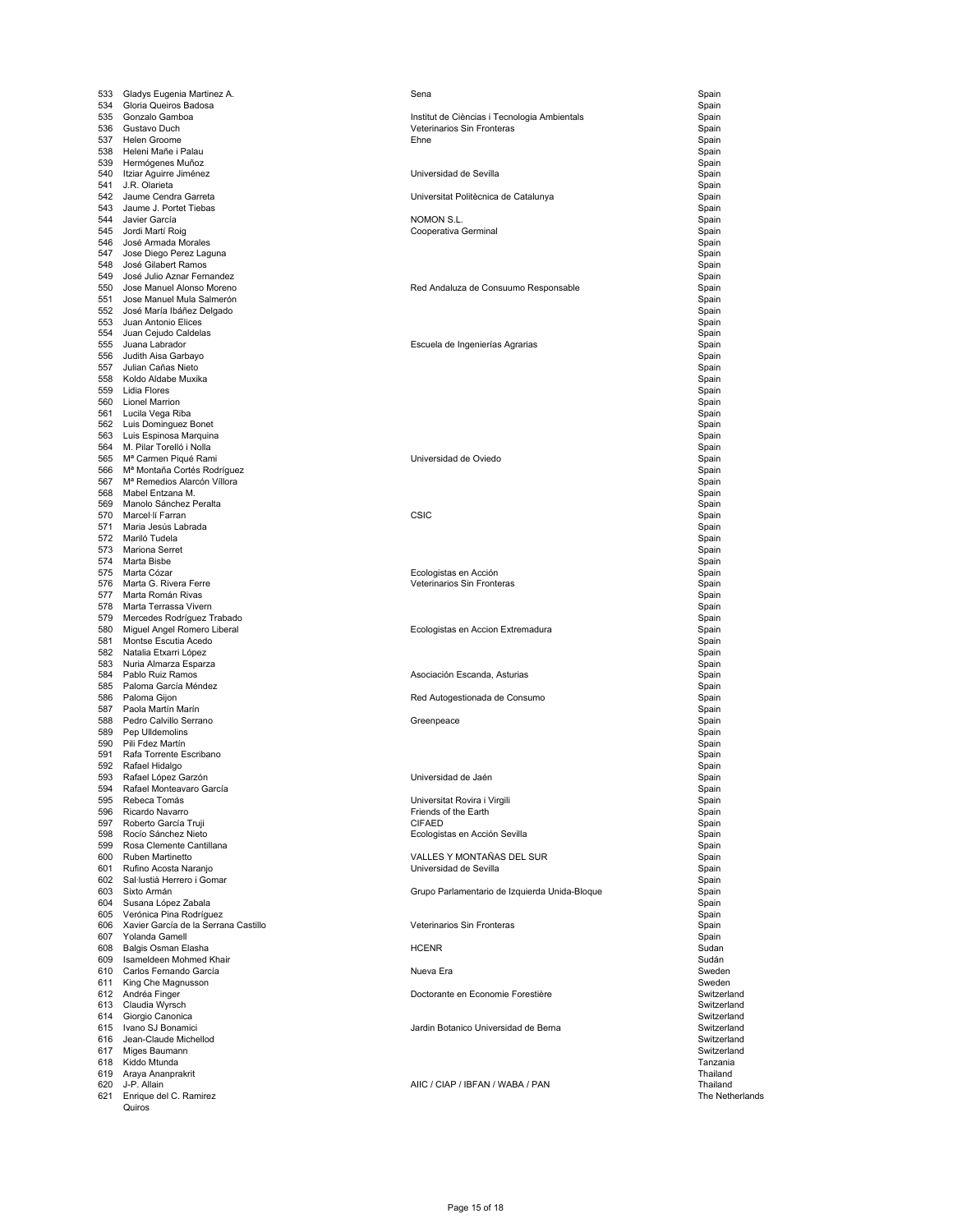| 622        | Jelle Schöttelndreier                                  |                                                           | The Netherlands                    |
|------------|--------------------------------------------------------|-----------------------------------------------------------|------------------------------------|
| 623        | Joyze Hoogland                                         |                                                           | The Netherlands                    |
| 624        | Paul Allertz                                           | SNV                                                       | The Netherlands                    |
| 626        | 625 Rob Bleijerveld<br>Ruggero Lala                    | AMSU                                                      | The Netherlands<br>The Netherlands |
| 627        | Angelina P. Galang, Ph.D.                              |                                                           | The Philippines                    |
| 628        | Antonio M. Claparols                                   | <b>Ecological Society</b>                                 | The Philippines                    |
| 629        | Oscar B. Zamora                                        | University of the Philippines Los Banos                   | The Philippines                    |
|            | 630 Yuri Munsayac                                      | Catholic Bishops' Conference of the Philippines / (NASSA) | The Philippines                    |
| 631        | <b>Besbes Samir</b>                                    | Médecin                                                   | Tunisie                            |
| 632        | Peter Kanyandago                                       | Uganda Martyrs University                                 | Uganda                             |
| 633<br>634 | Alexis Vaughan<br>Andy Hurst                           | <b>GRAIN</b>                                              | UK<br>UK                           |
| 635        | <b>Barnaby Peacocke</b>                                | Intermediate Technology Development Group/Bourton Hall    | UK                                 |
| 636        | <b>Christopher Cooke</b>                               |                                                           | UK                                 |
| 637        | David Ball                                             | <b>Rights and Humanity</b>                                | UK                                 |
| 638        | Frances Osborne                                        |                                                           | UK                                 |
| 639        | Gillian Kelly                                          |                                                           | UK                                 |
| 640<br>641 | Graham Lingley<br>Hannah Smith                         |                                                           | UK<br>UK                           |
| 642        | Jane Smith                                             |                                                           | UK                                 |
| 643        | John Porteous                                          |                                                           | UK                                 |
| 644        | Karen Brock                                            |                                                           | UK                                 |
| 645        | Larry Lohmann                                          | The Corner House                                          | UK                                 |
| 646        | Martin Kunz                                            |                                                           | UK                                 |
| 647        | Michel Pimbert                                         | <b>IIED</b>                                               | UK                                 |
| 648<br>649 | Patrick Mulvany<br>Rachel Berger                       | <b>ITDG</b><br><b>ITDG UK</b>                             | UK<br>UK                           |
| 650        | <b>Richard Bruce</b>                                   |                                                           | UK                                 |
| 651        | Roddie Macpherson                                      |                                                           | UK                                 |
| 652        | Sarah Sexton                                           | The Corner House                                          | UK                                 |
| 653        | Sue Branford                                           | <b>Brazil Network</b>                                     | UK                                 |
| 654        | <b>Tamsin Browning</b>                                 |                                                           | UK                                 |
| 655        | Teresa Anderson                                        | The Gaia Foundation                                       | UK                                 |
| 656        | Beatriz Rumbo Suárez                                   |                                                           | Uruguay                            |
| 657<br>658 | Hugo Porro Sansone<br>Jorge Washington Firpo D' Acosta | Rel-UITA                                                  | Uruguay<br>Uruguay                 |
| 659        | José Medeiros                                          |                                                           | Uruguay                            |
| 660        | Juan José Iturriberry                                  |                                                           | Uruguay                            |
| 661        | Juan Magallanes                                        |                                                           | Uruguay                            |
| 662        | Luis García                                            |                                                           | Uruguay                            |
| 663        | Monica Claustre                                        |                                                           | Uruguay                            |
| 664        | Raquel Fynn                                            |                                                           | Uruguay                            |
| 665        | Silvia Taibo                                           |                                                           | Uruguay                            |
| 666<br>667 | Abigail Myers<br>Abigail Sewell                        |                                                           | USA<br><b>USA</b>                  |
| 668        | Alissa Martucy                                         |                                                           | <b>USA</b>                         |
| 669        | Amelia A. Peterson                                     |                                                           | <b>USA</b>                         |
| 670        | Amy Balint                                             |                                                           | USA                                |
| 671        | April Cotte                                            |                                                           | <b>USA</b>                         |
| 672        | Bani Bhattacharya                                      |                                                           | <b>USA</b>                         |
| 673        | <b>Bernadette Balics</b>                               |                                                           | <b>USA</b>                         |
| 674        | <b>Blair Randall</b>                                   |                                                           | <b>USA</b>                         |
| 675<br>676 | <b>Brian Sharpe</b><br>Buff Whitman-Bradley            |                                                           | <b>USA</b><br><b>USA</b>           |
| 677        | Camilla Schneider                                      |                                                           | <b>USA</b>                         |
| 678        | Carol Lanigan                                          |                                                           | <b>USA</b>                         |
| 679        | Cesily Stewart                                         |                                                           | <b>USA</b>                         |
| 680        | <b>Claire Cummings</b>                                 |                                                           | <b>USA</b>                         |
| 681        | Claire Hedin                                           |                                                           | <b>USA</b>                         |
| 682        | Clara Nicholls                                         |                                                           | <b>USA</b>                         |
| 683        | Constance Lynn                                         |                                                           | <b>USA</b>                         |
| 684<br>685 | Corey Block<br>Cynthia Hannah                          |                                                           | <b>USA</b><br><b>USA</b>           |
| 686        | Cynthia Whitman-Bradley                                |                                                           | <b>USA</b>                         |
| 687        | Charity Maybury                                        |                                                           | <b>USA</b>                         |
| 688        | <b>Charles Falk</b>                                    |                                                           | <b>USA</b>                         |
| 689        | Christian Heath                                        |                                                           | <b>USA</b>                         |
| 690        | <b>Christie Dedrick</b>                                |                                                           | <b>USA</b>                         |
| 691        | David Fatemi                                           |                                                           | <b>USA</b>                         |
| 693        | 692 David Fox<br>Don Cory                              |                                                           | <b>USA</b><br><b>USA</b>           |
| 694        | Elenita Dano                                           |                                                           | <b>USA</b>                         |
| 695        | Elizabeth Horan Edgerly                                |                                                           | <b>USA</b>                         |
| 696        | Elizabeth Fran                                         |                                                           | <b>USA</b>                         |
| 697        | Ellen Kittredge                                        | Center for Food Safety                                    | <b>USA</b>                         |
| 698        | Gabe Meyers                                            |                                                           | <b>USA</b>                         |
| 699        | George Naylor                                          | National Family Farm Coalition                            | <b>USA</b>                         |
| 700        | Gordon Wright                                          |                                                           | <b>USA</b>                         |
| 701        | Henry Schwann                                          |                                                           | <b>USA</b>                         |
| 702<br>703 | Jane McCloskey<br>Javier Troncoso                      |                                                           | <b>USA</b><br><b>USA</b>           |
| 704        | Jennifer Bushard                                       |                                                           | <b>USA</b>                         |
| 705        | Jennifer Pitney                                        |                                                           | <b>USA</b>                         |
| 706        | Jim Dorenkott                                          |                                                           | <b>USA</b>                         |
| 707        | Julian Drix                                            |                                                           | <b>USA</b>                         |
| 708        | Kate Dalton                                            |                                                           | <b>USA</b>                         |
| 709        | Kathryn Bader                                          |                                                           | <b>USA</b>                         |
| 710        | Kay Richardson                                         |                                                           | <b>USA</b>                         |
| 711        | Kersbi Abrams                                          |                                                           | <b>USA</b>                         |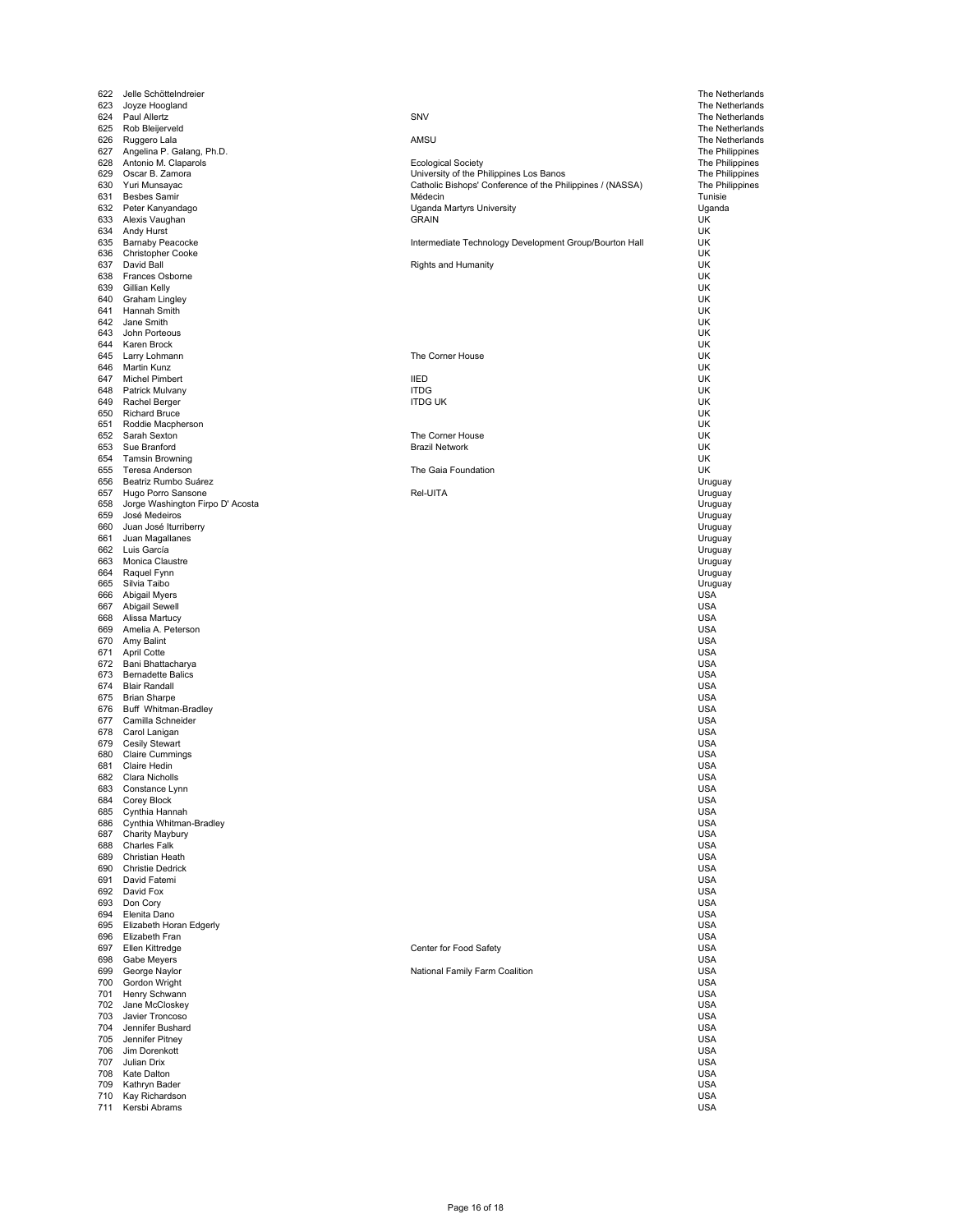| 712 | Leslie Brell                                             |                                                               | USA                                                                        |
|-----|----------------------------------------------------------|---------------------------------------------------------------|----------------------------------------------------------------------------|
|     | 713 Leslie Castenano                                     | <b>Biodiesel Roadshow</b>                                     | <b>USA</b>                                                                 |
|     | 714 Lindsay Vurek                                        |                                                               | <b>USA</b>                                                                 |
|     | 715 Lindsey Miller                                       |                                                               | <b>USA</b>                                                                 |
|     | 716 Lisa Bowen                                           |                                                               | <b>USA</b>                                                                 |
|     |                                                          |                                                               |                                                                            |
|     | 717 Lise Smith                                           |                                                               | <b>USA</b>                                                                 |
|     | 718 Lucienne O'Keeffee                                   |                                                               | <b>USA</b>                                                                 |
|     | 719 Lynnette Eldredge                                    |                                                               | <b>USA</b>                                                                 |
| 720 | Mara Lytsky                                              |                                                               | <b>USA</b>                                                                 |
| 721 | María B. Hajosy                                          |                                                               | <b>USA</b>                                                                 |
|     | 722 Mark Solomon                                         |                                                               | <b>USA</b>                                                                 |
|     | 723 Matthew Albert Vargas                                |                                                               | <b>USA</b>                                                                 |
| 724 |                                                          |                                                               | <b>USA</b>                                                                 |
|     | Mia Nash                                                 |                                                               |                                                                            |
|     | 725 Michael Feiner                                       |                                                               | <b>USA</b>                                                                 |
| 726 | Miguel A. Altieri                                        |                                                               | <b>USA</b>                                                                 |
| 727 | Miguel Oropeza                                           |                                                               | <b>USA</b>                                                                 |
| 728 | <b>Mike Collings</b>                                     |                                                               | <b>USA</b>                                                                 |
| 729 | Neil Bellavia                                            |                                                               | <b>USA</b>                                                                 |
|     | 730 Pamela Roland Smith                                  |                                                               | <b>USA</b>                                                                 |
|     | 731 Paris McClusky                                       |                                                               | <b>USA</b>                                                                 |
|     |                                                          |                                                               |                                                                            |
|     | 732 Pedro Murillo                                        |                                                               | <b>USA</b>                                                                 |
|     | 733 Pete Shanks                                          |                                                               | <b>USA</b>                                                                 |
|     | 734 Rachel Hertog                                        |                                                               | <b>USA</b>                                                                 |
|     | 735 Renata Brillinger                                    | Californians for GE-Free Agriculture                          | <b>USA</b>                                                                 |
|     | 736 Richard Eng                                          |                                                               | <b>USA</b>                                                                 |
| 737 | <b>Richard Levins</b>                                    | Harvard School of Public H                                    | <b>USA</b>                                                                 |
| 738 | Roger Padvorac                                           |                                                               | <b>USA</b>                                                                 |
|     |                                                          |                                                               |                                                                            |
| 739 | Ronnie Cummins                                           | Organic Consumers Association                                 | <b>USA</b>                                                                 |
|     | 740 Roscoe Jackson                                       |                                                               | <b>USA</b>                                                                 |
| 741 | Sally Williams                                           |                                                               | <b>USA</b>                                                                 |
|     | 742 Sam Fonts                                            |                                                               | <b>USA</b>                                                                 |
|     | 743 Seda Rhodes                                          |                                                               | <b>USA</b>                                                                 |
|     | 744 Susan Skinner                                        |                                                               | <b>USA</b>                                                                 |
|     | 745 Tanya Stiller                                        |                                                               | <b>USA</b>                                                                 |
|     |                                                          |                                                               |                                                                            |
| 746 | Targol Mesbah                                            |                                                               | <b>USA</b>                                                                 |
| 747 | Timothy J Krupnik                                        | <b>UC Davis</b>                                               | <b>USA</b>                                                                 |
|     | 748 TJ Key                                               |                                                               | <b>USA</b>                                                                 |
|     | 749 Todd Crawford                                        |                                                               | <b>USA</b>                                                                 |
|     | 750 Tony Del Plato                                       | Moosewood Restaurant                                          | <b>USA</b>                                                                 |
| 751 | Wendy Betwin                                             |                                                               | <b>USA</b>                                                                 |
| 752 |                                                          |                                                               |                                                                            |
|     | Wes Modes                                                |                                                               | <b>USA</b>                                                                 |
| 753 | Yaffa Meiners                                            |                                                               | <b>USA</b>                                                                 |
|     | 754 Zenaida Hernandez                                    |                                                               | <b>USA</b>                                                                 |
|     | 755 Delia Polanco Loaiza                                 |                                                               | Venezuela                                                                  |
|     | 756 Douglas Marín                                        |                                                               | Venezuela                                                                  |
| 757 | Irene Le Maitre Castillo                                 | Fundacion Ecologica Simón Rodríguez                           | Venezuela                                                                  |
| 758 | José Edmundo                                             | Facultad de Agronomia de la Universidad Central de Venezuela  | Venezuela                                                                  |
| 759 | Sergio González Araujo                                   | Facultad de Arquitectura y Diseño de La Universidad del Zulia | Venezuela                                                                  |
| 760 | Annemieke de Vos                                         | <b>GREEN FOX Ltd</b>                                          | Zambia                                                                     |
|     |                                                          |                                                               |                                                                            |
|     |                                                          |                                                               |                                                                            |
| 761 | Brian Mwanamambo                                         | ZATAC                                                         | Zambia                                                                     |
|     | 762 Lovemore Simwanda                                    | Zambia National Farmers Union                                 | Zambia                                                                     |
| 763 | Maambo Mudenda                                           | Association of Zambia                                         | Zambia                                                                     |
| 764 |                                                          | Environmental conservation Association                        | Zambia                                                                     |
|     | Matamyo Simwanda- of Zambia                              |                                                               |                                                                            |
| 765 | Msimelelo Njwabane                                       |                                                               | Zambia                                                                     |
| 766 | Mwananyanda Mbikusita Lewanika                           |                                                               | Zambia                                                                     |
| 767 | Owen Simwanda-Zambia                                     | <b>National Farmers Union</b>                                 | Zambia                                                                     |
| 768 | Slade Syakango                                           | Environmental conservation Association                        | Zambia                                                                     |
| 769 | Steve de Gruchy                                          | University of KwaZulu-Natal                                   | Zambia                                                                     |
| 770 | Adi L. Cohen                                             |                                                               |                                                                            |
| 771 |                                                          |                                                               | (unknown)                                                                  |
|     | Alejandro Herrnsdorf                                     | Ingeniero Agrónomo                                            | (unknown)                                                                  |
|     | 772 Ana Gonzalez Torrejon                                |                                                               |                                                                            |
| 773 | Antonio Redero                                           |                                                               | (unknown)<br>(unknown)                                                     |
|     | 774 Carlos Antonio González Novoa                        |                                                               | (unknown)                                                                  |
|     | 775 Cecilio Muñoz Fernández                              |                                                               | (unknown)                                                                  |
|     | 776 Celia Fanjul Peña                                    |                                                               |                                                                            |
|     | 777 Cesar Valera                                         |                                                               | (unknown)<br>(unknown)                                                     |
|     | 778 Cristina Sancho Esteban                              |                                                               | (unknown)                                                                  |
|     |                                                          |                                                               |                                                                            |
|     | 779 Don Macfarlane                                       | NETWORK BIOSAFETY INFORMATION SERVICE                         |                                                                            |
|     | 780 Duilio Monterroso                                    | Prodessa                                                      | (unknown)<br>(unknown)                                                     |
|     | 781 Edgat Tafur Cardozo                                  |                                                               |                                                                            |
|     | 782 Eduardo Quintanar-Guadarrama                         |                                                               |                                                                            |
|     | 783 Ema Pérez Favorito                                   |                                                               |                                                                            |
|     | 784 Emily Caruso                                         | Forest Peoples Programme                                      | (unknown)<br>(unknown)<br>(unknown)<br>(unknown)                           |
|     | 785 Emmanuel Rozental M.D                                |                                                               |                                                                            |
|     | 786 Eugenio Galindo Villa Otero                          |                                                               |                                                                            |
|     |                                                          |                                                               | (unknown)<br>(unknown)                                                     |
|     | 787 Fatima Liliana Garcia Bernal                         |                                                               |                                                                            |
|     | 788 Gerardo Sabogal                                      |                                                               |                                                                            |
| 789 | Irene Fernandez                                          |                                                               | (unknown)<br>(unknown)<br>(unknown)                                        |
| 790 | Jesus Manuel Botello Fernandez                           | ONG TIERRA DE HAPPY                                           | (unknown)                                                                  |
|     | 791 John Maina                                           | SCODE                                                         | (unknown)                                                                  |
|     | 792 Jose R. Gonzalez                                     |                                                               | (unknown)                                                                  |
|     |                                                          |                                                               |                                                                            |
|     | 793 Juan Velasquez Fuentes                               |                                                               | (unknown)                                                                  |
|     | 794 Leticia                                              |                                                               | (unknown)                                                                  |
|     | 795 Luis Fernando Rengifo Pérez                          |                                                               | (unknown)                                                                  |
|     | 796 Luis Hernán Rincón R                                 | Comunicación científica Educación de adultos                  |                                                                            |
| 797 | Luis María Barajas Hernández                             |                                                               |                                                                            |
|     | 798 Luisa Celenia Florián Ordóñez                        |                                                               |                                                                            |
|     |                                                          |                                                               |                                                                            |
| 799 | Mª Teresa Rodríguez Escudero                             |                                                               |                                                                            |
|     | 800 Ma. Guadalupe Romero A<br>801 Mariela Pineda Cardona |                                                               | (unknown)<br>(unknown)<br>(unknown)<br>(unknown)<br>(unknown)<br>(unknown) |